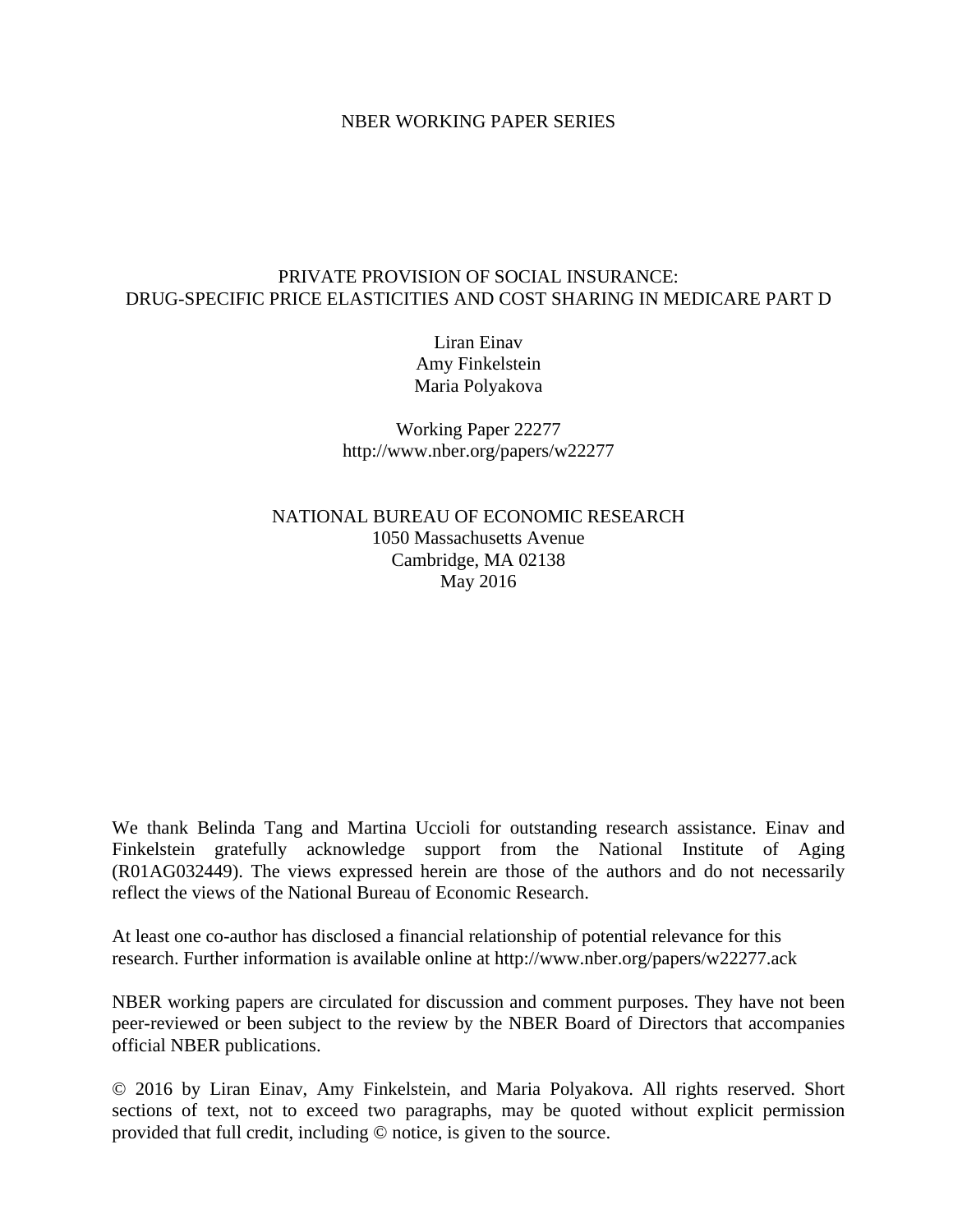Private Provision of Social Insurance: Drug-specific Price Elasticities and Cost Sharing in Medicare Part D Liran Einav, Amy Finkelstein, and Maria Polyakova NBER Working Paper No. 22277 May 2016 JEL No. D12,G22,H51,I13

## **ABSTRACT**

Standard theory suggests that optimal consumer cost-sharing in health insurance increases with the price elasticity of demand, yet publicly-provided drug coverage typically involves uniform cost-sharing across drugs. We investigate how private drug plans set cost-sharing in the context of Medicare Part D. We document substantial heterogeneity in the price elasticities of demand across more than 150 drugs and across more than 100 therapeutic classes, as well as substantial heterogeneity in the cost-sharing for different drugs within privately-provided plans. We find that private plans set higher consumer cost-sharing for drugs or classes with more elastic demand. Our findings suggest that benefit design may be more efficient in privately rather than publicly provided insurance.

Liran Einav Stanford University Department of Economics 579 Serra Mall Stanford, CA 94305-6072 and NBER leinav@stanford.edu

Amy Finkelstein Department of Economics, E52-442 MIT 77 Massachusetts Avenue Cambridge, MA 02139 and NBER afink@mit.edu

Maria Polyakova Department of Health Research & Policy Stanford University Redwood Building T111 150 Governor's Lane Stanford, CA 94305 and NBER maria.polyakova@stanford.edu

A Online appendix is available at http://www.nber.org/data-appendix/w22277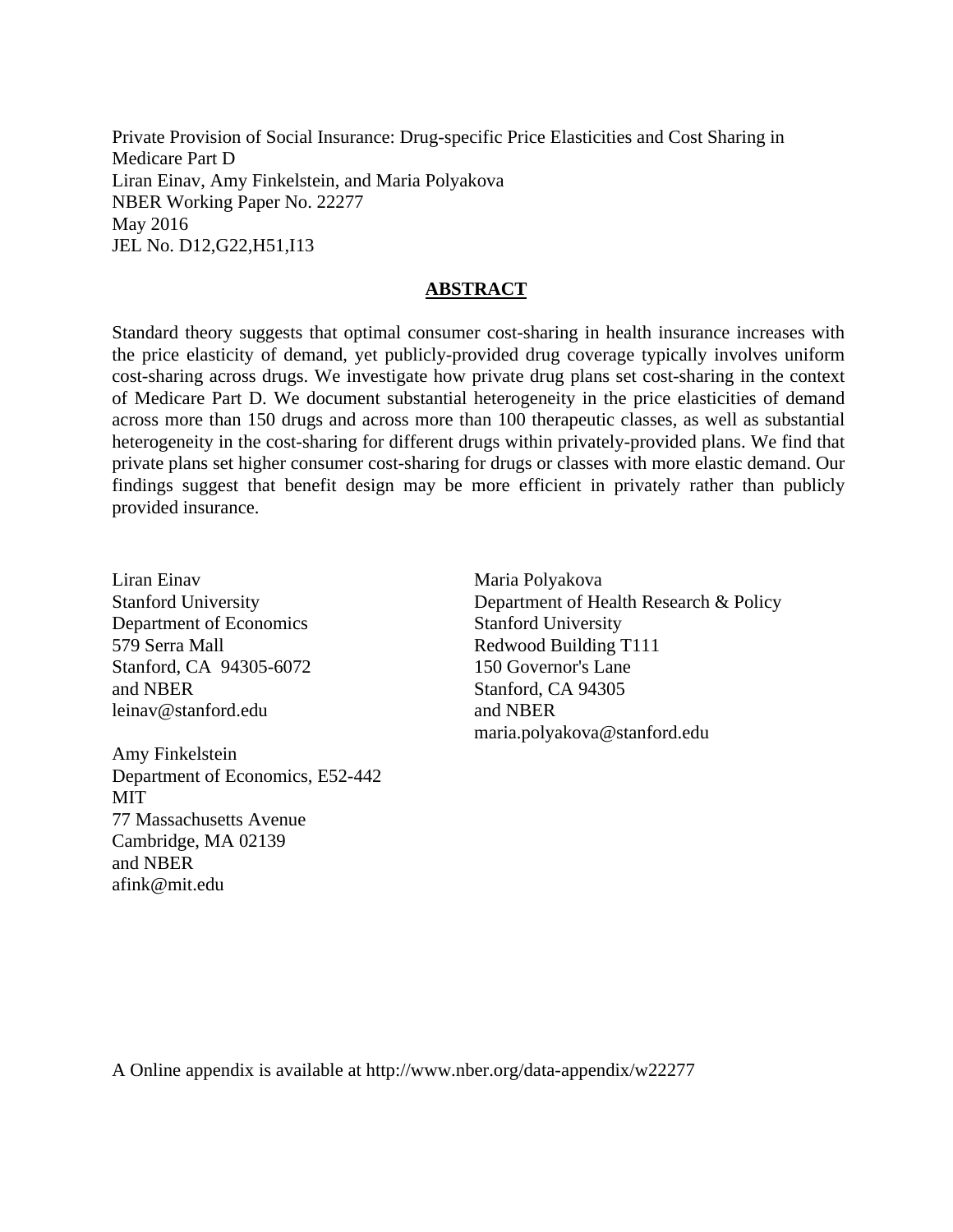# 1 Introduction

Social insurance is a key function of modern governments. Historically, the public sector directly provided social insurance products, most importantly pensions and health insurance. Increasingly, however, social insurance is privately provided. Public pension systems in many countries now involve publicly-regulated but privately-run investment funds and annuities, and public health insurance is increasingly provided by private companies that are subsidized and regulated by the government.

What are the implications of this move toward privately-provided social insurance? Recently, a sizable academic literature has empirically examined the efficiency tradeoffs inherent in the increased reliance on consumer choice in privately-provided insurance.<sup>[1](#page-2-0)</sup> Other aspects that vary between public provision and private provision of social insurance have received much less empirical attention. In this paper, we attempt to start closing this gap.

We focus on one design aspect of health insurance: the management of moral hazard through the setting of consumer cost-sharing. Optimal consumer cost-sharing involves a classic tradeoff between risk protection and incentives. As we lower the share of the cost that the consumer is required to pay, consumers are less exposed to risk, but at the same time may be more likely to over-utilize healthcare services they do not fully value. The classic theory [\(Feldstein,](#page-31-0) [1973;](#page-31-0) [Besley,](#page-29-0) [1988\)](#page-29-0) emphasizes that the socially optimal consumer costsharing mimics standard Ramsey-style optimal commodity taxation results: health events that are more prone to moral hazard, i.e. have a higher price elasticity of demand, should be associated with higher consumer cost-sharing (i.e. share of the cost paid out of pocket by the consumer, also known as co-insurance) and thus less risk protection.

Curiously, however, there is little variation in consumer cost-sharing provisions when health insurance is directly administered by the public sector. For example, a summary of consumer cost-sharing provisions in public prescription drug plans in 34 OECD countries reveals that there is essentially no variation in cost-sharing across drugs in these plans.<sup>[2](#page-2-1)</sup>

<span id="page-2-0"></span><sup>1</sup>For welfare analysis of choice in privately-provided aspects of public pension systems, see for example [Einav, Finkelstein, and Schrimpf](#page-31-1) [\(2010\)](#page-31-1); [Duarte and Hastings](#page-30-0) [\(2012\)](#page-30-0); [Hastings, Hortacsu, and Syverson](#page-32-0) [\(2015\)](#page-32-0). For welfare analysis of choice in privately-provided, publicly-designed health insurance systems, see for example [Abaluck and Gruber](#page-29-1) [\(2011,](#page-29-1) [2013\)](#page-29-2); [Ketcham et al.](#page-32-1) [\(2012,](#page-32-1) [2015\)](#page-32-2); [Kling et al.](#page-32-3) [\(2012\)](#page-32-3).

<span id="page-2-1"></span><sup>2</sup>See [Barnieh et al.](#page-29-3) [\(2014\)](#page-29-3), Table 1, which we reproduce in Appendix Table A1 and which shows uniform cost-sharing across drugs in virtually all countries' publicly-provided prescription drug plans. The table records only a few exceptions. For example, in some public insurance systems cost-sharing terms may be more (less) favorable if patients buy cheaper (more expensive) versions of certain medications. Switzerland differentiates cost-sharing between generic and branded drugs at certain spending levels. Greece and Sweden charge no cost-sharing for insulin; in the Netherlands and Germany, cost-sharing may be related to the difference between the drug's retail and reference prices, which could lead to differential out-of-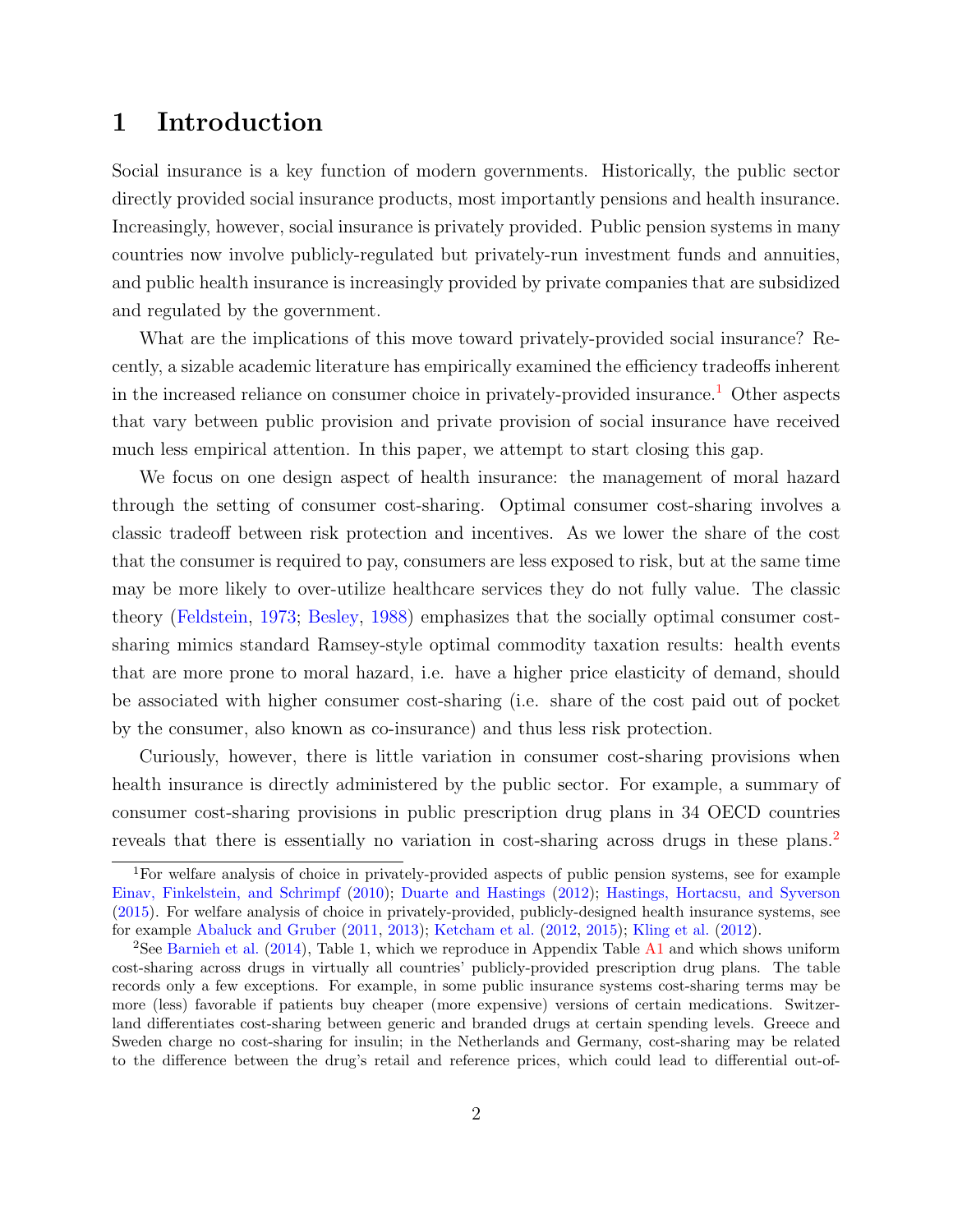In contrast, private insurance plans commonly set complex multi-tiered cost-sharing menus across different health care services. $3$  This raises the natural question, which is the focus of this paper: do private plans vary consumer cost sharing across healthcare services in the socially optimal direction?

Our empirical context is Medicare Part D, the large federal insurance program that subsidizes and regulates the private provision of prescription drug insurance to the elderly in the United States. This setting is no exception to the general pattern of uniform public costsharing. The government-designed benchmark standard contract in Part D has a uniform, 25 percent consumer co-insurance for any drug in the cost-sharing arm above the deductible and below the famous "donut hole." Part D insurance, however, is in practice offered by private insurers, who have substantial discretion in designing their insurance contracts relative to the benchmark "standard contract", including the ability to vary cost sharing across drugs.

The paper has two main parts. In the first part, we estimate the elasticity of demand with respect to the co-insurance rate for more than 150 common drugs and 100 common therapeutic classes. To do so, we use detailed micro data on prescription drug claims from almost 6 million beneficiary-years from 2007-2011. To estimate the demand response to price we exploit the variation in the out-of-pocket price for a drug created by the famous donut hole or "gap" in Part D coverage. This coverage gap makes insurance discontinuously much less generous at the margin, thus allowing us to observe the utilization response to a sharp increase in the out-of-pocket price. We previously used this research design to study the average behavioral response of drug utilization to cost-sharing and heterogeneity across consumers in this behavioral response (Einav et al., 2015, 2016a, 2016b). Here, we use a similar approach to estimate individual demand elasticities for specific drugs and therapeutic classes with respect to the out-of-pocket price.

We find considerable heterogeneity in the price elasticity of demand across products. Across the approximately 150 common drugs, we estimate an average elasticity of -0.24 with a standard deviation of 0.59. Across the approximately 100 common therapeutic classes, we estimate an average elasticity of -0.14, with a standard deviation of 0.15. The variation appears intuitive. For example, drugs for chronic conditions exhibit a higher elasticity than drugs for acute (and hence likely more symptomatic) conditions. Since these product-specific

pocket costs. While [Barnieh et al.](#page-29-3) [\(2014\)](#page-29-3) limit their discussion to Medicare in the context of the US, we note that the US Department of Veterans Affairs also sets a uniform \$8 co-pay for all drugs (Source: [http://www.va.gov/healthbenefits/resources/publications/IB10-430](http://www.va.gov/healthbenefits/resources/publications/IB10-430_copay_rates.pdf)\_copay\_rates.pdf).

<span id="page-3-0"></span><sup>&</sup>lt;sup>3</sup>One example (of many) would be the tiered formularies of Blue Cross Blue Shield of California which they use for Medicare, the California Exchange that was established under the ACA, as well as for small and large group coverage. Source: <https://www.blueshieldca.com/bsca/pharmacy/formulary/home.sp>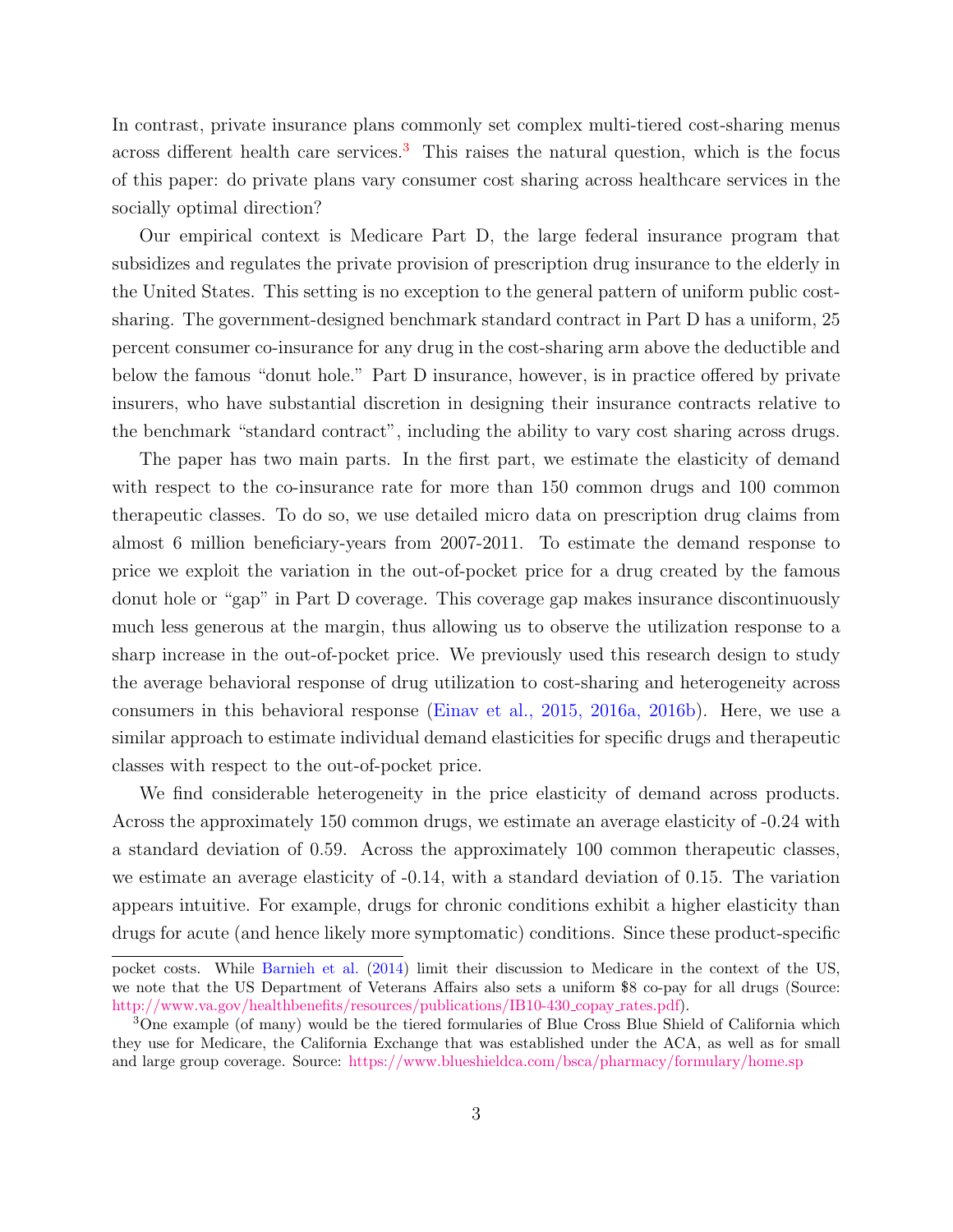elasticities may also be of interest in other contexts, we provide a complete listing of the product-specific estimates in the appendix.

In the second part of the paper we analyze consumer-cost sharing across drugs and classes in thousands of private Part D plans - with hundreds of unique plan designs (known as formularies) - from 2007-2011. We document substantial variation in consumer cost-sharing across drugs within private plans. On average, the co-insurance rate for our common drugs was just over 40 percent, with a within-plan standard deviation of co-insurance across these drugs of 25 percent.[4](#page-4-0)

Our key finding is that within a plan, private insurers set higher co-insurance (i.e. the share of the drug's cost that must be paid out of pocket) for drugs with more elastic demand. This empirical pattern is a robust feature of the data. Moreover, in the final section of the paper we also show that, at least within the context of the highly stylized model, this is the socially optimal direction of cost-sharing across drugs, and our empirical finding that private plans vary consumer cost sharing in this socially optimal direction is consistent with the incentives of private, profit-maximizing firms.

Our findings have implications for the textbook public finance treatment of government intervention in insurance markets, which generally concludes that the government may have a comparative advantage at combating adverse selection [\(Akerlof,](#page-29-4) [1970;](#page-29-4) [Rothschild and](#page-32-4) [Stiglitz,](#page-32-4) [1976\)](#page-32-4), but not in combating the moral hazard "costs" associated with insurance. By contrast, our findings suggest a potential comparative disadvantage for the public sector in handling moral hazard through optimal cost-sharing; they suggest that benefit design may be more efficient under privately provided than publicly provided insurance.

Our paper relates to several specific research topics in social insurance. Our empirical analysis of how private insurers vary cost-sharing across drugs complements the theoretical literature on optimal health insurance design that trades-off moral hazard and risk protection [\(Crew,](#page-30-1) [1969;](#page-30-1) [Feldstein,](#page-31-0) [1973;](#page-31-0) [Besley,](#page-29-0) [1988;](#page-29-0) [Ellis and Manning,](#page-31-2) [2007;](#page-31-2) [Goldman and Philip](#page-31-3)[son,](#page-31-3) [2007;](#page-31-3) [Ellis et al.,](#page-31-4) [2015\)](#page-31-4). Our analysis of the relative efficiency of private and public benefit design contributes to a small but growing literature analyzing the relative efficiency of private and public health insurance, such as Medicare Advantage compared to Traditional Medicare [\(Brown et al.,](#page-29-5) [2014;](#page-29-5) [Cabral et al.,](#page-30-2) [2014;](#page-30-2) [Curto et al.,](#page-30-3) [2015;](#page-30-3) [Duggan et al.,](#page-31-5) [2015\)](#page-31-5), or service prices charged to providers by private insurance relative to public Medicare [\(Clemens](#page-30-4) [et al.,](#page-30-4) [2015\)](#page-30-4). Our analysis of drug-specific consumer cost-sharing intersects with the growing

<span id="page-4-0"></span><sup>&</sup>lt;sup>4</sup>As we explain in more detail below, Part D plans are highly non-linear in their cost-sharing rules. Throughout the paper, we use "co-insurance rate" to refer to the co-insurance rate in the cost-sharing arm above the deductible and below the donut hole. About three-quarters of purchases occur in this range.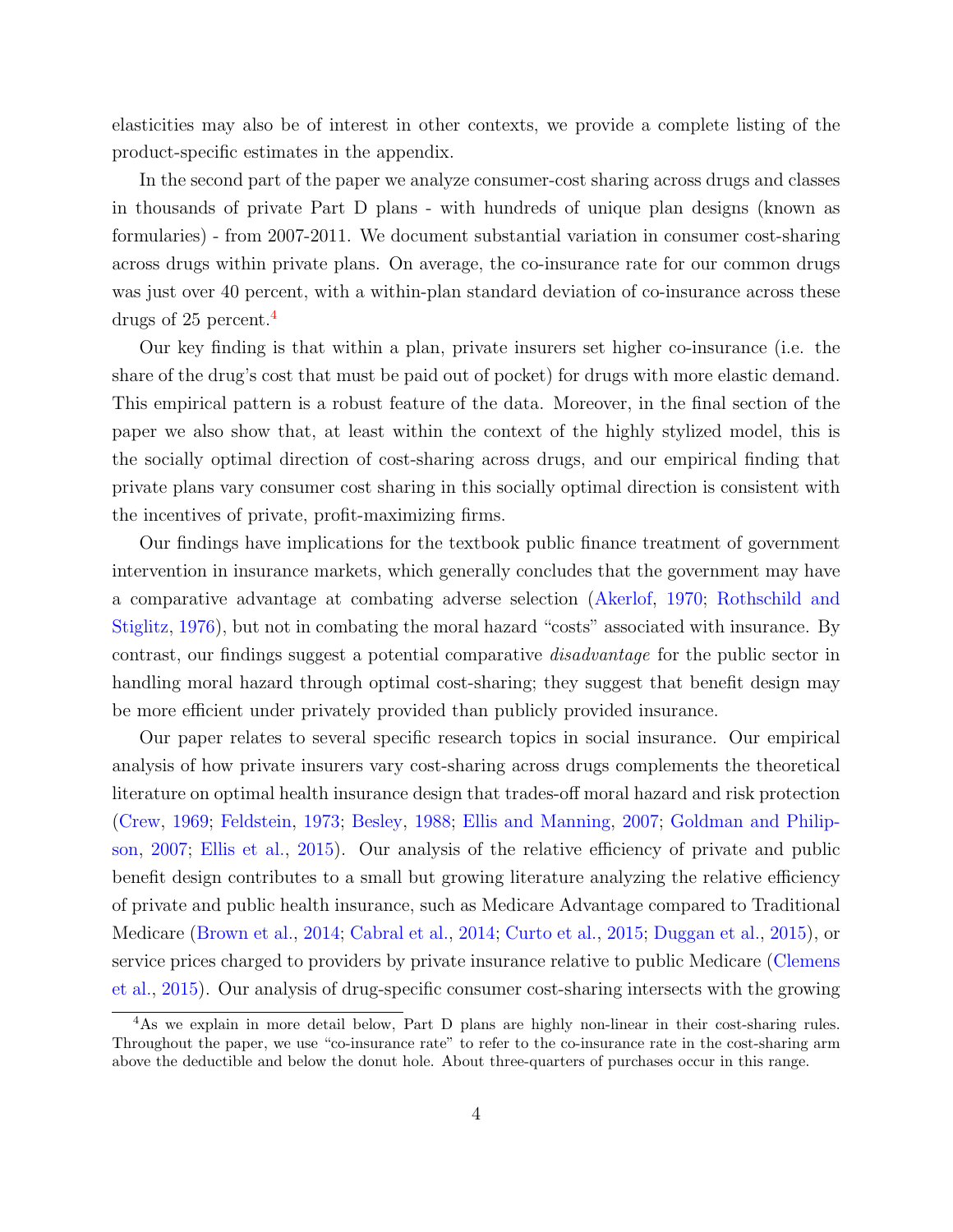discussion of value-based health insurance design (VBID) (e.g. [Chernew et al.,](#page-30-5) [2007\)](#page-30-5).

Naturally, our work also relates to the voluminous empirical literature examining moral hazard in health insurance (e.g. [Cutler and Zeckhauser,](#page-30-6) [2000;](#page-30-6) [Einav et al.,](#page-31-6) [2013;](#page-31-6) [Aron-Dine](#page-29-6) [et al.,](#page-29-6) [2015\)](#page-29-6), and the growing empirical literature on Medicare Part D (e.g. [Abaluck and](#page-29-1) [Gruber,](#page-29-1) [2011,](#page-29-1) [2013;](#page-29-2) [Ketcham and Simon,](#page-32-5) [2008;](#page-32-5) [Ketcham et al.,](#page-32-1) [2012,](#page-32-1) [2015;](#page-32-2) [Kling et al.,](#page-32-3) [2012;](#page-32-3) [Decarolis et al.,](#page-30-7) [2015;](#page-30-7) [Decarolis,](#page-30-8) [2015;](#page-30-8) [Polyakova,](#page-32-6) [2016\)](#page-32-6). Our estimation of drug-specific elasticities contributes to the empirical literature that has estimated the price responsiveness of demand for specific drugs (e.g. [Fisher Ellison et al. 1997;](#page-31-7) [Goldman et al. 2004;](#page-31-8) [Crawford](#page-30-9) [and Shum 2005;](#page-30-9) [Chandra et al. 2010\)](#page-30-10).

The paper is structured as follows. Section [2](#page-5-0) describes the institutional setting of Medicare Part D, and the multiple data sources that we use in the empirical analysis. Section [3](#page-7-0) presents our first set of empirical results, estimating product-specific demand elasticities. Section [4](#page-16-0) presents our second set of empirical results on consumer cost-sharing in private plans. In Section [5](#page-23-0) we develop a simple model which suggests that the empirical patterns we find are a natural prediction of standard economic theory. Section [6](#page-27-0) concludes.

## <span id="page-5-0"></span>2 Setting and data

### 2.1 Setting

Medicare Part D is a large federal insurance program that provides prescription drug coverage for seniors. Unlike traditional Medicare coverage for physician and hospital services, Medicare Part D, which was launched in 2006, is administered exclusively by private insurers. In 2015 the program covered about 42 million individuals and generated approximately \$77 billion in budgetary outlays [\(Congressional Budget Office,](#page-30-11) [2015\)](#page-30-11). Part D coverage can be bundled with more comprehensive insurance provided by private plans (via Medicare Advantage), or can be purchased as a "stand-alone" coverage by Medicare beneficiaries who enroll in traditional, fee-for-service Medicare. In this paper we focus exclusively on this "stand-alone" segment of the market.

Enrollment in Part D is voluntary, but premiums are heavily subsidized. Those who choose to enroll can choose from among dozens of plans (about 30 on average) available in their (geographic) market. Part D plan design has two primary components: the overall coverage level and the detailed coverage and cost-sharing rules for specific drugs. Private insurers are required to offer coverage that is actuarially equivalent to or more generous than the standard benefit design, depicted (for 2008) in Figure [1.](#page-33-0) However, subject to this overall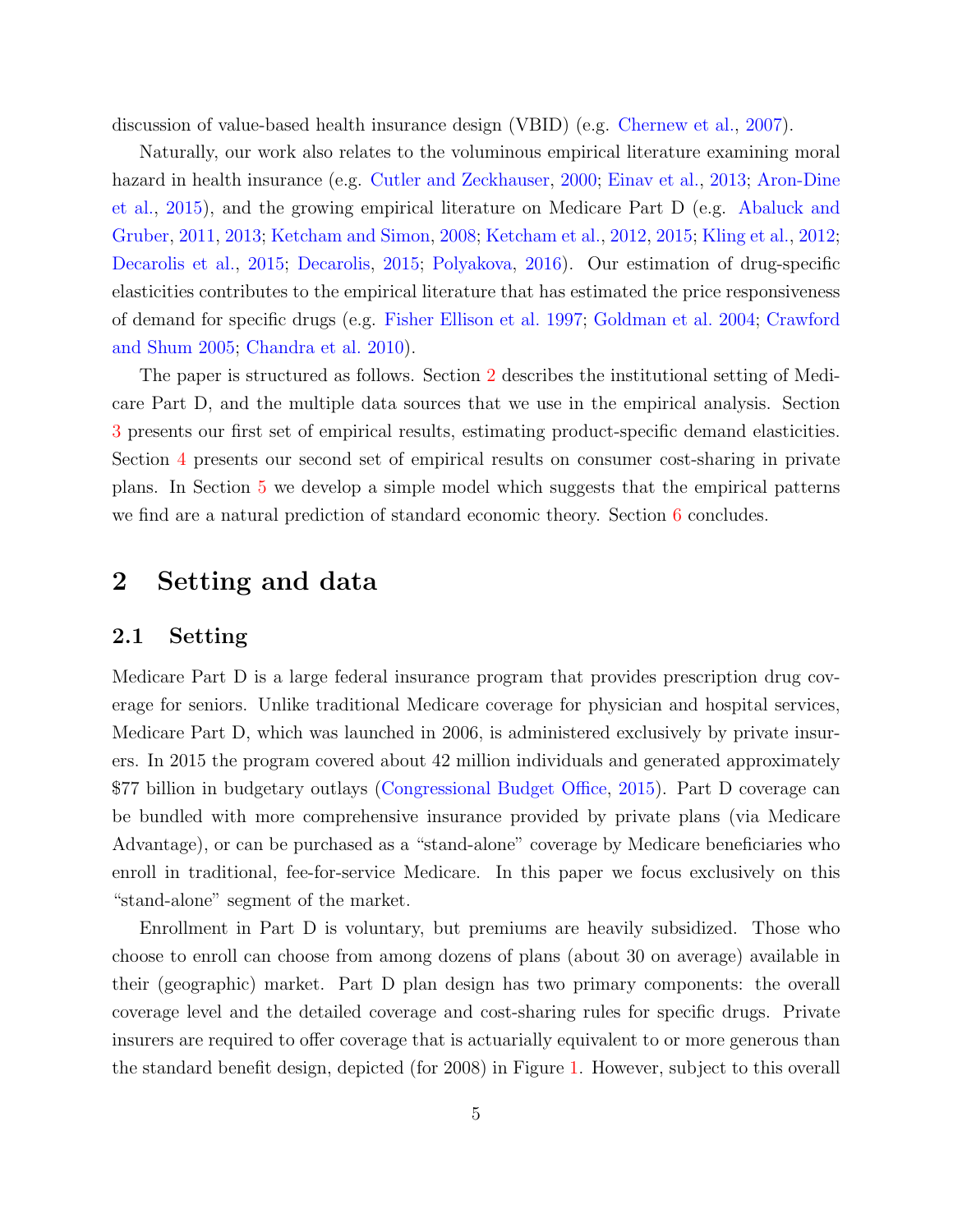requirement regarding plan generosity, private insurers are given considerable flexibility as to which drugs to cover and how to assign the out-of-pocket cost to the consumers associated with each purchased drug. This latter aspect of the plan design is our primary focus.

## 2.2 Data

We use two administrative data sets. The first is a 20 percent random sample of Medicare Part D beneficiaries from 2007-2011, their plan enrollment, and their drug claims. We use these data to compute cost-sharing by plan for different drugs and therapeutic classes, and to estimate drug-specific and class-specific elasticities.

For each beneficiary, we observe the plan they enrolled in and its coverage details, as well as some basic demographics. Crucially, we also observe detailed, claim-level data on each prescription drug claim, including the date of the claim, the drug identifier (NDC code), the quantity purchased, the total amount spent on the claim, the amount paid by the plan, and the amount paid by the consumer out of pocket. We use the NDC code, together with additional data sources, to group claims by drug and by therapeutic class, to classify drugs as branded or generic, and to classify drugs as chronic or acute, and as maintenance or non-maintenance; the online appendix provides more detail on these additional data sources and how we use them. The classification of NDC codes into therapeutic classes allows us to group drugs that have similar chemical structures or mechanism of action and are frequently used to treat the same or related diseases. Thus, drugs within a therapeutic class are more likely to be substitutes than drugs across therapeutic classes.

The second data set consists of publicly-released, monthly files from the Centers for Medicare and Medicaid Services with detailed information about the formularies of all standalone Part D plans offered in  $2007-2011$ <sup>[5](#page-6-0)</sup> As we describe in more detail below, formularies are complete lists of covered drugs, partitioned into distinct sets of cost-sharing "tiers." We use these data to identify on which tier each drug was placed in each formulary. Because there is plan and formulary entry, exit, and re-design year to year, we treat each plan-year as a distinct plan and each formulary-year as a distinct formulary; for convenience we refer to each simply as a "plan" or a "formulary" rather than a plan-year or a formulary-year.

<span id="page-6-0"></span><sup>&</sup>lt;sup>5</sup>Specifically, we use the "Prescription Drug Plan Formulary, Pharmacy Network, and Pricing Information" files.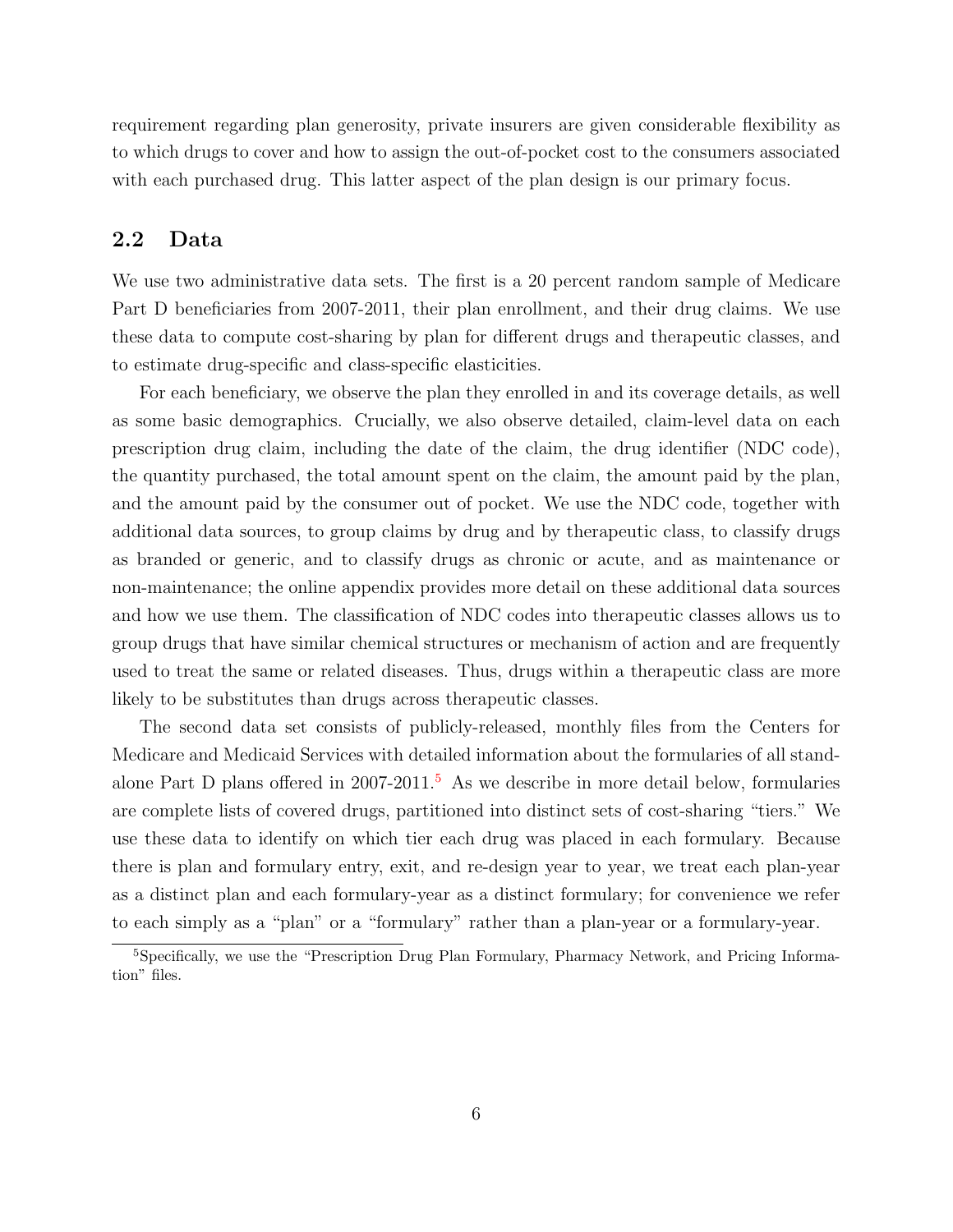# <span id="page-7-0"></span>3 Drug- and class-specific elasticities

## 3.1 Sample construction

#### Baseline sample

The 20 percent random sample of Medicare Part D beneficiaries from 2007-2011 consists of about 50 million beneficiary-years. We make a number of key sample restrictions to create our baseline analysis sample in this section. First, we limit to individuals who are enrolled in stand-alone Part D plans (whose design is the focus of the second half of the paper). Second, we exclude individuals who are younger than 65 and those older than 65 that were eligible for Medicare for reasons other than the old age (e.g. due to disability). Third, we exclude individuals who receive third-party assistance with their out-of-pocket spending, such as dual Medicare/Medicaid eligibles or individuals receiving low-income subsidies; such individuals do not face the sharp change in cost-sharing at the donut hole that is key to our empirical strategy. Finally, and more trivially quantitatively, we exclude beneficiary-years who switch plans or die within the year. The final sample covers 6.5 million beneficiary-years, which are based on just over 2 million unique beneficiaries

Table [1](#page-39-0) shows some descriptive statistics for our resulting, baseline sample. The unit of observation is a beneficiary-year. The average age is around 76, about two-thirds of the sample are females, and the vast majority (95%) are white.

Beneficiaries in our baseline sample buy on average \$1,910 worth of prescription drugs per year. About 5% do not fill any prescription drug claim during the year. The spending level at which beneficiaries enter the donut hole  $-$  \$2,250 to \$2,840 of total annual drug spending (depending on the year) – is around the 75th percentile of the expenditure distribution. The average annual out-of-pocket spending in our sample is \$757. Beneficiaries fill, on average, around 31 claims a year, almost evenly split between branded and generic drugs. Our empirical strategy described below is focused on claiming propensity late in the calendar year, and about 75% of individuals fill at least one claim in December. Conditional on having at least one December claim, individuals have approximately 4 claims in December.

#### "Common" drugs and "common" therapeutic classes

In order to have sufficient power to estimate class-specific and drug-specific elasticities, we limit our analysis to frequently-claimed therapeutic classes and frequently-claimed drugs; we refer to these throughout as "common" therapeutic classes and "common" drugs, respec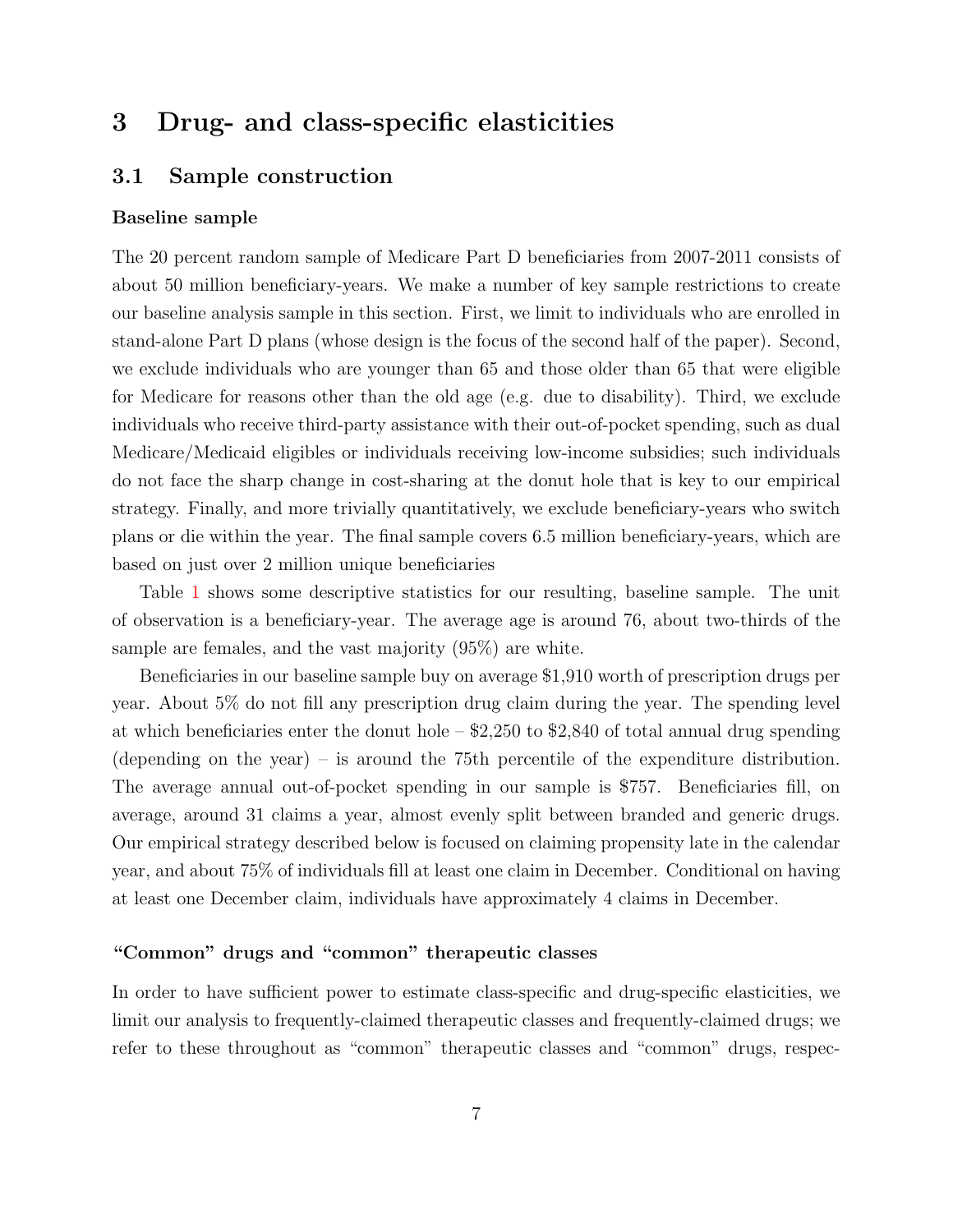tively.

We define therapeutic classes using the American Hospital Formulary Service $\mathcal{R}$  (AHFS) 8-level classification of 256 therapeutic classes. This classification groups drugs that have similar chemical structures or mechanism of action and are frequently used to treat the same or related diseases. We define "common" classes as ones that have at least 100,000 claims in the 2007-2011 data. This results in 108 therapeutic classes, constituting 86% of claims and 85% of expenditures. The first column of Appendix Table A4 provides a complete list.

The most frequently-claimed therapeutic class, representing 8% of total claims and 10% of total expenditures (around \$1.2 billion in total) in our baseline sample, is MGH-CoA Reducase Inhibitors; this class includes anti-cholesterol drugs (e.g. Lipitor). The next most common therapeutic class is beta-Adrenergic Blocking agents, which represents 7% of claims and 3% of expenditures; this class includes Beta-blockers, which are used to treat heart attacks, arrhythmias, and high blood pressure.

We define a "drug" by its chemical compound (what the FDA refers to as "non-proprietary names") and whether it is branded or generic. We define a drug as "common" if the sum of its branded and generic versions have at least 100,000 claims in the 2007-2011 data. Specifically, to identify "common drugs," we begin with CMS' 2011 list of the most frequently claimed drugs in stand-alone Prescription Drug Plans.<sup>[6](#page-8-0)</sup> CMS reports the most frequently claimed drugs at a chemical compound level, treating branded drugs and their generic equivalent as separate products; we amend their list to include both the generic and the branded version of each chemical if a generic is available. We apply the 100,000 claims frequency threshold to the number of claims at the chemical level, thus retaining, for example, small branded drugs that would not otherwise meet the frequency threshold.<sup>[7](#page-8-1)</sup>

The result is 160 "common drugs," where a "drug" is a chemical compound sold either as a brand or a generic. For example, "Atorvastatin Calcium" and its branded version (Lipitor) are counted as two different drugs. However, different packaging, dosages and strengths are not counted as separate drugs. There are 85 branded drugs and 75 generic drugs. The first column of Appendix Table A5 provides a complete list.

The 160 common drugs in our analysis account for around 65 percent of total claims and 54 percent of total expenditures in our baseline sample. The top 10 drugs in our sample of common drugs constitute 20 percent of all claims. A generic statin Simvastatin (generic

<span id="page-8-0"></span><sup>6</sup>Centers for Medicare and Medicaid 2011 Medicare Part D Utilization Trends (December 2013), Table "2011 Part D Top 100 Drugs By Total Fills for PDPs."

<span id="page-8-1"></span><sup>&</sup>lt;sup>7</sup>It is useful to keep track of both brand and generic version of each drug, as we will later distinguish between elasticities for branded and generic drugs.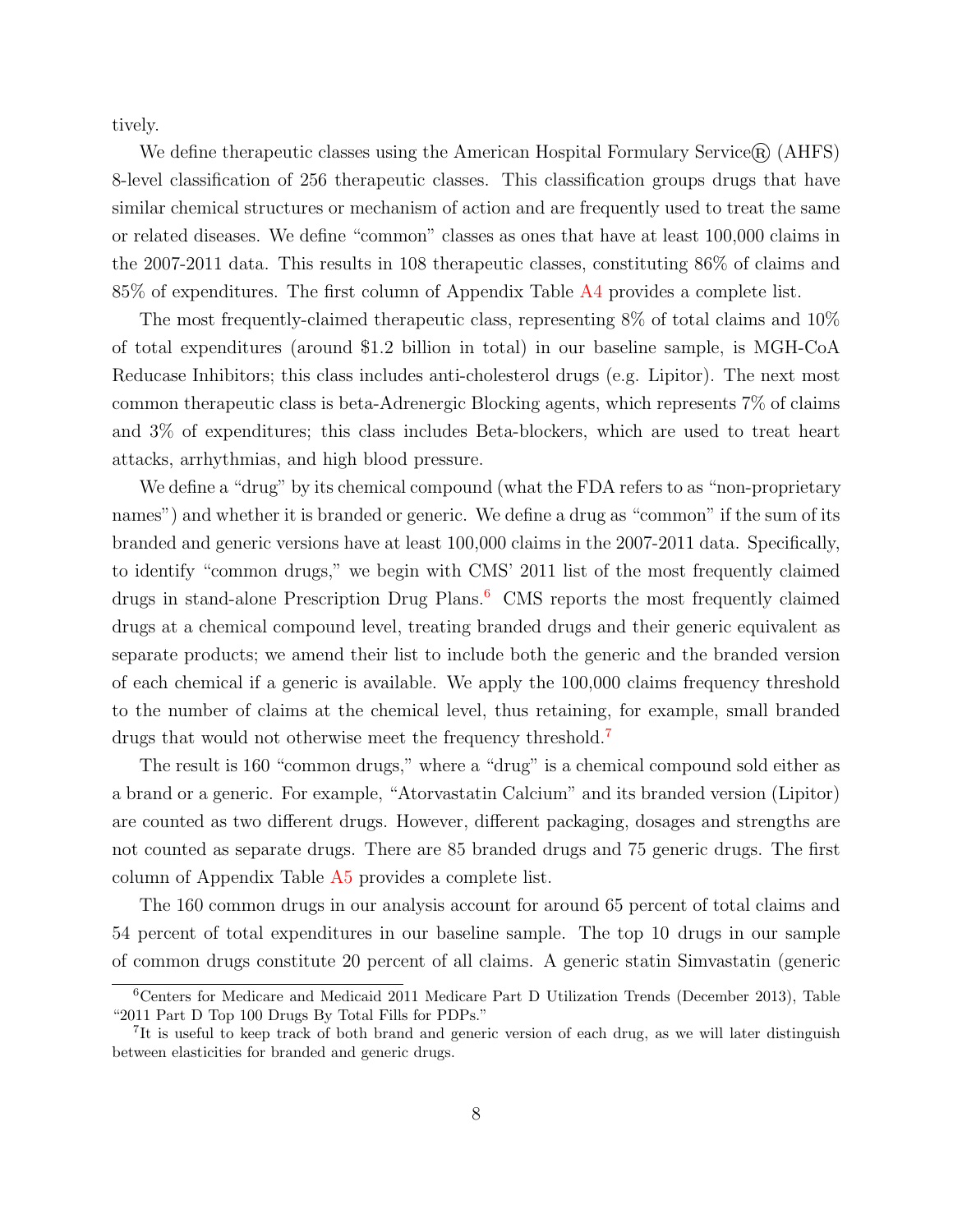version of Zocor) has the highest market share, accounting for 3% of total claims (6.9 million claims) and 1% of expenditures. The drug with the highest spending share in our sample is Lipitor, with almost  $5.5\%$  expenditure share. The least-frequently-claimed of our "common" drugs represents less than a 0.001% of claims (around 500 claims in total) in our baseline sample; in our empirical analysis in Section [4.2,](#page-19-0) we explore the sensitivity of our results to the exclusion of infrequently-claimed "common" drugs.

## <span id="page-9-0"></span>3.2 Empirical strategy

Our goal is to measure the elasticity of demand for the product (a specific drug or therapeutic class) with respect to its out-of-pocket price. Our empirical strategy takes advantage of the sharp increase in the out-of-pocket price individuals face when they hit the "donut hole" associated with essentially every Part D insurance contract. All the plans are based around a government-defined standard benefit design, which includes four separate coverage arms for the calendar year.

Figure [1](#page-33-0) illustrates this standard design in 2008; the kink points for the coverage arms change year-to-year but the basic structure has remained constant. In the initial deductible arm, the individual pays for all expenses out of pocket. Once she has spent \$275, she enters a cost-sharing arm in which she pays only 25% of subsequent drug expenditures until her total drug spending reaches the kink in the budget set at \$2,510. At this point the individual enters the famed "donut hole" (or "gap"), within which she must once again pay for all expenses out of pocket until total drug expenditures reach \$5,726, the amount at which catastrophic coverage sets in and the marginal out-of-pocket price of additional spending drops substantially, to about 7%.

Insurers may offer plans that are actuarially equivalent to, or offer more coverage than the standard plan, so that the exact contract design varies across plans and hence across their enrollees. Nonetheless, a common feature of these plans is the existence of a sharp increase in the out-of-pocket price at the kink location. On average, in our baseline sample, out of pocket payments per drug more than triple when an individual enters the donut hole, from \$17 in average out-of-pocket payments between the deductible and donut hole for a drug, to \$58 in the donut hole. The co-insurance rate approximately doubles going from an average of 48% for pre-gap (but post-deductible) claims to 83% average co-insurance in the gap.

Our basic empirical strategy is to compare the propensity to purchase a specific drug (or therapeutic class) between individuals whose total annual spending is "just below" and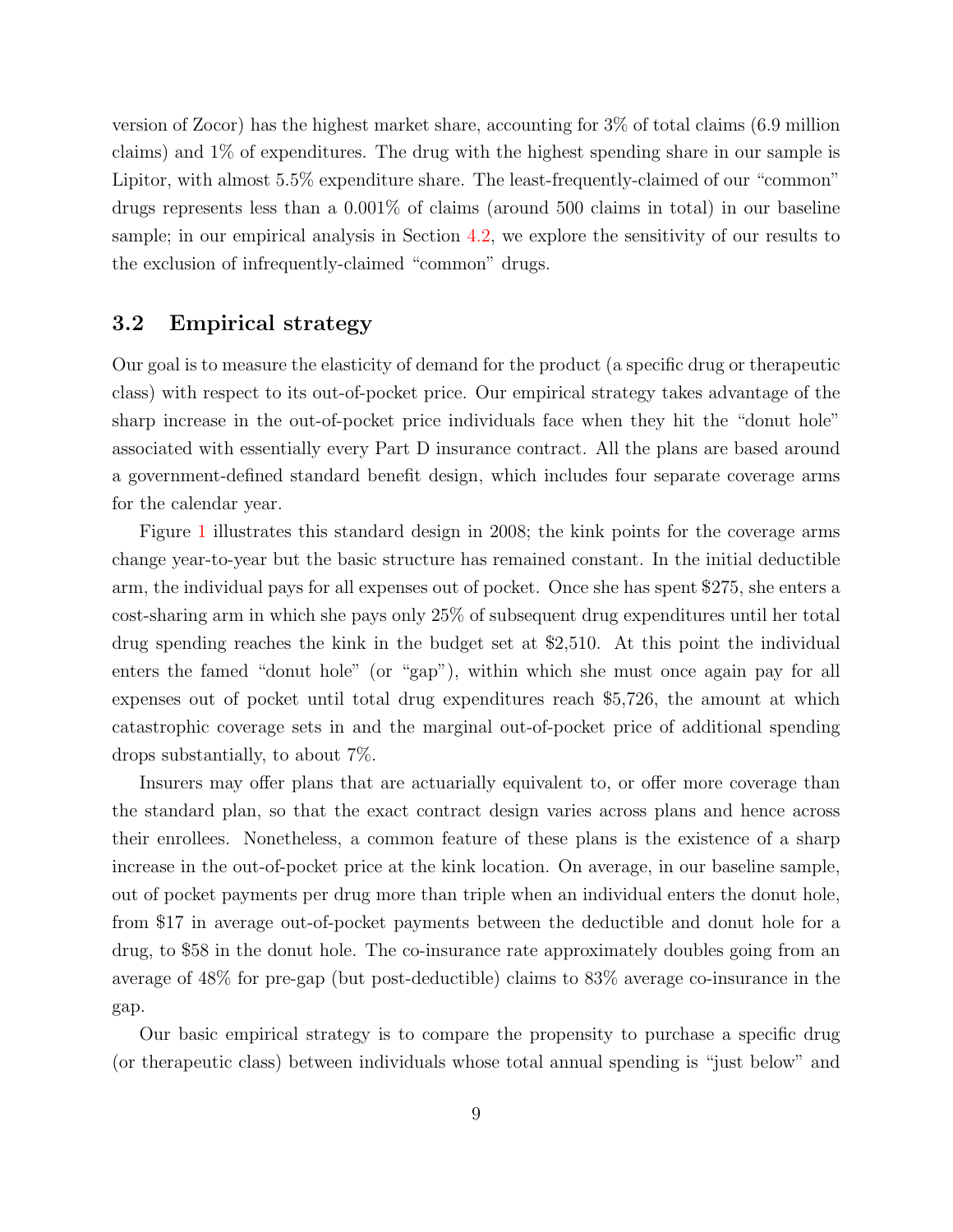individuals whose total spending is "just above" the kink location. Standard price theory suggests that individuals' annual spending will "bunch" around the convex kink in the budget set at the donut hole. In previous work we documented a behavioral response to the price at the kink. For example, we showed an "excess mass" of individuals with annual drug spending right around the kink (Einav et al. 2015, 2016a). Here, we use the same basic empirical design – with several additional years of data – to examine the behavioral response separately for different drugs and therapeutic classes and to translate this behavioral response into product-specific elasticities.

Our measure of demand is the probability of purchasing that product in the last month of the year (December). We focus on December because at that point forward looking behavior is less important, individuals have less uncertainty about their end-of-year price, and the relevant price associated with purchasing the drug is straightforward to measure [\(Einav](#page-31-9) [et al.,](#page-31-9) [2015\)](#page-31-9). The strategy would be even cleaner if we focused on purchasing decisions on December 31 of each year, but in order to gain statistical power a month seems a natural unit of time.

**Empirical elasticities** For each drug (or therapeutic class)  $d$ , we define its drug-specific (or class-specific) elasticity of demand by:

<span id="page-10-1"></span>
$$
\sigma_d = \frac{\% \triangle Pr_d(Dec)}{\% \triangle OOP_d} = \frac{(Pr_d^{obs}(Dec) - Pr_d^{pred}(Dec))/Pr_d^{pred}(Dec)}{(OOP_d^{gap} - OOP_d^{pregap})/OOP_d^{pregap}}.
$$
\n(1)

The changes are associated with the event of entering the donut hole. The denominator of the elasticity is the percentage change in the average (per claim) out-of-pocket cost of a given drug (or class) that occurs at the kink.  $OOP_d^{gap}$  measures the average out-of-pocket payment (in absolute \$) for a given drug (or class) in the donut hole (which comes quite close to the total cost of the drug in the vast majority of plans), and  $OOP_d^{pregrap}$  measures the average out-of-pocket payment for that drug between the deductible and the kink.<sup>[8](#page-10-0)</sup>

<span id="page-10-0"></span><sup>8</sup>For our drug-level measure of average out-of-pocket cost we simply average claim-level out of pocket payment across all claims observed for that drug in a given cost sharing arm (i.e. in the donut hole or between the deductible and the donut hole). For the therapeutic class level measure of average out-of-pocket cost, we take the same approach pre-gap, but post-gap we calculate average out-of-pocket cost separately for each drug (at the NDC11 level) in the therapeutic class and then weight each drug (again, at the NDC11 level) by its pre-gap share of claims, so that any substitution across drugs within a therapeutic class in response to the price change does not affect our measure of the price change. We have experimented with a variety of other ways of defining the average out-of-pocket cost, e.g. by averaging first within individuals or plans and then across individuals and plans. The estimates of the percentage change in the out-of-pocket cost turns out to not be particularly sensitive to these variants.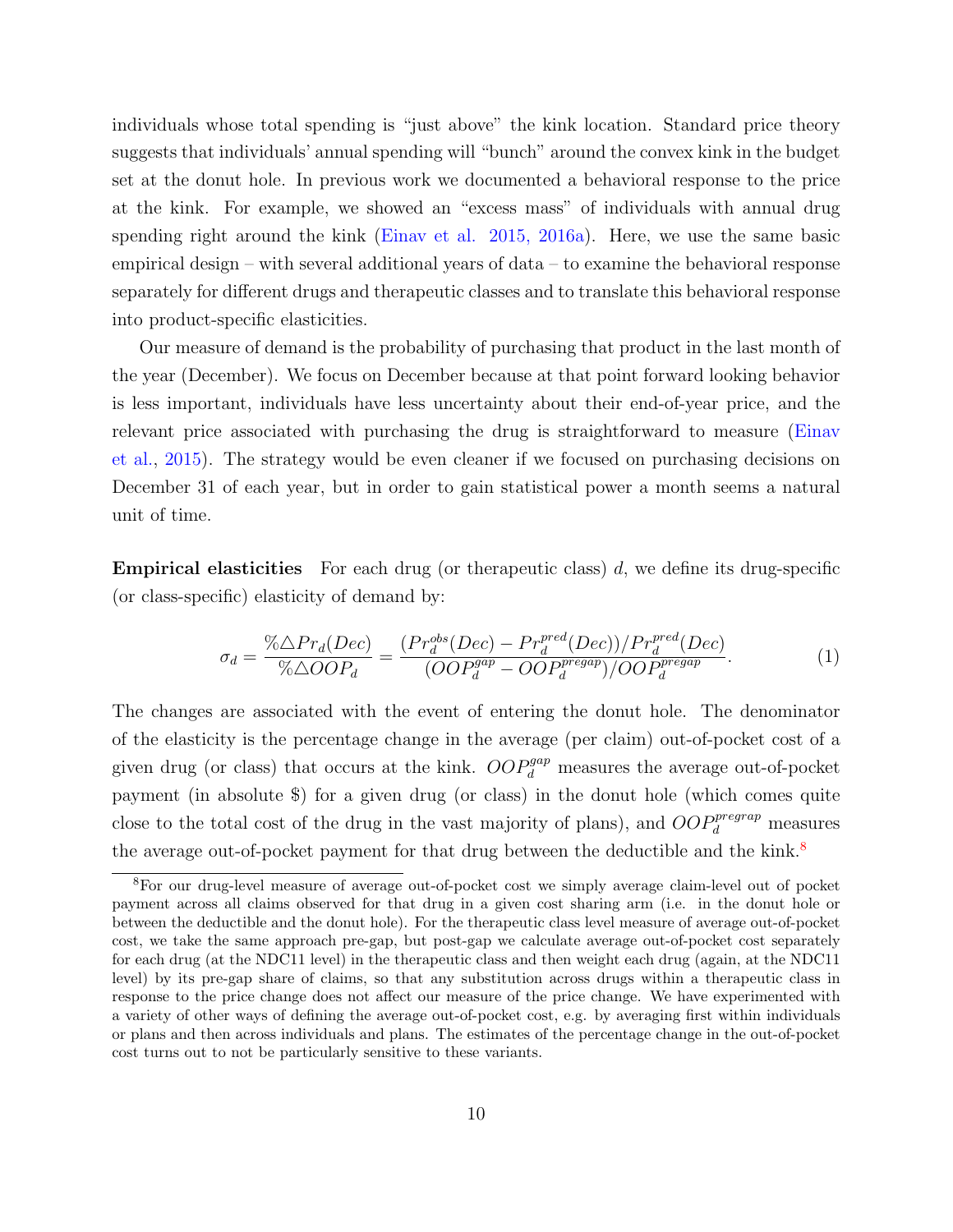The numerator of the elasticity is the corresponding percentage change in the probability of a December purchase for a given drug (or class). We define this as the difference between the actual probability of a December purchase,  $Pr_d^{obs}(Dec)$ , and the predicted probability of a December purchase,  $Pr_d^{pred}(Dec)$  in the (counterfactual) absence of the donut hole. Both actual and predicted probabilities are measured for individuals whose annual spending is just above the kink; specifically, we focus on individuals who entered the donut hole, but whose annual spending is no more than \$400 higher than the kink location. We then define the actual probability of a December purchase as the share of these individuals who have a purchase of drug (or class) d in December.

Estimating the change in demand To construct the counterfactual (in the absence of the kink) December purchase probability for individuals whose annual spending is between \$0 and \$400 above the kink, we estimate the statistical relationship between claim propensity and annual spending for individuals whose annual spending is below the kink. Specifically, we fit the following statistical relationship, separately for each drug or therapeutic class:

<span id="page-11-0"></span>
$$
log(s_{db}) = \alpha_d - \gamma_d e_b + \epsilon_{db},\tag{2}
$$

where the unit of observation is a total annual spending bin  $b$ ,  $s_{db}$  is the share of individuals within the spending bin b without a claim for drug (or class) d in December, and  $e<sub>b</sub>$  is the mid-point of the spending bin b (we use spending bins of \$20 each). This specification is designed to make the probability of a December purchase monotone in the spending bin (as would be expected given that higher total spending is associated with sicker individuals and would mechanically correspond to greater claim propensities) and asymptote to one as the bin amount approaches infinity. Importantly, we fit this regression using only observations from individuals with total expenditures that are sufficiently below the kink location (we use all spending bins that are between \$2,000 and \$500 below the kink), assuming that late in the year individuals who are \$500 or more below the kink are sufficiently certain to not hit the kink by the end of the year. We use the estimates from equation [\(2\)](#page-11-0) to project it (out of sample) for spending bins that are above the kink, thus constructing the predicted December claim propensity  $Pr_d^{pred}(Dec)$  for individuals with total spending of zero to \$400 above the kink.

Figures [2](#page-34-0) and [3](#page-35-0) present our core approach to estimating the change in demand at the kink graphically. For illustrative purposes, Figure [2](#page-34-0) shows results for any drug, any common drug, and any common therapeutic class. Since our core estimates are product specific,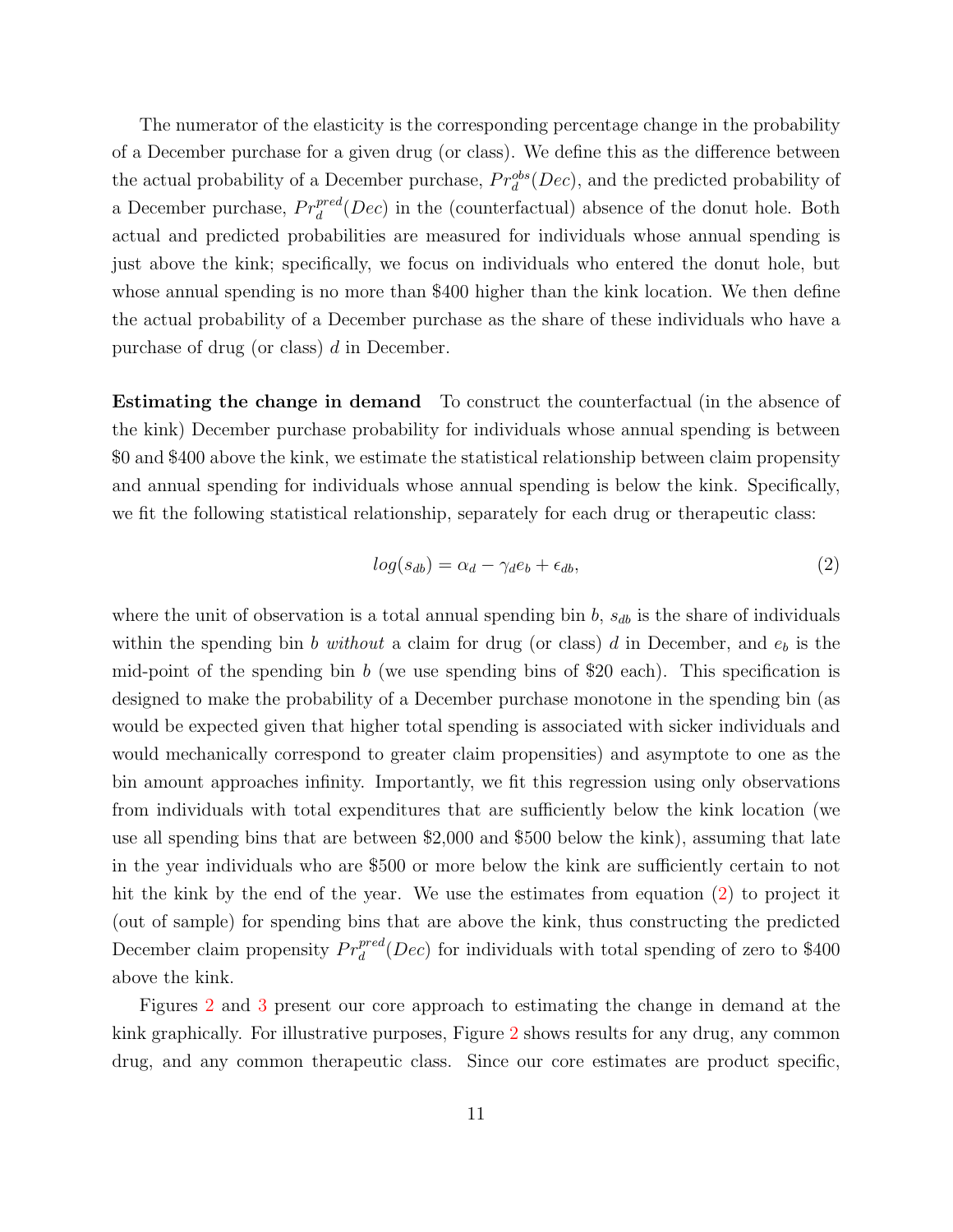Figure [3](#page-35-0) shows results for the top three common drugs and the top three therapeutic classes. In all figures, the horizontal axis reflects the annual total drug spending (across all drugs) of each individual, relative to the year-specific kink location. The vertical axis shows the share of beneficiaries in each \$20-bin of annual spending who purchased that drug or therapeutic class in December. As would be expected, this purchase probability is increasing in total annual expenditures, reflecting the fact that individuals who spend more on drugs annually are more likely to purchase any given drug. However, for some of the products we see a sharp slowdown in the probability of a December purchase as individuals get close to the donut hole. Once they enter the coverage gap, the pattern reverts to the original monotone pattern (in which the probability of purchasing is rising with total annual spending), albeit at a lower probability of December purchases, presumably reflecting the higher cost-sharing in the gap.

The dotted lines in Figures [2](#page-34-0) and [3](#page-35-0) record our in- and out-of sample predictions of the probability of filling at least one claim in December for each product. These predictions are based on the predicted values from the estimation of equation [\(2\)](#page-11-0). The fit appears quite good in sample (i.e. below -\$500).

The comparison of predicted and observed probabilities of purchase right around the donut hole allows us to quantify the demand response for each drug (or class) on our list. For example, for those products presented in Figure [3,](#page-35-0) we see a fairly large demand response for two products (top left and bottom right) and a much smaller one for the rest. To assess the statistical precision of our elasticity estimates, we use 100 bootstrap samples to repeat the same procedure and generate confidence intervals for quantity response. We then combine these estimates of the quantity response with the empirically observed change in out-of-pocket price at the donut hole to obtain elasticity estimates in each case.

### 3.3 Results

#### Elasticity estimates

Pooled estimates We start by estimating an elasticity of purchasing any drug (common or not) in December to the change in out-of-pocket cost at the kink. Figure [2](#page-34-0) showed the change in the probability of December purchases overall at the kink, relative to the predicted probability; we estimate a 9% decrease in the probability of claiming any drug in December once individuals enter the gap. As described earlier, we separately calculate that the average out-of-pocket price increases by 241 percent (from \$17 to \$58). These two estimates together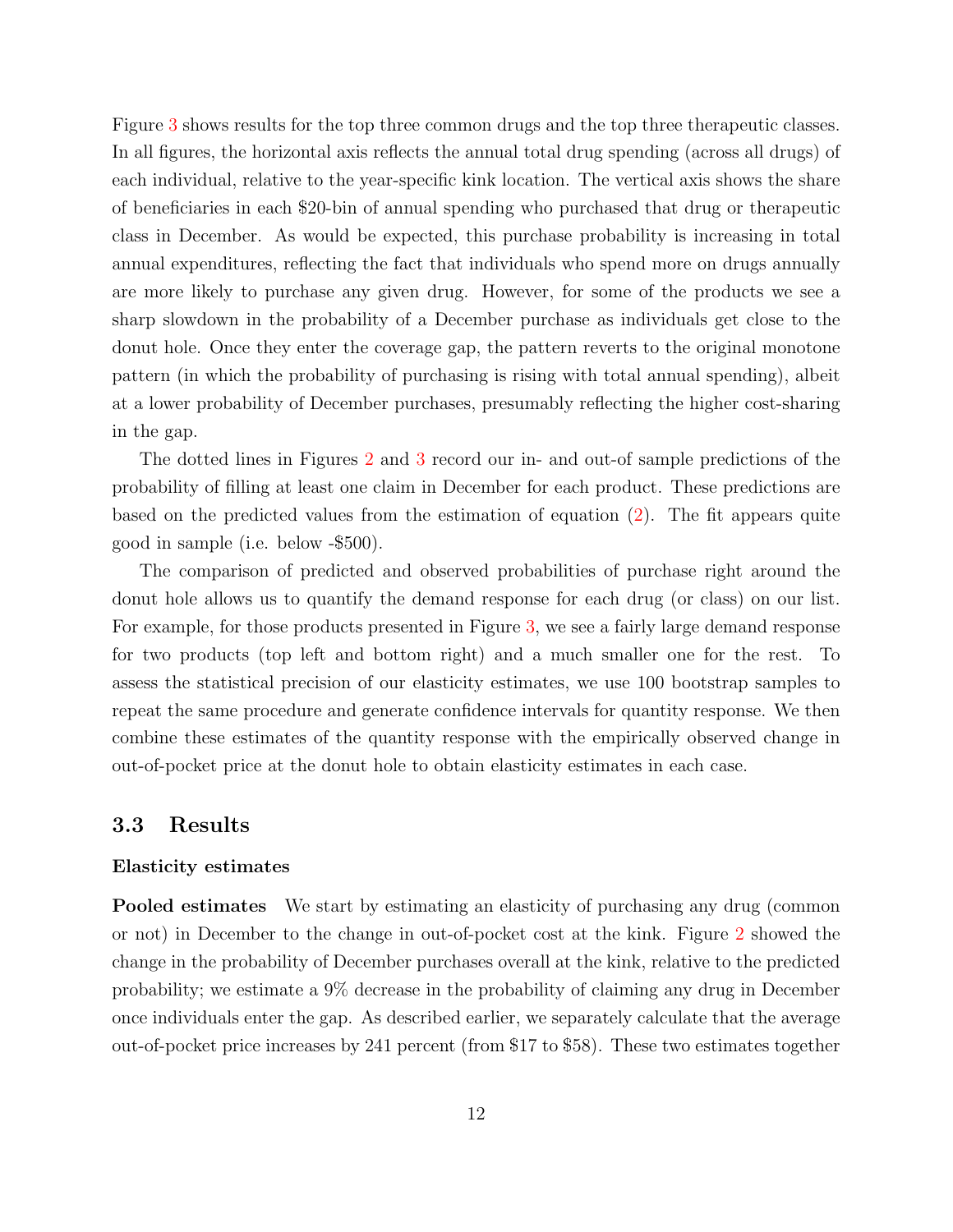imply that drugs are in general quite inelastic, with an elasticity of -0.037 (s.e. 0.0003); a one percent increase in out-of-pocket cost leads to a 0.037 percent decrease in the probability of filling a claim.

To see how representative our common drugs and common therapeutic classes are to the overall universe of drugs claimed within the Part D program, we calculated a pooled elasticity measures for all 160 common drugs and for all 108 therapeutic classes. The pooled elasticity measures the response of the probability of purchasing any common drug (or, respectively therapeutic class) to a one percent increase in the average out-of-pocket cost of all common drugs (or therapeutic classes). We found the pooled elasticity estimates to be very similar for our common drugs, common therapeutic classes, and all drugs samples; the percentage changes in the probability of purchase and in the average out-of-pocket price were also quite similar across these three groups. Specifically, we estimate an elasticity of -0.047 (s.e. 0.0003) for common drugs, and of  $-0.044$  (s.e. 0.0003) for common therapeutic classes.

The price elasticities of demand that we estimate should be interpreted in their specific context. As emphasized by [Aron-Dine et al.](#page-29-7) [\(2013,](#page-29-7) [2015\)](#page-29-6), "the" price elasticity of demand is not a clearly defined object when individuals face a non-linear price schedule. Here, the elasticity we measure is the "short-run" elasticity of demand with respect to an end-of-year increase in the spot price of a drug. It does not measure the entire response to the nonlinear budget set the individual faces, which may include "anticipatory" behavioral changes in advance of reaching the donut hole, as well as inter-temporal substitution of purchases to the following year once in the donut hole. We explored such dynamic considerations and cross-year substitution in previous work [\(Einav et al.,](#page-31-9) [2015\)](#page-31-9). Our results there suggest that our focus here on December claim propensities make dynamic considerations relatively unimportant. They also showed that products with a greater behavioral response at the kink also tend to exhibit greater inter-temporal substitution to the following year; this suggests that the ranking of our spot elasticities across drugs or across therapeutic classes, which we now turn to examining, would likely remain similar if estimated net of cross-year substitution.

<span id="page-13-0"></span><sup>9</sup>For common drugs, we estimate that the probability of claiming any common drug at the kink decreases by 11.7 percent, while the average out-of-pocket price increases by 247 percent. For the common therapeutic classes, we estimate that the probability of purchase drops by 10.2 percent at the kink in response to a 233 percent increase in the average out-of-pocket cost. Note that the estimates of the pooled elasticities for common drugs and therapeutic classes are not comparable to the average elasticities we report next, as the pooled measures only reflect the "extensive" margin of whether any of the common drugs or classes are claimed.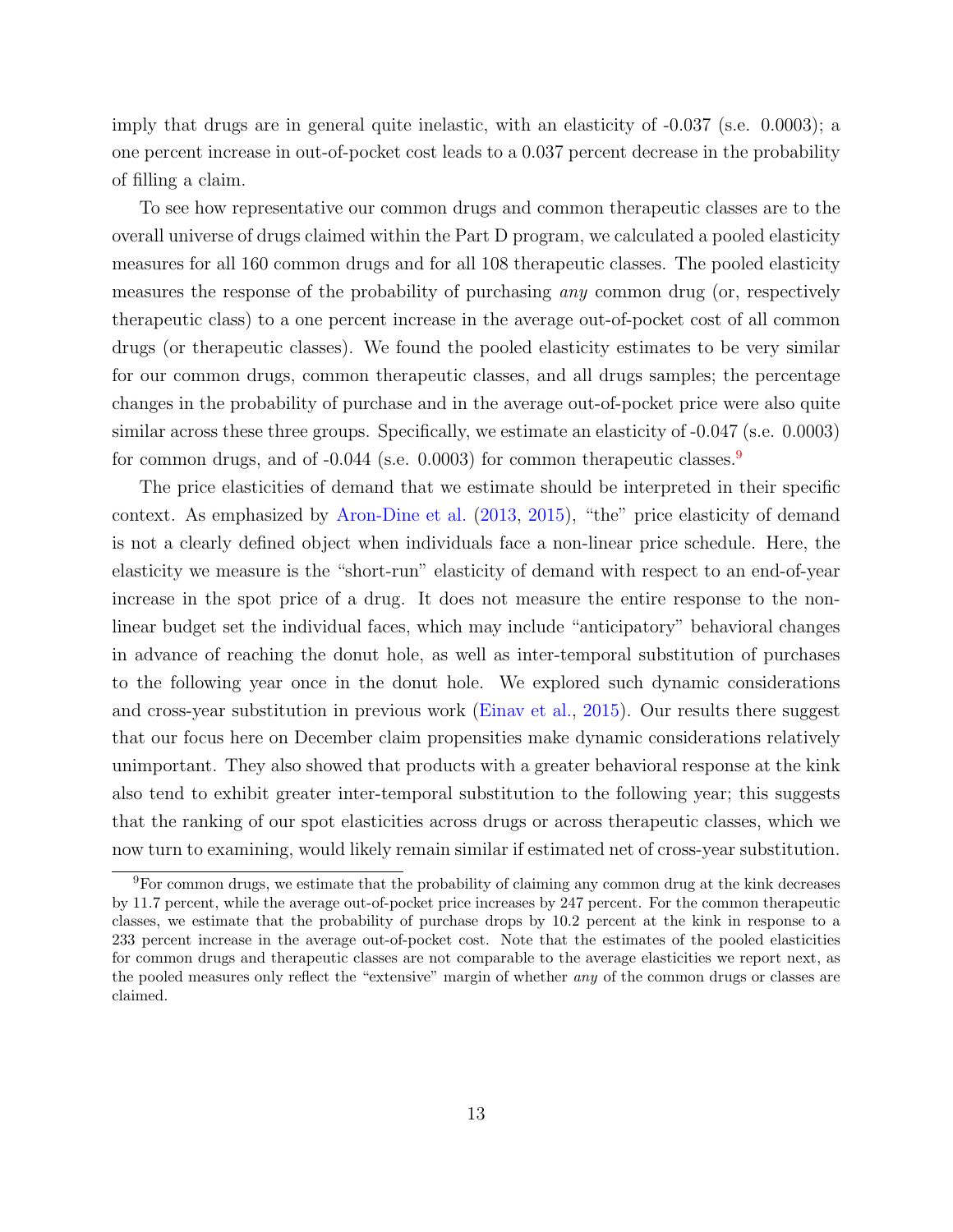Drug (or class) specific estimates Figure [4](#page-36-0) documents the distribution of the estimated elasticities across the common drugs and common therapeutic classes. The top panel reports the estimated distribution of elasticities across the 108 common therapeutic classes. The average (unweighted) elasticity across therapeutic classes is -0.14. They are all less than 1 in absolute value; we estimate 11 elasticities that are slightly greater than 0, which presumably reflects sampling error. There is substantial heterogeneity in the elasticities, with a standard deviation across therapeutic classes of 0.15. Panel A of Table [2](#page-40-0) lists the elasticity estimates – as well as the denominator and numerator separately – for the top 10 most frequently claimed therapeutic classes. The elasticities are estimated quite precisely: Panel A in Appendix Figure A1 plots bootstrapped confidence intervals for the elasticity estimates for the top 10 common therapeutic classes, suggesting that the heterogeneity in the sensitivity of demand to changes in out-of-pocket is not driven by sampling variation. Appendix Table A4 provides a complete list of elasticity estimates for all common therapeutic classes. This "look-up" table also documents that the variation in elasticity estimates comes both from variation in the numerator and the denominator. The average change in the probability of purchase at the kink is -15%, with a standard deviation of 13%. The average increase in out-of-pocket cost is 155%, with a standard deviation of 81%.

It is important to bear in mind that the price of all drugs increase at the donut hole, so that the demand response reflects any impact of own price changes and cross price changes. An attraction of estimating the elasticity of demand for therapeutic classes is that cross-price elasticities are likely close to zero across therapeutic classes; any substitution across drugs should happen within a therapeutic class, either between branded and generic versions of the same chemical compound or between chemical compounds that have a similar therapeutic action. Thus, even though the price of all drugs increases at the donut hole, we are reasonably comfortable interpreting our estimated elasticities of demand for different therapeutic classes as own-price elasticities of demand for drugs in that class.

The interpretation of drug-specific elasticities is less clean, since an overall price increase in all drugs at the donut hole may induce substitution across drugs within a therapeutic class. Thus, the drug-specific elasticity that we estimate likely reflects both own-price and cross-price effects. This is common issue in the existing literature estimating drug-specific elasticities, since pricing variation is usually not drug-specific (see e.g. [Goldman et al. 2004;](#page-31-8) [Chandra et al. 2010\)](#page-30-10). Still, pricing decisions are set at the drug level – different drugs within a therapeutic class may well face different consumer cost-sharing in a given insurance plan – making the drug a more natural unit of analysis for the relationship between elasticity and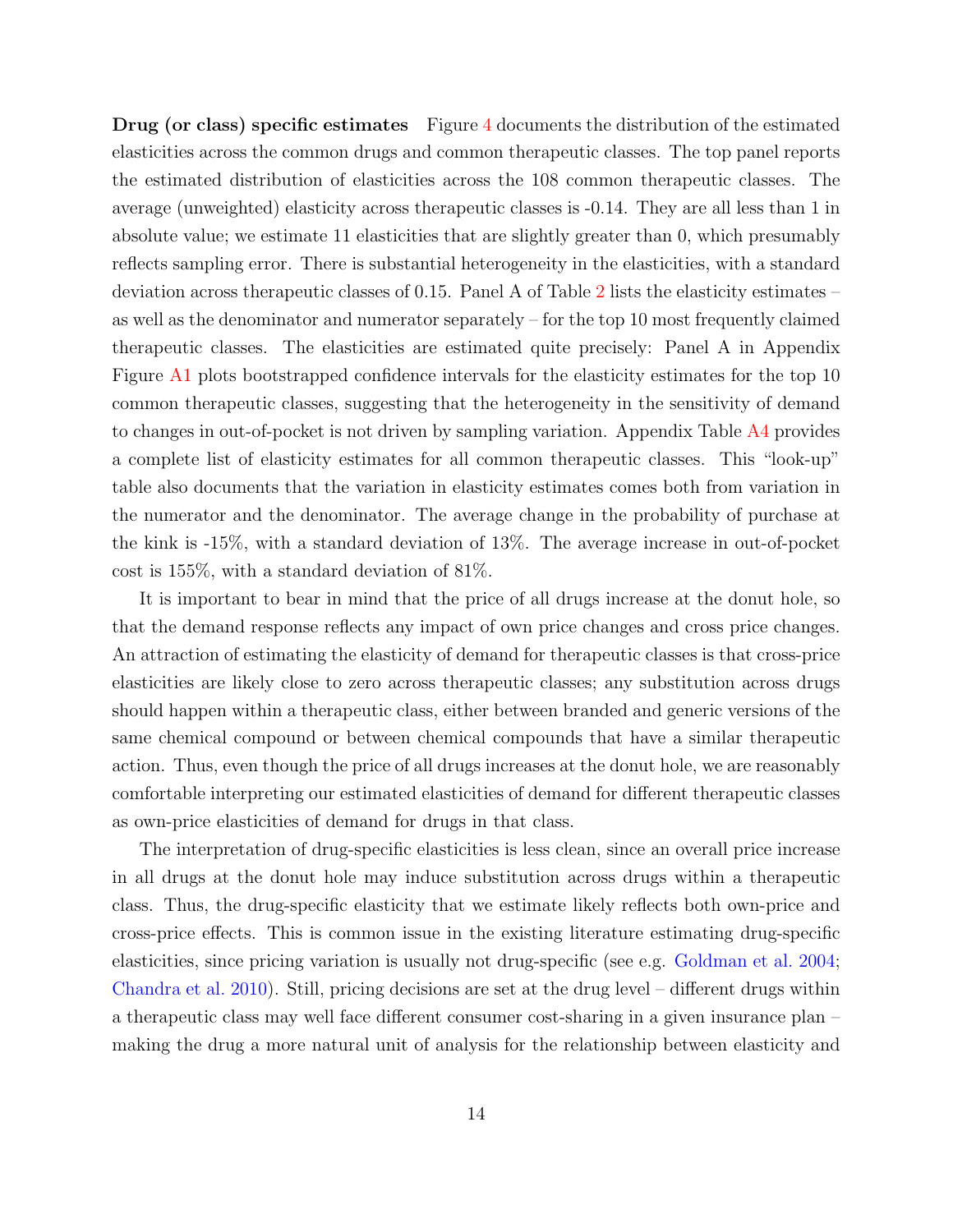consumer cost-sharing in the next section.<sup>[10](#page-15-0)</sup>

The bottom panel of Figure [4](#page-36-0) reports the drug-specific estimates across our 160 "common" drugs. The bottom panel of Table [2](#page-40-0) lists the elasticity estimates for the top 10 most frequently claimed drugs; Appendix Table A5 provides a complete list. Panel B of Appendix Figure A1 plots the confidence intervals for the 10 largest common drugs, again suggesting that the variation in elasticities does not simply reflecting sampling variation.

The average (unweighted) price elasticity of demand for a given drug is about -0.24; the standard deviation of estimated elasticities across drugs is 0.59. The higher (in absolute value) average elasticity for drugs than for therapeutic classes is consistent with the idea that some of the drug-level elasticity estimates may be capturing substitution, while therapeutic class-level elasticities are more likely to only reflect the own-price response. Once again we estimate heterogeneity in elasticities, stemming both from variation in the probability of purchase response as well as variation in the change in out-of-pocket price. For the full set of common drugs the average change in the probability of purchase around the kink is -14% with a standard deviation of 18%. The average increase in out-of-pocket price is 150%, with a standard deviation of 115%.

#### Elasticity patterns across drug and class types

The above results documented that there is considerable heterogeneity in the price elasticity of demand across drugs and therapeutic classes. We examined some potential systematic sources of this heterogeneity. Table [3](#page-41-0) reveals intuitive patterns. Drugs that treat chronic conditions are associated with elasticities that are 0.33 greater (in absolute value) on average relative to drugs that treat acute conditions; the latter presumably treat more symptomatic conditions for which the impact of interrupting treatment is likely more immediate and salient. Maintenance drugs – another way to define drugs associated with ongoing, chronic conditions (see the online appendix for details) – are likewise associated with greater elasticity than non-maintenance drugs, as are therapeutic classes which are predominantly composed of maintenance drugs.

We also find that generic drugs are associated with elasticities that are about 0.2 lower (in absolute value) than branded drugs. This might reflect lower own-price elasticities for generic than branded drugs, but it might also be driven by the substitution effect described

<span id="page-15-0"></span> $10$ For both the drug- and therapeutic-class specific elasticities, there may of course be income effects from the aggregate price change for all drugs at the donut hole; however, given the relatively small out-of-pocket cost of most drugs, we are reasonably comfortable abstracting from such income effects (i.e., assuming quasi-linear demand for each product).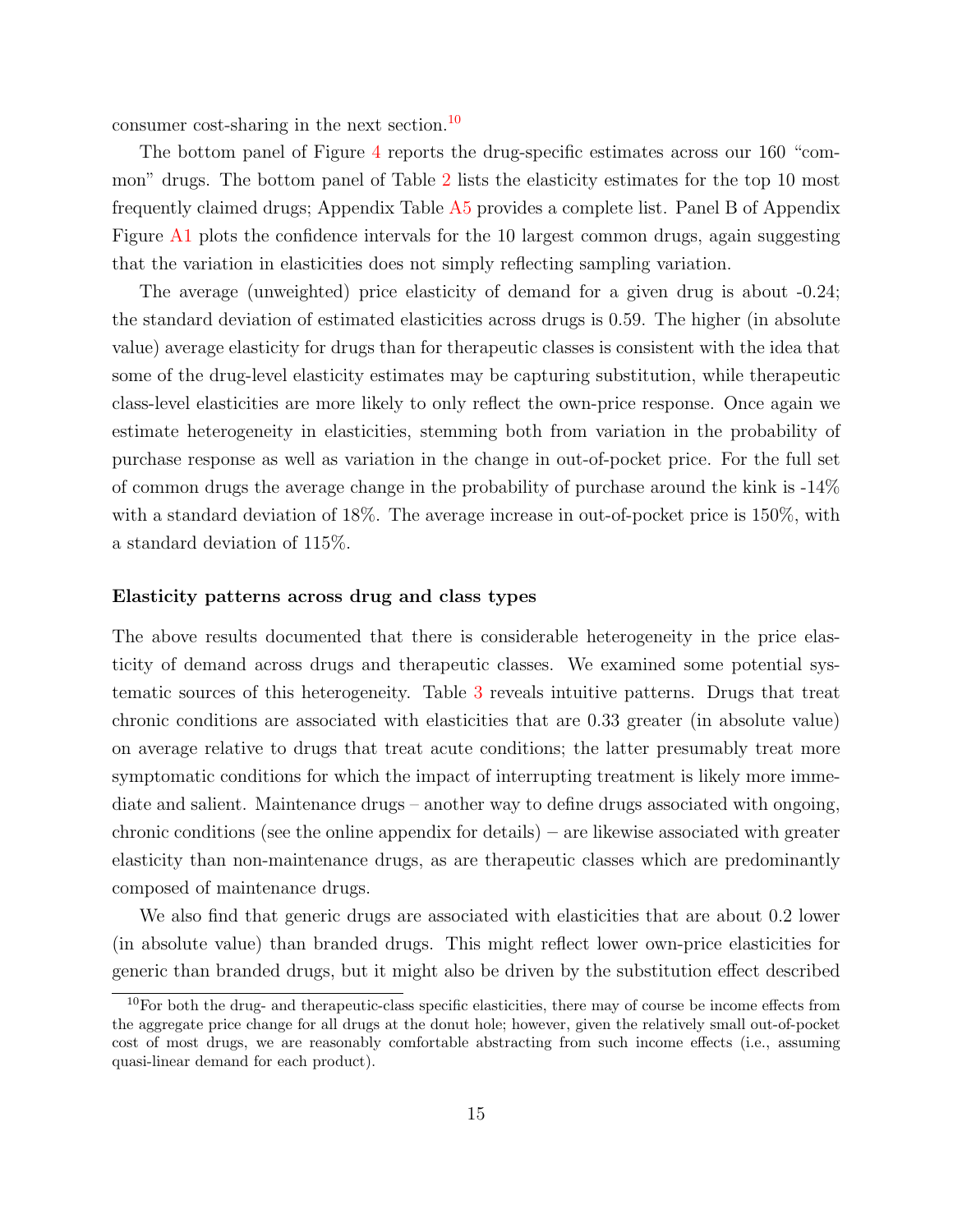earlier; for generics, the change in the probability of purchase at the donut hole likely reflects both the (presumably negative) response to an increase in its own price and the (presumably positive) response to an increase in the (more expensive) branded price, which may cause substitution to the generic version. (In principle, there may also be substitution from one branded drug to another drug within a therapeutic class, but it is presumably less common). This highlights the need for caution in interpreting our estimated drug-specific elasticities; they are likely to be more biased downward (in absolute value) as measures of own-price elasticities for cheaper drugs that serve as substitutes for more expensive drugs within the therapeutic class.

As one way of addressing this issue empirically, we constructed a subset of our common drugs for which substitution is less likely, and for which therefore our drug-specific elasticity estimates may more closely approximate own-price elasticities. We refer to this subset of 38 of our 160 common drugs as "lower substitution" drugs. We identified this subset of common drugs using one of two criteria. First, we selected those common drugs that account for more than 90% of all claims in their therapeutic class; seven drugs met this criterion. Second, we selected those pairs of branded and generic drugs for which the differences in out-of-pocket cost between the brand and generic was less than \$5 in absolute value both before and after the kink. In other words, in the latter restriction we selected brand-generic pairs that did not really differ in price for consumers before or after the kink, and hence the substitution effect after the kink should be limited. 31 drugs satisfied this criterion.

Appendix Table A5 provides descriptive statistics for the drugs in the "lower substitution" sub-sample. They account for 33 percent of all claims and 35 percent of spending in our common drugs sample. They display a similar skewness to our full sample of "common drugs" in the distribution of claim and spending shares across drugs. The distribution of elasticities for the lower substitution sub-sample of common drugs is similar to the full sample of common drugs. The unweighted average elasticity is -0.28, with a standard deviation of 0.63. This makes the set of lower substitution drugs only slightly more elastic on average than the entire set of common drugs. Overall, this is reassuring that our full set of common drug-specific elasticities may not be greatly affected by substitution.

# <span id="page-16-0"></span>4 Private plan design: drug-specific cost-sharing

In Section [3](#page-7-0) we estimated product-specific elasticities, and provided evidence of substantial heterogeneity in the price elasticity of demand across therapeutic classes and across drugs.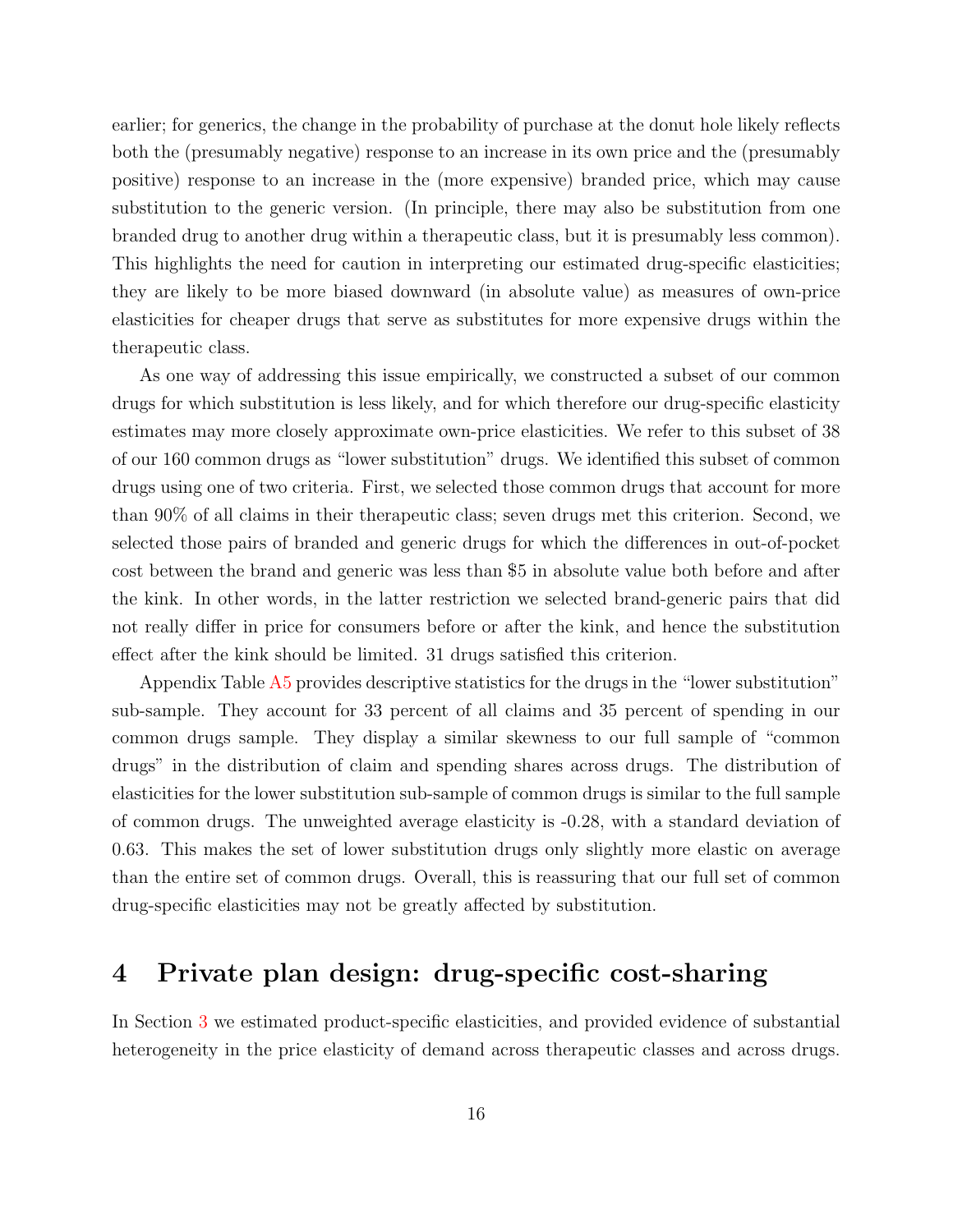We now use this as an input for examining how private plans set cost-sharing across drugs with different elasticities. We begin by documenting the heterogeneity in cost-sharing across drugs within private part D plans, and then examine the empirical correlation between a product's cost-sharing and its price elasticity of demand.

## 4.1 Heterogeneity in cost-sharing across drugs

The private insurer makes two distinct decisions in setting coverage rules in a specific plan. First, it creates a formulary.<sup>[11](#page-17-0)</sup> This is a list of covered drugs, partitioned into a distinct set of cost-sharing "tiers." In any plan, all drugs in a given tier within a formulary are assigned the same co-pay or co-insurance rate.<sup>[12](#page-17-1)</sup> While there are no explicit regulatory requirements of cost-sharing levels across tiers (as long as plans satisfy the minimum actuarial requirement described earlier), CMS emphasizes that tier numbers should reflect an increasing level of cost-sharing, with the drugs in Tier 1 having the lowest cost-sharing [\(CMS,](#page-30-12) [2011\)](#page-30-12). CMS also requires that private Part D plans include a sufficient number of drugs on their formularies to cover all disease states; moreover, for all therapeutic classes, at least two chemically distinct drugs per class should be included on the formulary, while for six "protected" therapeutic classes all drugs have to be included [\(CMS,](#page-30-12) [2011\)](#page-30-12). It is common for a given formulary to be used in multiple plans by the same insurer; overall, we observe 7,996 plans and 429 distinct formularies.

When plans use the same formulary, they have the same set of drugs in each tier but the mapping between tiers and the level of cost-sharing may vary across plans. This creates the second decision the insurer must make: the level of consumer cost-sharing rates associated with the tiers of a plan's chosen formulary. As noted, insurers face little regulatory constraints on how to vary cost-sharing across tiers, provided that their plan meets the minimum actuarial coverage required by the standard benefit design described in Figure [1.](#page-33-0) Consumer cost-sharing can be either in the form of co-pay (a fixed out-of-pocket dollar amount per prescription) or a co-insurance rate (a fixed percentage of the drug-specific pharmacy price that is paid out of pocket). For example, in 4-tier plans (which enrolled over 80% of beneficiary-years in our sample), tiers 1 through 3 are often associated with co-pays,

<span id="page-17-0"></span><sup>&</sup>lt;sup>11</sup>In practice, according to CMS requirements, the insurer contracts with an independent scientific committee that makes formulary recommendations [\(CMS,](#page-30-12) [2011\)](#page-30-12). Moreover, an insurer may use and alter if necessary a standard formulary from independent organizations, such as US Pharmacopedia.

<span id="page-17-1"></span> $12$ In practice, there may be additional variation in out-of-pocket prices that stems from the quantity of the drug purchased, and the type of pharmacy it is purchased from. For example, a 30-day supply of Lipitor bought at a "preferred" pharmacy may have a different out-of-pocket price than the same 30-day supply of Lipitor filled through a mail-order, or at a non-preferred pharmacy.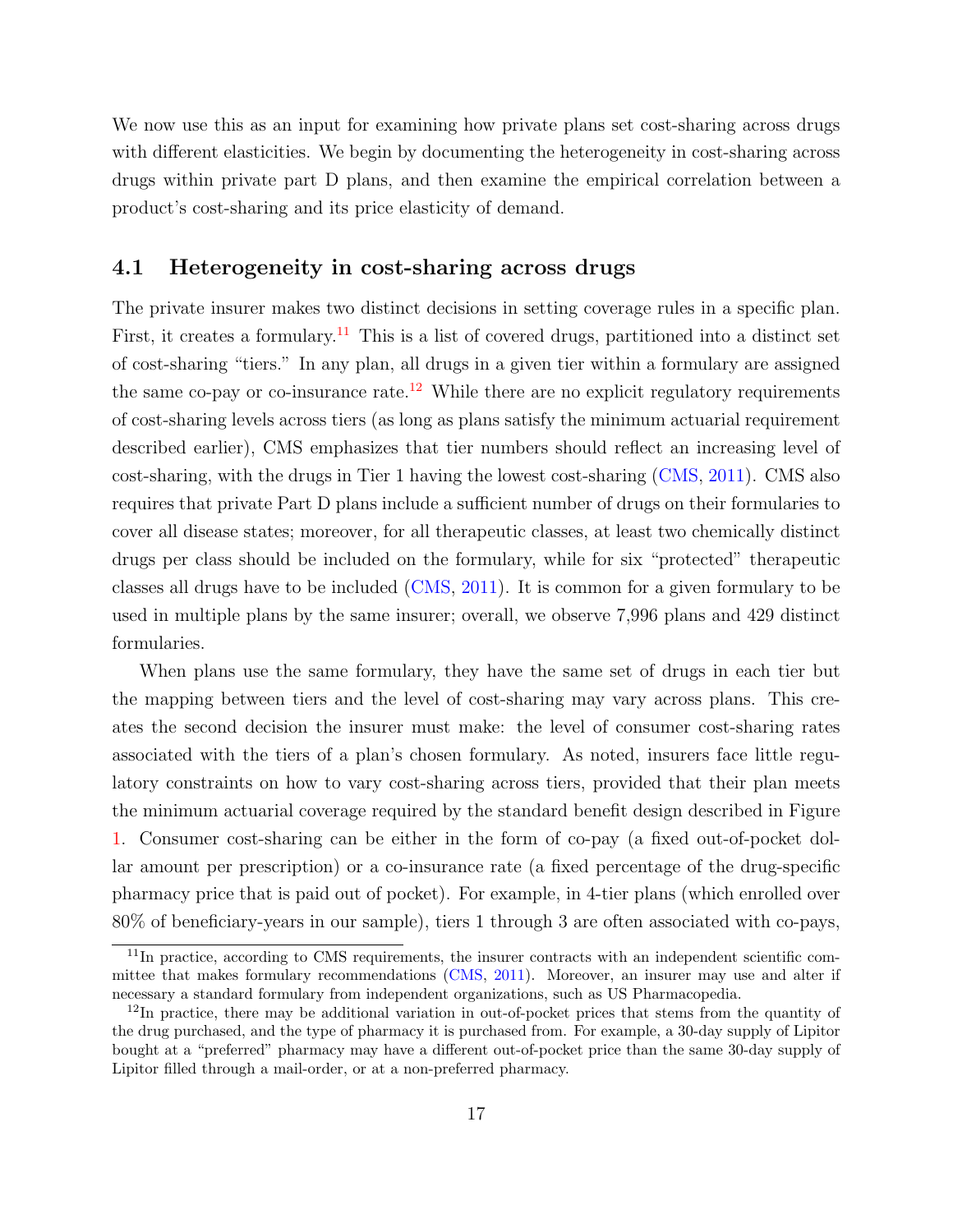while drugs in tier 4 often have co-insurance.

To operationalize the comparison across plans, drugs, and tiers, we convert all pricing decisions to co-insurance rates at the drug-plan level. Specifically, we calculate claim-level co-insurance as the ratio of out-of-pocket spending to total spending on that claim, using only claims between the deductible and the donut hole. We then average across claims to produce co-insurance estimates for each drug-plan pair.

In contrast to publicly provided drug insurance, we find a high degree of variation in consumer cost sharing across drugs within private plans. The average (pre-gap) co-insurance for common drugs is about 40%, while the average standard deviation of (pre-gap) coinsurance within plans across common drugs is about 25%.

Table [4](#page-42-0) provides some summary statistics on plan design and drug pricing. It shows results for 3-tier, 4-tier and 5-tier plans which enroll, respectively, 8%, 81%, and 9% of our baseline sample. A few other plans (not reported) have 1, 2, or 6 tiers. We focus our discussion on 4-tier plans, but the patterns are similar for other types of plans.

About half of drugs are placed in tier 1, with another 20% in tier 2, and another 20% in tier 3 (column 1). This distribution of drugs across tiers is roughly similar for our subsample of common drugs (column 2). Almost two thirds of drugs in tier 1 are generic; generics are fairly uncommon in higher tiers (column 3).

The insurer chooses the out-of-pocket prices associated with different tiers on the formulary for each plan. There is a clear pattern of increasing average out-of-pocket costs paid by consumers in higher tiers. This is shown in column 4, which reports the average outof-pocket payments per claim in each tier for claims made between the deductible and the donut hole ("pre-gap" claims). The average out-of-pocket cost goes up from \$6 per claim for tier 1 drugs to \$41 per claim for tier 2 drugs, and \$68 per claim for tier 3 drugs. Tier 4, which is sometimes designated as a "specialty" tier, has expensive, rarely claimed drugs for which consumers pay on average \$200 per claim out of pocket (but it accounts for less than 1% of claims, so we focus our analysis on tiers 1 through 3).

Some other patterns across tiers are worth noting. Total drug costs per claim are much higher in tier 2 or tier 3 than in tier 1 (column 5); this presumably reflects the disproportionate positioning of the often cheaper generic drugs on tier 1. Not surprisingly, given the differences in out-of-pocket costs for drugs across tiers (column 4), utilization is even more concentrated in the lower tiers than drugs; over 70 percent of claims are for tier 1 drugs, and another quarter are for tier 2 drugs (see columns 7 and 8).

Our main object of interest is variation in consumer cost-sharing. As noted, consumer-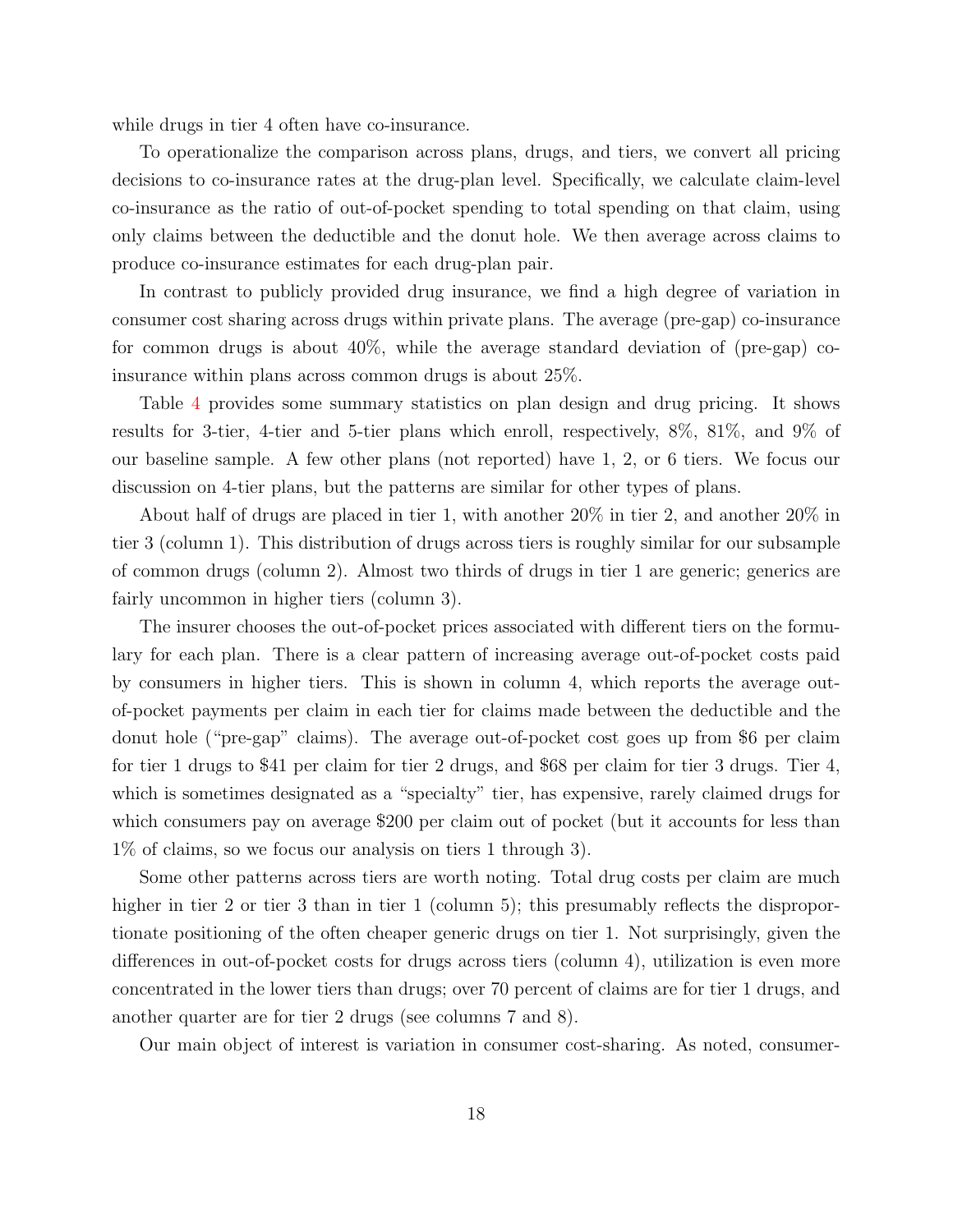cost sharing can either be in the form of a fixed out-of-pocket dollar amount (co-pay) per claim or a co-insurance rate. Differences in out-of-pocket payments may therefore reflect both cost-sharing rules and (in the case of co-insurance) total drug costs. The theory regarding optimal consumer-cost sharing (i.e. Ramsey-style pricing) is based on co-insurance. In column 6, therefore, we report the average co-insurance for each tier (pre-gap) that we computed empirically from the observations of out-of-pocket payments and total cost of each claim. The result is a somewhat more nuanced pattern. Tiers 1 and 2 have quite similar co-insurance of about 30%, while tier 3 drugs have markedly higher consumer cost-sharing (of  $50\%$  percent).

The key empirical pattern in column 6 is that "higher cost-sharing" corresponds to tier 3 drug placement. We investigate this more systematically by analyzing cost-sharing by tier within plans. Table A2 in the Appendix shows that this pattern is even more pronounced when we include plan fixed effects. Co-insurance between tier 1 and tier 2 is substantively and statistically indistinguishable, but is 20 percentage points higher for tier 3 drugs. As a result, in our empirical analysis of the correlation of tier-placement and drug elasticity below, we will focus on the distinction between drugs in tier 3 relative to tier 1 and tier 2.

## <span id="page-19-0"></span>4.2 Correlations between drug elasticities and cost sharing

#### Drug Elasticities and Tier Placement

We begin by analyzing the relationship between a drug's elasticity and whether it is placed on tier 3 (versus any other tier), which, as just shown, has systematically higher co-insurance than other tiers. Figure [5](#page-37-0) shows an initial look at this pattern. Specifically, for our common drugs, it reports the frequency of tier-3 placement as a function of the elasticity for each drug (we bin drugs into 0.05 elasticity bins in the figure), which was estimated in Section [3.](#page-7-0) The figure shows a clear pattern: drugs with more elastic demand are more likely to be placed in tier 3, where consumer cost-sharing is the higher.

To analyze more systematically the relationship between a drug's elasticity and its tier in a formulary, we run the following linear regression at the drug-by-formulary-by-tier level:

$$
\sigma_d = \alpha_f + \sum_{k=1}^{K} \beta_k \mathbf{1} \{Tier_{df} = k\} + \epsilon_{df},\tag{3}
$$

where  $\sigma_d$  is the estimated elasticity of demand for drug d from equation [\(1\)](#page-10-1), and  $\alpha_f$  denotes fixed effects for each of the 429 formularies. We include a series of indicator variables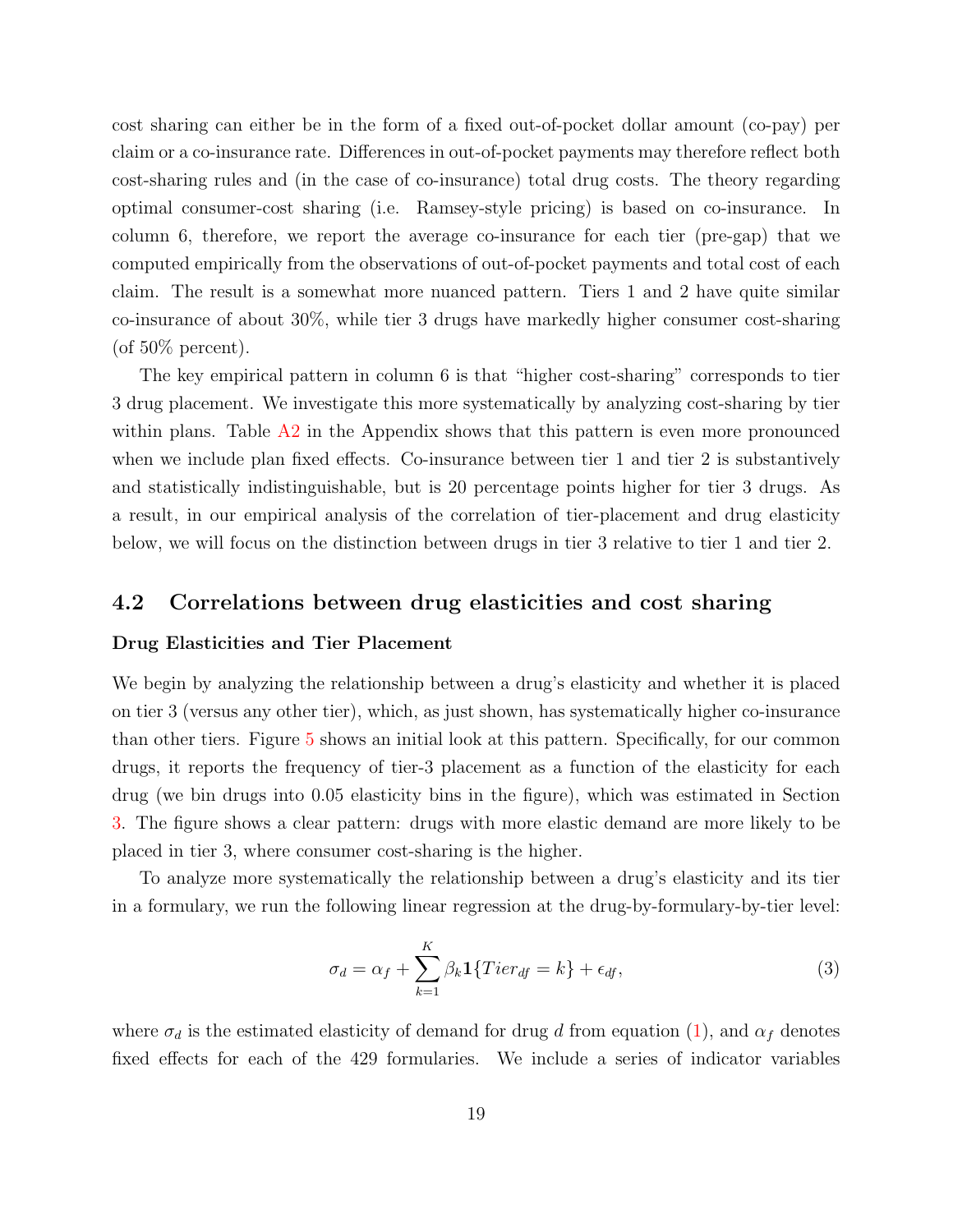$1\{Tier_{df} = k\}$  for whether drug d is located on tier k in formulary f. We include separate indicators for tiers 3, 4, 5, and 6. The omitted tier category is tiers 1 and 2. The key coefficient of interest is  $\beta_3$ , which measure the within-formulary difference in average elasticity of drugs in tier 3 relative to the reference tiers 1 and 2. By including formulary fixed effects, we are examining the relationship between drug elasticity and (ordinal) tier placement within a formulary.

Table [5](#page-43-0) reports the results. Column (1) reports results without formulary fixed effects; it is therefore similar in spirit to the variation presented in Figure [5](#page-37-0) although the exact estimates will differ because of differences in the implicit weighting and functional form. Column (2) shows the results with formulary fixed effects, which are quite similar. We estimate that, on average, drugs on tier 3 have 0.12 higher elasticity (in absolute value) relative to drugs on lower tiers.

The remainder of the columns investigate the sensitivity of this main result. As we saw in Table [4,](#page-42-0) the vast majority of enrollees and claims are in plans that use 4-tier formularies. Therefore, in column 3 we repeat the regression analysis separately for 4-tier formularies only. The results are quite similar. In column 4 we re-estimate the baseline specification from column 2, restricting to a higher frequency sub-sample of our common drugs. Specifically, we limited the sample to the 96 (out of 160) common drugs that have more than 300,000 claims, and hence presumably more precisely estimated elasticities. The magnitude of the estimated  $\beta_3$  is lower but remains statistically significant.

In column 5, we address a potential confounding variable by repeating the analysis in column 2 with the addition of a control for the average (total) price of the drug.<sup>[13](#page-20-0)</sup> There are two reasons to control for price levels. First, it makes the estimates between drugs with co-pay and co-insurance more compatible, as controlling for price in principle translates copays to co-insurance. Second, if price itself is a strong predictor of where insurers place their drugs, then controlling for prices allows us to explore whether conditional on the price of a drug, the insurer is more likely to place higher elasticity drugs on higher tiers. We find that controlling for price levels makes the relationship between drug elasticity and tier placement more pronounced.

Finally, as discussed, a limitation to our drug-specific elasticities is that they reflect a combination of own- and cross-price elasticities. Therefore, in column 6, we repeat the analysis in column 2 limited to the sub-sample of 38 "lower substitution" drugs; as described

<span id="page-20-0"></span><sup>13</sup>We compute the average total price for each drug for each year to be consistent with our treatment of each formulary-year or plan-year as separate observations.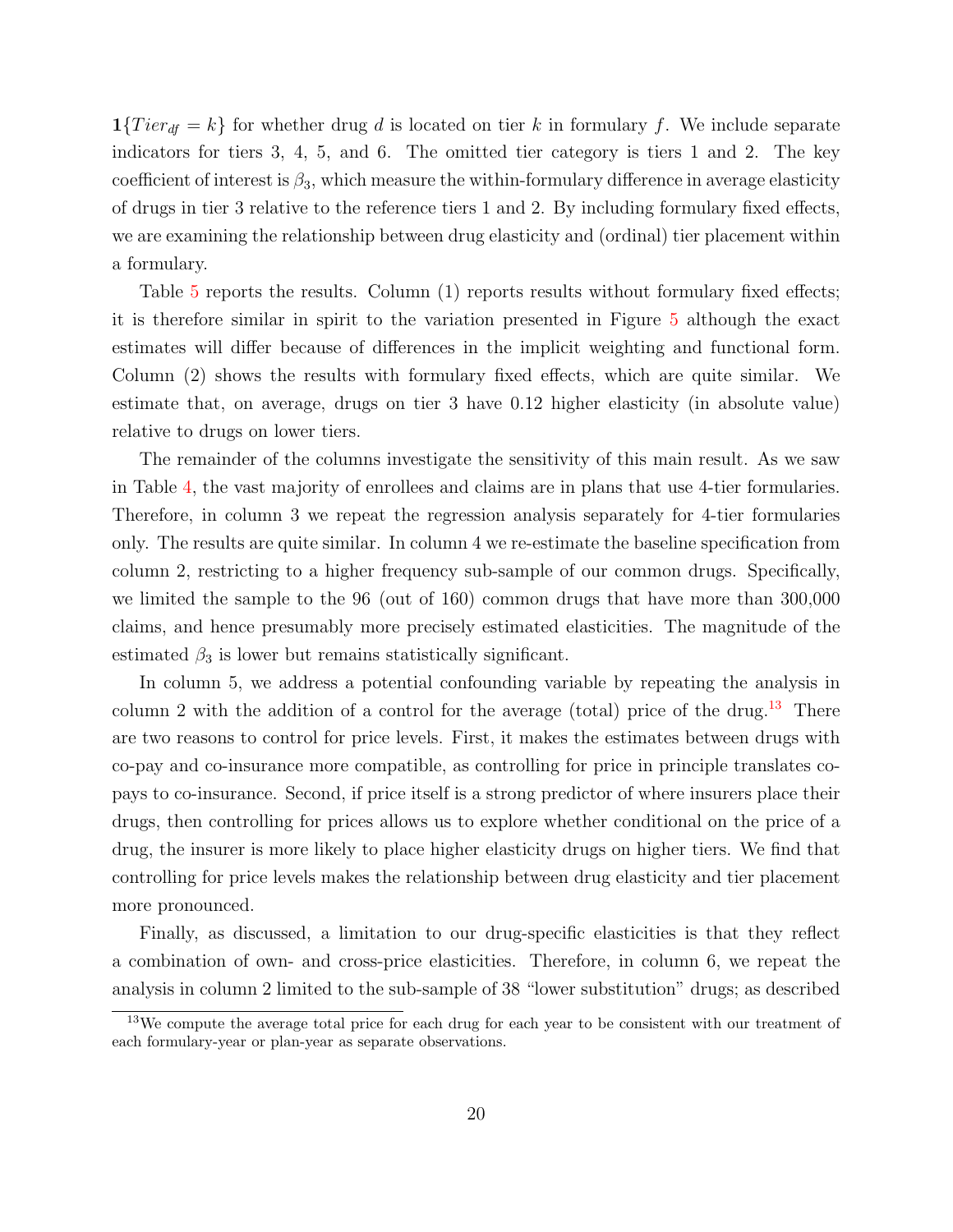in Section [3,](#page-7-0) these are drugs for which substitution concerns are less likely, and therefore the estimated elasticities may more closely approximate own-price elasticities. Comparing columns 2 and 6, we find that the magnitude of the relationship between a drug's elasticity and placement on tier 3 is in fact somewhat larger for this sub-sample of drugs.

#### Drug elasticities and co-insurance

The preceding analysis allows for a relatively straightforward examination of the drug's elasticity and its tier placement. This has the attraction of corresponding closely to the decision the insurer makes (which tier to place a drug on). However, it stops short of the economic object of interest which is the relationship between a product's elasticity and its co-insurance rate; this co-insurance rate depends both on the formulary chosen (which determines the drug's tier) and the insurer's decision regarding the level of consumer cost sharing in each tier of the chosen formulary. Here, therefore, we analyze the relationship between a drug's average co-insurance rate and its elasticity.

One again, we begin with graphical evidence. Panel A in Figure  $6$  shows the correlation between the elasticity of a drug and the average co-insurance for that drug (for "pre-gap" claims, as described earlier).

The figure shows a clear negative relationship: drugs with higher (in absolute value) elasticities have higher average co-insurance rates.<sup>[14](#page-21-0)</sup> One concern with this analysis is that we have already seen that generic drugs are disproportionately on tier 1 (i.e. lower consumer co-insurance) and, as discussed, our estimated elasticities are likely biased downward (in absolute value) for generic drugs relative to branded drugs due to likely substitution within a therapeutic class from branded to generic drugs at the donut hole. Therefore, in the second and third panel of Figure [6](#page-38-0) we plot the same relationship separately for generic or branded drugs. As can be seen, the qualitative relationship remains stable in each case, although it is quantitatively stronger for generics. To more directly tackle this concern about substitution, the final panel of Figure [6](#page-38-0) illustrates similar patterns for therapeutic classes which, as discussed, likely have little cross-class substitution. We observe that therapeutic classes for which we estimate higher elasticities (in absolute value) have higher co-insurance.

Since cost-sharing is set separately by plan, we also analyze the within-plan relationship between cost-sharing and drug elasticity. To do so, we run the following linear regression at

<span id="page-21-0"></span><sup>&</sup>lt;sup>14</sup>Interestingly, while the slope is consistent with the theoretical optimum of higher cost-sharing for more elastic drugs, the intercept (average cost-sharing around 40 percent for drugs with zero elasticity of demand) suggests much lower average coverage than theory would suggest is optimal (full coverage for completely inelastic drugs).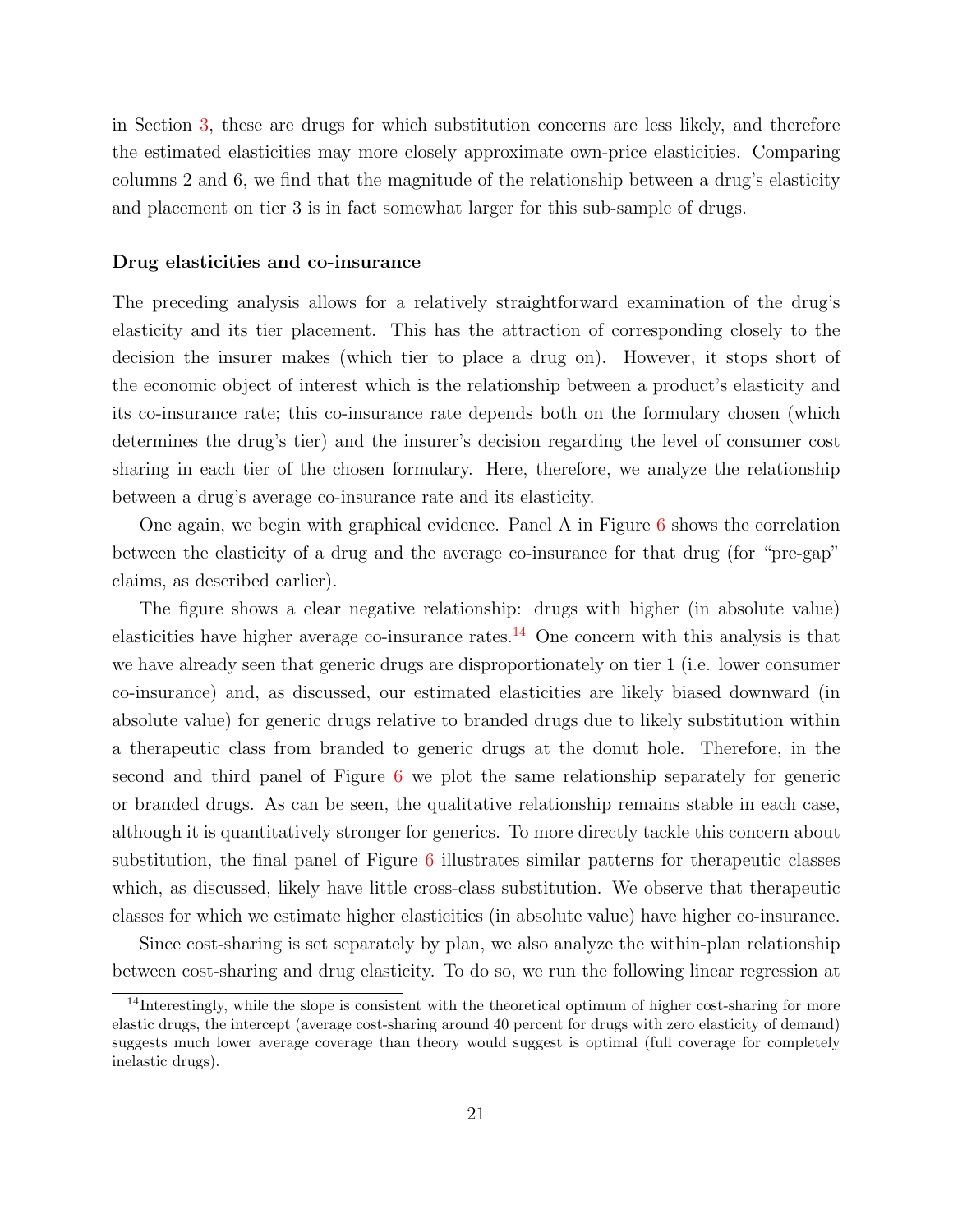the drug  $(d)$  by plan  $(j)$  level:

$$
p_{dj}^{pregap} = \alpha_j + \beta \sigma_d + \epsilon_{dj},\tag{4}
$$

where  $p_{dj}^{pregap}$  denotes the pre-gap co-insurance rate for a drug (or class) in plan j,  $\alpha_j$  denotes the plan fixed effects, and  $\sigma_d$  denotes the elasticity of product d estimated in Section [3.](#page-7-0) The coefficient of interest,  $\beta$ , measures the correlation between pre-gap co-insurance and elasticity.

Table [6](#page-44-0) reports the estimates of  $\beta$ . Panel A reports drug-level analysis, and Panel B reports therapeutic-class level analysis. We start in column (1) with a specification that uses all common drugs or therapeutic classes, thus effectively reproducing Figure [6](#page-38-0) panel A or D (albeit with differences in implicit weighting and functional form). Column (2) repeats this specification, adding plan fixed effects; the results are quite similar. We estimate that, on average, a drug with a 0.1 higher (in absolute value) elasticity has a 0.02 higher co-insurance rate, and a therapeutic class with a 0.1 higher (in absolute value) elasticity has a 0.03 higher co-insurance rate.

The remainder of the columns investigate the sensitivity of this main result. In column (3) we re-run the baseline specification on the sub-sample of 96 out of 160 "common" drugs with high frequency of claims in our sample, which restricts the sample of common drugs or common therapeutic classes to the set with more than 300,000 claims in the sample that arguably have more precisely estimated elasticities. The coefficient of interest increases in magnitude with this restriction, both for the drugs and for the therapeutic classes, as would be expected with classical measurement error in our estimates of  $\sigma_d$ .

An important limitation to our result is that it is inherently cross-sectional. Therefore any omitted variable correlated with elasticity and co-insurance may be driving the estimated relationship. One natural possibility is the total price of the drug – perhaps lower priced drugs both have lower consumer cost-sharing (to encourage their use) and are less elastic. This is particularly a concern at the drug level where we are concerned that our elasticity estimates are biased toward zero for cheaper drugs that are substitutes for more expensive drugs; it is arguably less of a concern at the therapeutic class level since substitution should primarily occur within, not across classes. In either case, controlling for the total drug price in column (4) slightly attenuates the magnitude of the relationship between elasticity and cost sharing but does not change the sign.

Finally, the last three columns investigate an issue specific to the analysis at the drug level in Panel A, and discussed in the context of the previous analysis as well: the drug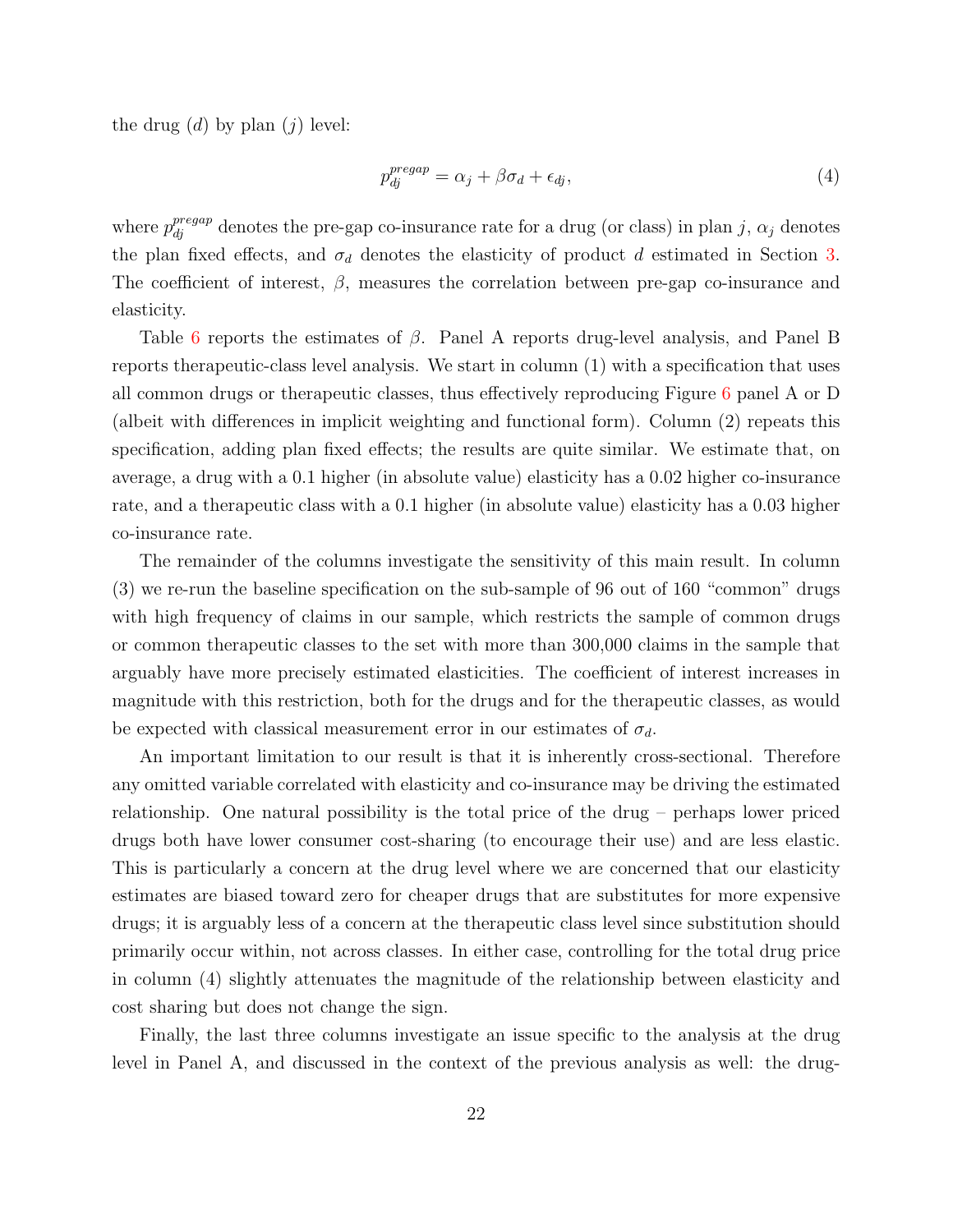specific elasticity estimates may reflect cross-drug substitution in response to the overall price increase, as well as the own-price effect. As noted, this issue is less likely to arise at the therapeutic class level in Panel B. As one way of addressing this issue for the drug-level analysis in Panel A, column (5) shows the results of limiting to the "lower substitution" subsample of drugs; the estimated relationship changes very little. A further way of addressing this concern is reported in columns (6) and (7). Here, we separate the results by branded and generic drugs, so that we can test our theoretical prediction on branded drugs only, which we believe are less likely to include a significant degree of cross-price elasticities in their elasticity estimates. The estimated coefficient is much lower for branded relative to generic drugs, and in both cases the estimated magnitudes of the correlation are far from zero, statistically significant, and continue to show more elastic drugs facing higher consumer cost sharing. The results from these alternative drug-level specifications – as well as the results by therapeutic class – leave us relatively sanguine that substitution effects are not driving our primary findings.

## <span id="page-23-0"></span>5 Private provider incentives for drug-specific cost-sharing

Our findings suggest that, unlike public prescription drug plans, private plans vary cost sharing considerably across drugs, setting greater cost-sharing for more elastic drugs. This qualitative relationship appears robust to attempts to address a variety of potential contaminants in what is, in the end, a cross-sectional correlation. In this final section, we provide additional corroborative support for our analysis by showing that it is not merely an empirical regularity but also one that, at least within the context of the highly stylized theoretical model, is the socially optimal direction to set cost-sharing and is also the optimal strategy for a profit maximizing monopolist or duopolist.

The intuition for why a private firm's incentives are aligned with the social optimum is quite simple for the case of a monopoly provider. An insurance contract is essentially a two-part tariff in which the provider can charge both a fixed fee (premium) and a variable price per claim (co-insurance). The optimal strategy for this type of two-part tariff is wellknown: a profit maximizing monopolist should set the variable price to maximize consumer surplus, and then extract as much of this surplus as possible via the premium. Thus, the coinsurance design should maximize consumer (and hence social) surplus. While the intuition for the duopoly case is more nuanced, the same forces are in play: the duopolists attempt to maximize consumer surplus through the co-insurance, and then compete with each other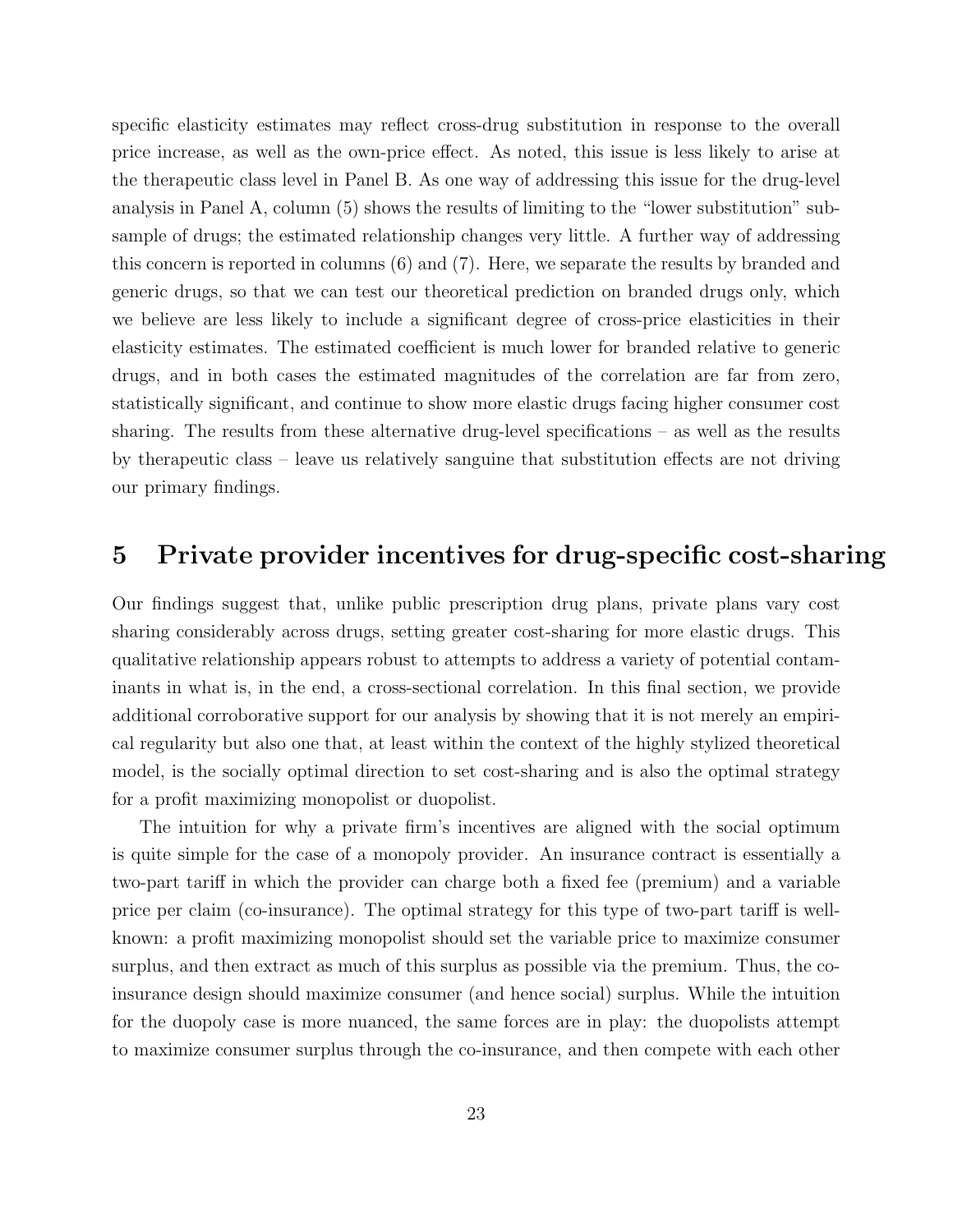for market share via premium setting. We formalize this intuition below.[15](#page-24-0)

### 5.1 Setup

We consider an environment where there exists only one drug. The social marginal cost of producing the drug is w, which we normalize to be a unit cost  $w = 1$ . There exists a mass of individuals, who all have the same probability of a health shock  $\lambda$ . We assume that the health shock can be completely mitigated if the individual takes the drug. The monetized disutility from the health shock is  $x$ , which we assume to be homogeneous across individuals.

We assume that the disutility from the untreated health shock is unknown ex ante, and is drawn from a uniform distribution  $x \sim U[0, K]$ . K > 1 is the key parameter that guides the extent of moral hazard (i.e. the price elasticity of demand in our empirical results). If  $x > 1$ , the individual would purchase the drug even at full cost (of  $w = 1$ ); in this case there is no moral hazard and full insurance is efficient. Once  $x < 1$ , however, individuals would respond to price, and only purchase the drug if the coverage is generous enough. Thus, the higher is K, the more likely it is that  $x > 1$ , and the less responsive individuals are to the price of the drug.

Individuals are risk averse and have a CARA utility over realized utility  $u_i(z) = -exp(-\varphi_i z_i)$ , where  $z_i$  is the individual's realized utility and  $\varphi_i$  is the coefficient of absolute risk aversion. The coefficient is individual-specific and guides the heterogeneity in insurance preferences across individuals. Each individual has the opportunity to purchase an insurance contract. The insurance contract is a pair of premium  $\pi$  and out-of-pocket price  $p < 1$ . The out-ofpocket price is the theoretical analog of the empirical co-insurance rate. The individual's certainty equivalent  $V(p;\phi)$  for a contract  $(\pi, p)$  equates the utility from paying V with certainty to the expected utility from having coverage  $p$ . In other words, V implicitly solves

$$
-exp(-\varphi_i(z_i - V)) =
$$
\n
$$
-(1 - \lambda)exp(-\varphi_i z_i) - \lambda Pr(x > p)exp(-\varphi(z - p)) - \lambda \int_0^p \frac{1}{K} exp(-\varphi_i(z_i - x)) dx,
$$
\n(5)

where with probability  $(1-\lambda)$  individuals do not experience a health shock. With probability  $\lambda$  they experience a health shock x, and either pay p if the disutility from the health shock

<span id="page-24-0"></span><sup>&</sup>lt;sup>15</sup>We have not worked out the case of perfect competition, but we think that the predictions for equilibrium cost-sharing across drugs of different elasticities are less obvious there, and would likely depend on a variety of modeling assumptions, such as the order of decisions, the rationing of consumers, etc.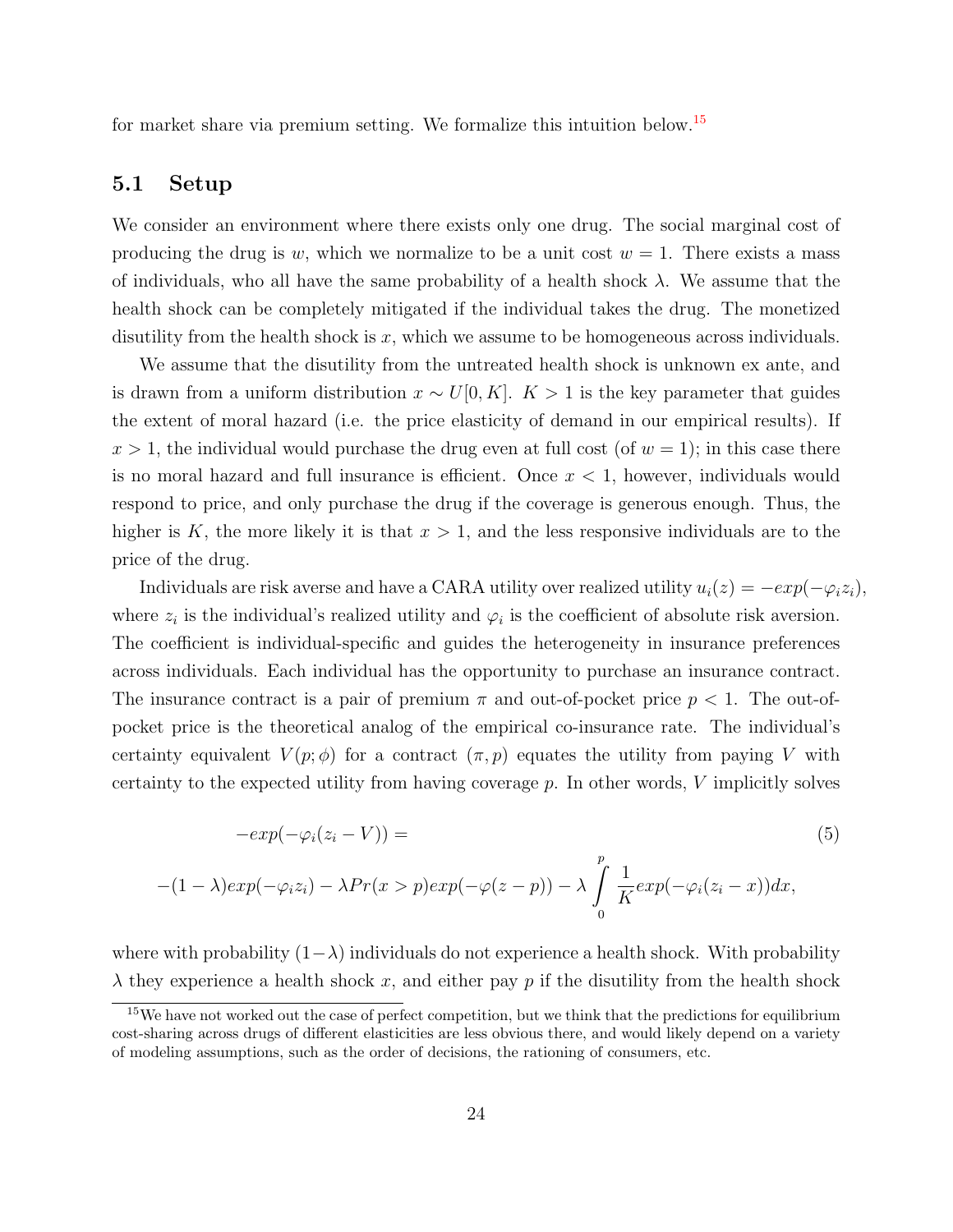is greater than p, or pay x if the disutility of the shock is less than p. Rearranging terms and simplifying, we obtain:

$$
V(p; \varphi_i) = \frac{1}{\varphi_i} \ln \left[ (1 - \lambda) + \lambda \Pr(x > p) \exp(\varphi_i p) + \lambda \frac{1}{K} \frac{1}{\varphi_i} (\exp(\varphi_i p) - 1) \right]. \tag{6}
$$

Using this framework, no insurance is equivalent to a contract of  $(\pi = 0, p = 1)$ . Individual's willingness to pay for a contract that offers co-insurance  $p$  is given by the difference between her certainty equivalent for that co-insurance and her certainty equivalent from no insurance:

$$
WTP_i(p) = V(1; \varphi_i) - V(p; \varphi_i). \tag{7}
$$

Insurer's expected profits from a contract  $(\pi, p)$  that is sold to consumer i is:

$$
\Pi_i = \pi - \lambda (1 - p) \Pr(x > p). \tag{8}
$$

That is, the insurer collects the premium  $\pi$  and with probability  $\lambda$  has to pay  $(1 - p)$  for the drug if the individual decides to purchase the drug. The latter happens if the realization of the monetized value of the health shock is greater than the out of pocket price  $p$ , i.e. if  $x > p$ . Insurer's total profits from selling a contract  $(\pi, p)$  is

<span id="page-25-1"></span>
$$
\Pi = \int I(WTP_i(p) > \pi) \Pi_i di,
$$
\n(9)

and total welfare from selling  $(\pi, p)$  is then:

<span id="page-25-0"></span>
$$
TS = \int I(WTP_i(p) > \pi)(\Pi_i + WTP_i(p) - \pi)di.
$$
\n(10)

We now consider several scenarios of market structure to highlight the equilibrium relationship between moral hazard – measured by  $K$  – and risk exposure in the contract, measured by the co-insurance rate  $p$ . A higher K implies lower moral hazard, since it implies a higher chance that the monetized value of the health shock  $x$  is greater than the social cost of the drug  $w$ , and hence the individual would want to purchase the drug regardless of the share of the cost  $p$  that she must pay out of pocket. The individual's exposure to risk is increasing in the out-of-pocket price p; with  $p = 0$  the individual is fully insured against fluctuations in her realized utility resulting from health shocks.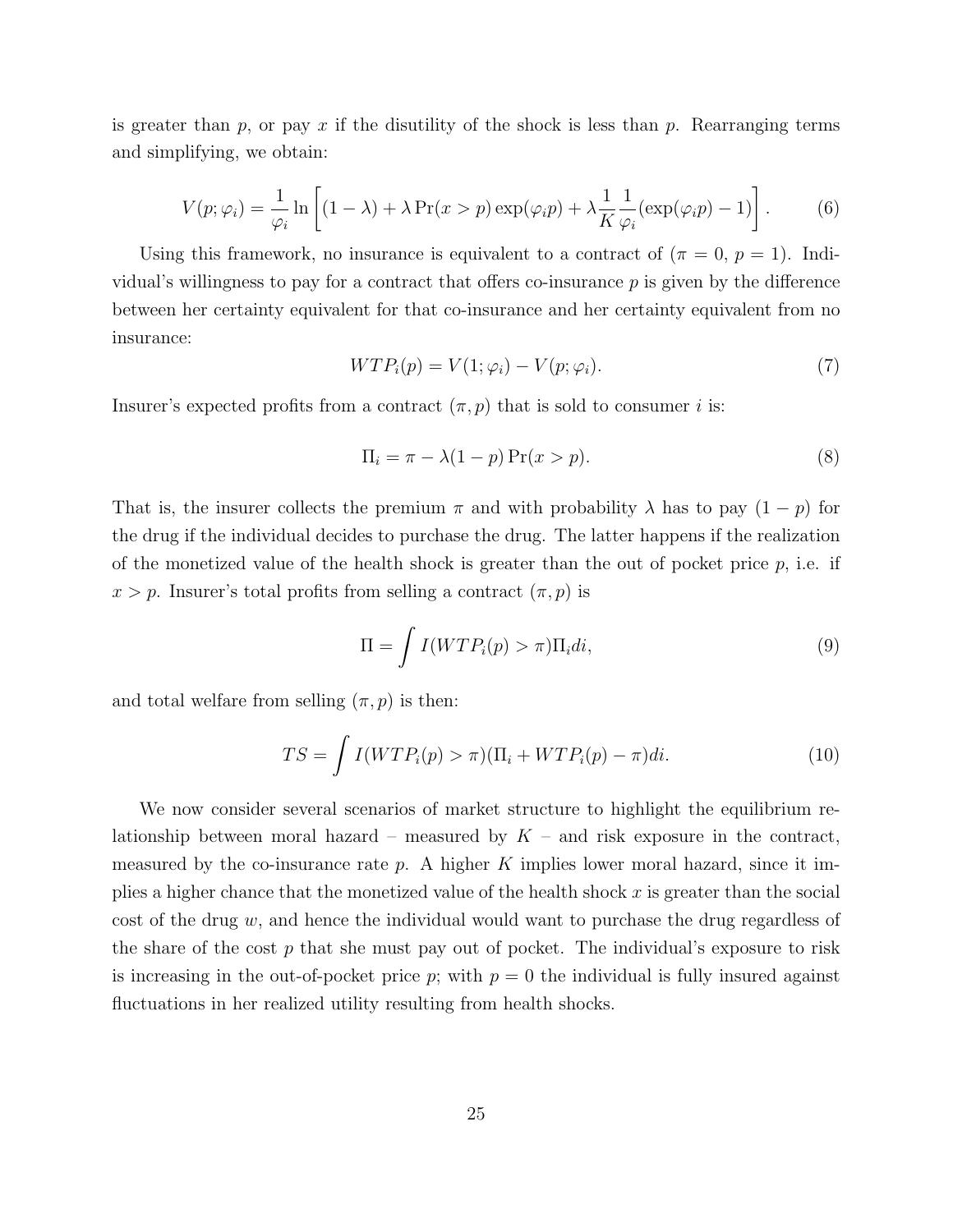## 5.2 Relationship between co-insurance and moral hazard

Social Optimum We start with a social optimum that demonstrates the classic trade-off between moral hazard and risk protection in an optimal insurance setting. The socially optimal price p maximizes total welfare (defined by equation [10\)](#page-25-0); it is given by the p that solves  $\lambda(1-p) = V(1;\varphi_i) - V(p;\varphi_i)$ , i.e. that equates the expected cost of coverage with the willingness to pay for insurance. Appendix Figure  $A2$  demonstrates the solution to this problem graphically for a selected set of parameter values. As expected , the social planner sets higher levels of risk protection (lower  $p$ ) in cases where the extent of moral hazard is lower  $(K$  is higher).

This results is not specific to our highly stylized setting. As noted in the introduction, it is a classic theoretical result [\(Feldstein,](#page-31-0) [1973;](#page-31-0) [Besley,](#page-29-0) [1988\)](#page-29-0). It does, however, rely on a key assumption that absent insurance (i.e. with no consumer cost sharing) individuals would purchase the socially optimal amount of drugs. Recent papers have challenged this assumption, noting that the patent system marks up drug prices above social marginal costs and thus inefficiently reduces unsubsidized drug consumption [\(Lakdawalla and Sood,](#page-32-7) [2009\)](#page-32-7). In addition, failures of rationality may produce sub-optimal drug purchase decisions [\(Baicker et al.,](#page-29-8) [2015\)](#page-29-8). Our analysis of the social optimum also abstracts from the possibility that individuals may have different social welfare weights. If, for example, drugs with higher elasticities of demand tend to be consumed by individuals who are sicker and thus perhaps assigned higher weights in the social planner's objective, this would affect the social optimum; it would not however affect the private firm's optimal cost sharing which depends only on the extent of moral hazard and not on the characteristics of the affected individuals.

Private monopoly Consider now the case of a monopolist insurer. In this case, the monopolist sets price  $p$  that maximizes profits, given by equation  $(9)$ . We solve this problem numerically for a range of parameter values; Appendix Table A3 reports the results. Comparing the results across different values of  $K$ , we see that the optimal level of cost sharing  $p$  decreases with  $K$ . That is, the monopolist offers more risk protection in cases that have less moral hazard, which is qualitatively similar to the direction by which  $p$  would change with  $K$  in the social optimum. The intuition is simple and well understood. Demand is decreasing in both the price of insurance  $\pi$  and the cost sharing rate p. Comparing increases in  $\pi$  and in p that would result in the same increase of expected profits, the latter would raise risk exposure, and thus would lead to a greater demand response by risk averse individuals. This means that the monopolist would optimally set  $p$  at its socially efficient level, and then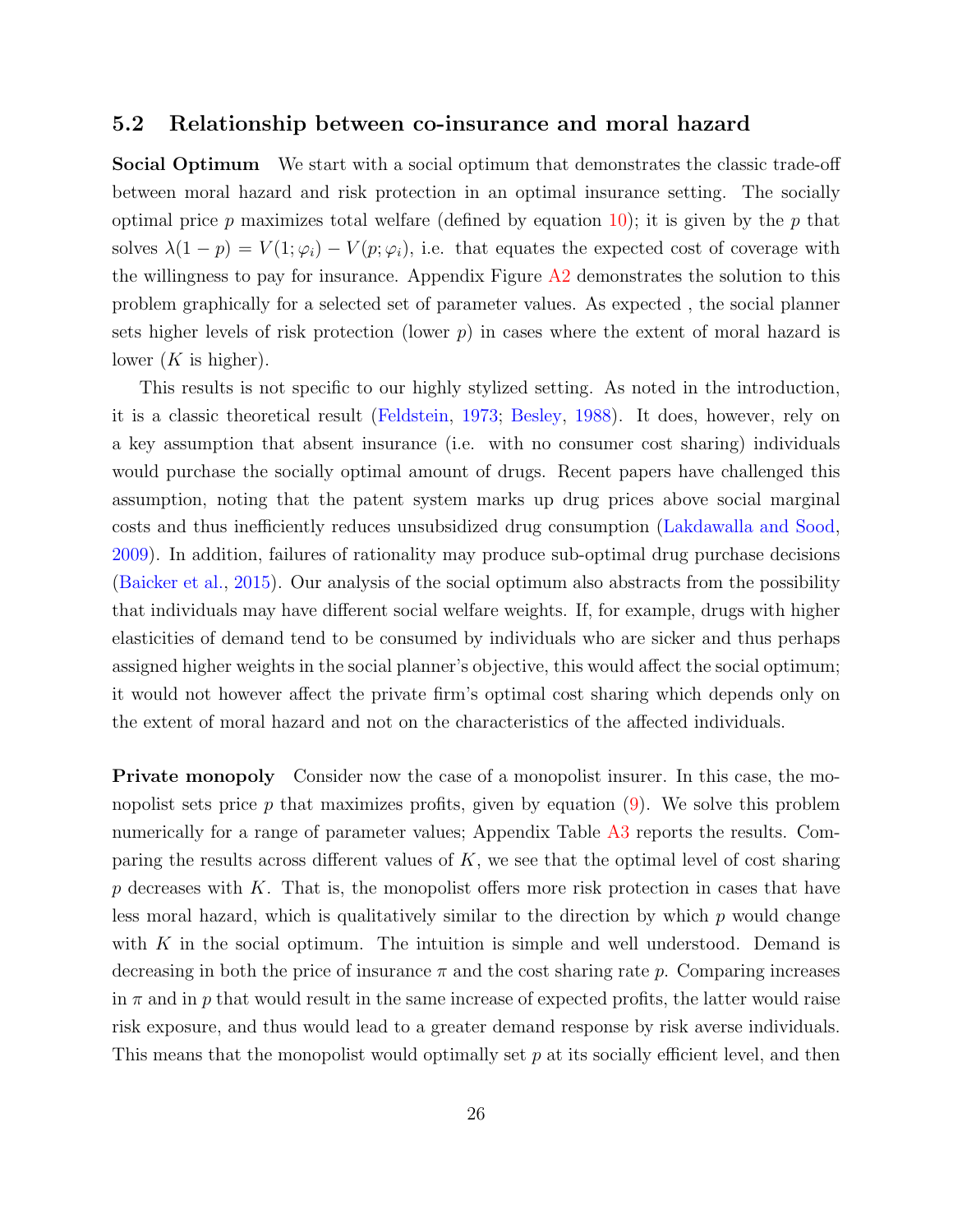set premium to maximize profits. While this sharp result is driven by our assumption that moral hazard is homogeneous and is not correlated with risk aversion, the overall qualitative intuition is more general.

**Private duopoly** In the duopoly problem, each insurer sets premiums and prices  $(\pi, p)$  in a Nash equilibrium. To avoid boundary cases, we assume that each insurer is a monopolist against a fraction  $\kappa < 0.5$  of the people, and competes for the remaining  $1 - 2\kappa$  share of the market. If the other firm sets  $(\pi_{-j}, p_{-j})$ , firm j solves:

$$
\max_{\pi j, p_j} \Pi = \kappa \int I(WTP_i(p_j) > \pi_j) \Pi_i di +
$$
  
+(1-2\kappa) 
$$
\int I(WTP_i(p_j) > \pi_j \& WTP_i(p_j) - WTP_i(p_{-j}) > \pi_j - \pi_{-j}) \Pi_i di.
$$
 (11)

To solve the duopoly problem, we need to find  $(\pi^*, p^*)$  for each  $(\pi_{-j}, p_{-j})$ ; we then look for a symmetric Nash equilibrium in which  $\pi^* = \pi_{-j}$  and  $p^* = p_{-j}$ .

In the duopoly case, we have the extra parameter  $\kappa$  that indexes the degree of competition between the two insurers. The monopoly case is a special case when  $\kappa = 0.5$ , while  $\kappa = 0$ results in perfect competition with total surplus equal to the social planner's case. In all intermediate values of the competition parameter, we find a large multiplicity of equilibria; the monopoly solution is almost always an equilibrium, and therefore in Appendix Table A3 we report, in each case, the most competitive equilibrium, which generates the lowest profits. Consider an intermediate case with  $\kappa = 0.4$ ; we get patterns that are very similar to the monopolist case. The insurers set lower cost-sharing and higher premiums for more risk averse consumers, and total surplus increases when individuals are more risk averse. Turning to our key comparison, the simulation of the model predicts that for all combinations of parameter values on consumer risk aversion and competition, increasing the moral hazard parameter K leads to lower cost-sharing for the drug. Hence, profit-maximizing incentives in this set-up of the model lead to an inverse gradient between moral hazard and risk protection that is also present in the social planner's solution.

# <span id="page-27-0"></span>6 Conclusion

In debates over whether to have private provision of public insurance, two arguments are often advanced in favor of private provision. First, private provisions may result in more and better choices for consumers. Second, competition among private insurers may lead to more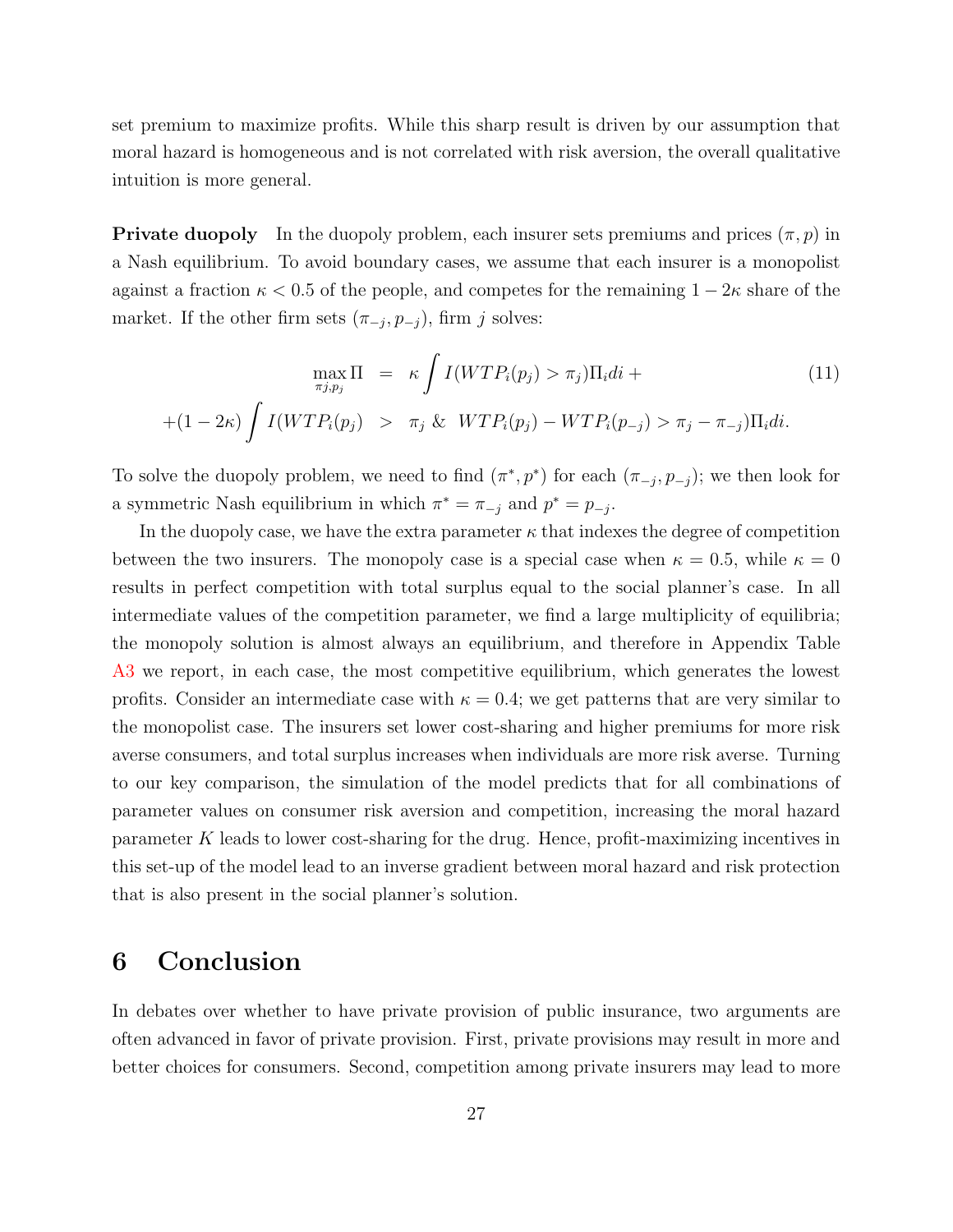efficient provision of the goods or services in question. A substantial empirical literature has analyzed the first of these arguments, but there is relatively little work on the second.

In this paper we investigate a specific efficiency issue: the design of consumer cost-sharing, which trades off risk protection and moral hazard. The textbook public finance discussion assumes that while the public sector has a comparative advantage in combating adverse selection, it does not have a comparative advantage over the private market in ameliorating moral hazard. Our results here go further, to suggest that in fact, the *private sector* may have a comparative advantage in addressing moral hazard through efficient benefit design.

Our empirical setting is Medicare Part D. We have three main findings. First, we exploit the discrete change in price at the donut hole to estimate and document substantial variation in the price elasticity of demand across drugs. This heterogeneity exists within and across broad therapeutic classes and exhibits intuitive patterns.

It also suggests that optimal cost-sharing may differ across drugs and therapeutic classes. However, as with many other publicly provided prescription drug plans, the governmentdefined standard benefit plan for Part D features uniform consumer cost-sharing across drugs. By contrast, our second finding is that private insurers in Medicare Part D vary cost-sharing substantially across drugs within a plan.

Third, we find that private insurers in Medicare Part D vary cost-sharing in the socially optimal direction: they set higher consumer cost sharing (less risk protection) for drugs that exhibit a higher price elasticity of demand (i.e. greater degree of moral hazard). Consistent with this empirical finding, we provide a stylized conceptual framework which suggests that market forces may indeed lead to efficient benefit design: profit-maximization incentives lead to the same gradient in the trade-off between risk protection and moral hazard as in the optimal insurance contract. Our empirical and theoretical results thus suggest that the private sector may have a comparative advantage over the public sector in the "production" of insurance.

An interesting question that our analysis does not address is why public insurance plans do not also vary pricing of drugs in what the neo-classical theory would suggest is the socially optimal direction. One possible explanation is a basic "costs of complexity" story to determine drug-specific demand elasticities and set cost-sharing accordingly, interacted with the lack of profit-seeking incentives that might induce designers to incur those costs. Alternatively, there may be political economy concerns about who and how the pricing decisions would be made, thus pushing toward uniformity in cost sharing. Finally, there may be equity concerns across individuals; for example, if the social planner assigns different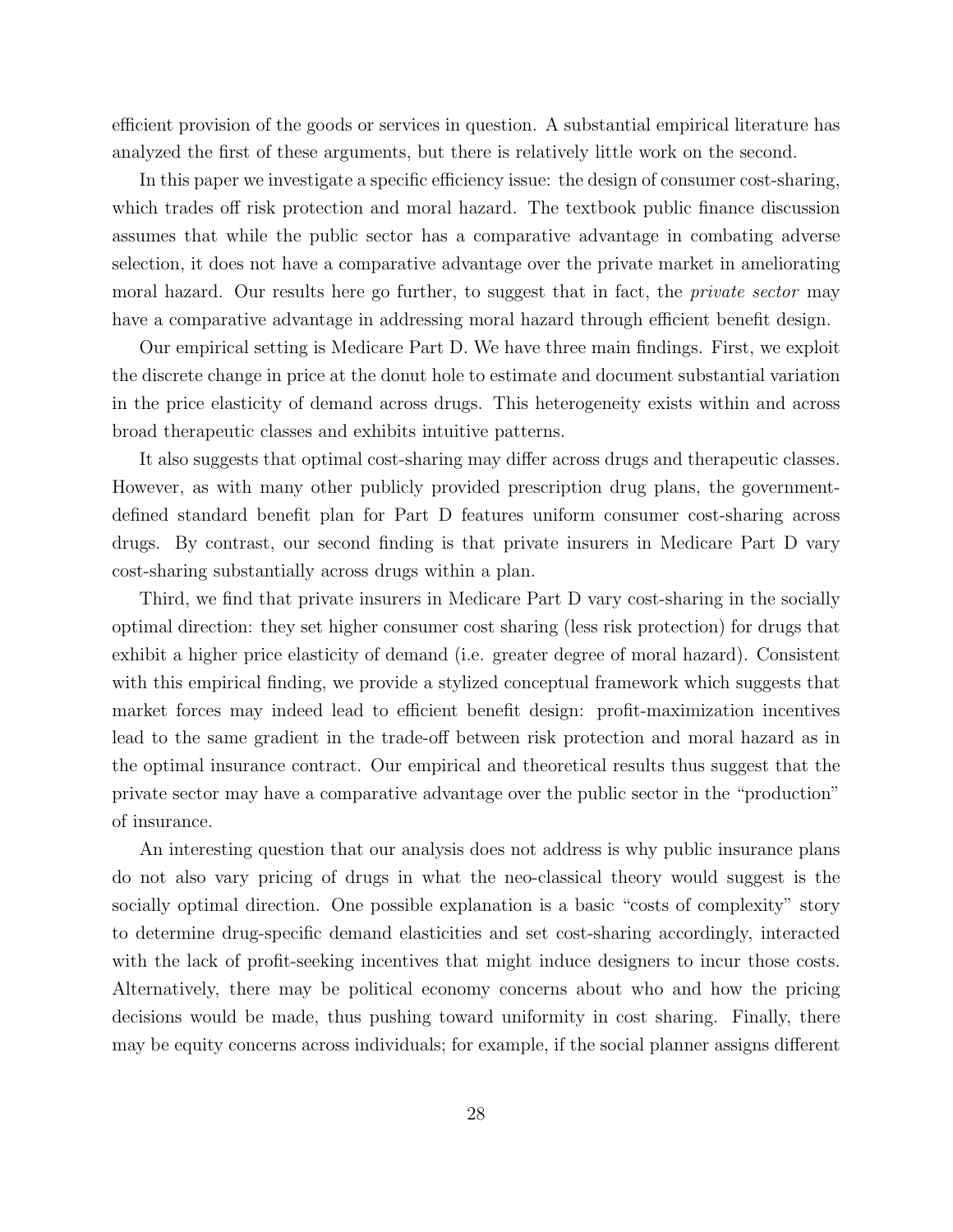social welfare weights to individuals with different diseases (treated by different drugs), that could affect the socially optimal cost-sharing across drugs relative to the benchmark model.

# References

- <span id="page-29-1"></span>Abaluck, J. and J. Gruber (2011). Choice Inconsistencies among the Elderly: Evidence from Plan Choice in the Medicare Part D Program. American Economic Review  $101(4)$ , 1180–1210.
- <span id="page-29-2"></span>Abaluck, J. and J. Gruber (2013). Evolving Choice Inconsistencies in Choice of Prescription Drug Insurance. NBER Working Paper no. 19163 .
- <span id="page-29-4"></span>Akerlof, G. (1970). The Market for Lemons: Quality Uncertainty and the Market Mechanism. Quarterly Journal of Economics 84(3), 488–500.
- <span id="page-29-7"></span>Aron-Dine, A., L. Einav, and A. Finkelstein (2013). The RAND Health Insurance Experiment, Three Decades Later. Journal of Economic Perspectives  $27(1)$ , 197-222.
- <span id="page-29-6"></span>Aron-Dine, A., L. Einav, A. Finkelstein, and M. Cullen (2015). Moral Hazard in Health Insurance: Do Dynamic Incentives Matter? Review of Economics and Statistics  $97(4)$ , 725–741.
- <span id="page-29-8"></span>Baicker, K., S. Mullainathan, and J. Schwartzstein (2015). Behavioral Hazard in Health Insurance. Quarterly Journal of Economics  $130(4)$ , 1623–1667.
- <span id="page-29-3"></span>Barnieh, L., F. Clement, A. Harris, M. Blom, C. Donaldson, S. Klarenbach, D. Husereau, D. Lorenzetti, and B. Manns (2014). A Systematic Review of Cost-Sharing Strategies Used within Publicly-Funded Drug Plans in Member Countries of the Organisation for Economic Co-Operation and Development. *PLoS ONE 9(3)*, e90434.
- <span id="page-29-0"></span>Besley, T. J. (1988). Optimal reimbursement health insurance and the theory of Ramsey taxation. Journal of Health Economics  $7(4)$ , 321–336.
- <span id="page-29-5"></span>Brown, J., M. Duggan, I. Kuziemko, and W. Woolston (2014). How Does Risk Selection Respond to Risk Adjustment? New Evidence from the Medicare Advantage Program. American Economic Review 104(10), 3335–64.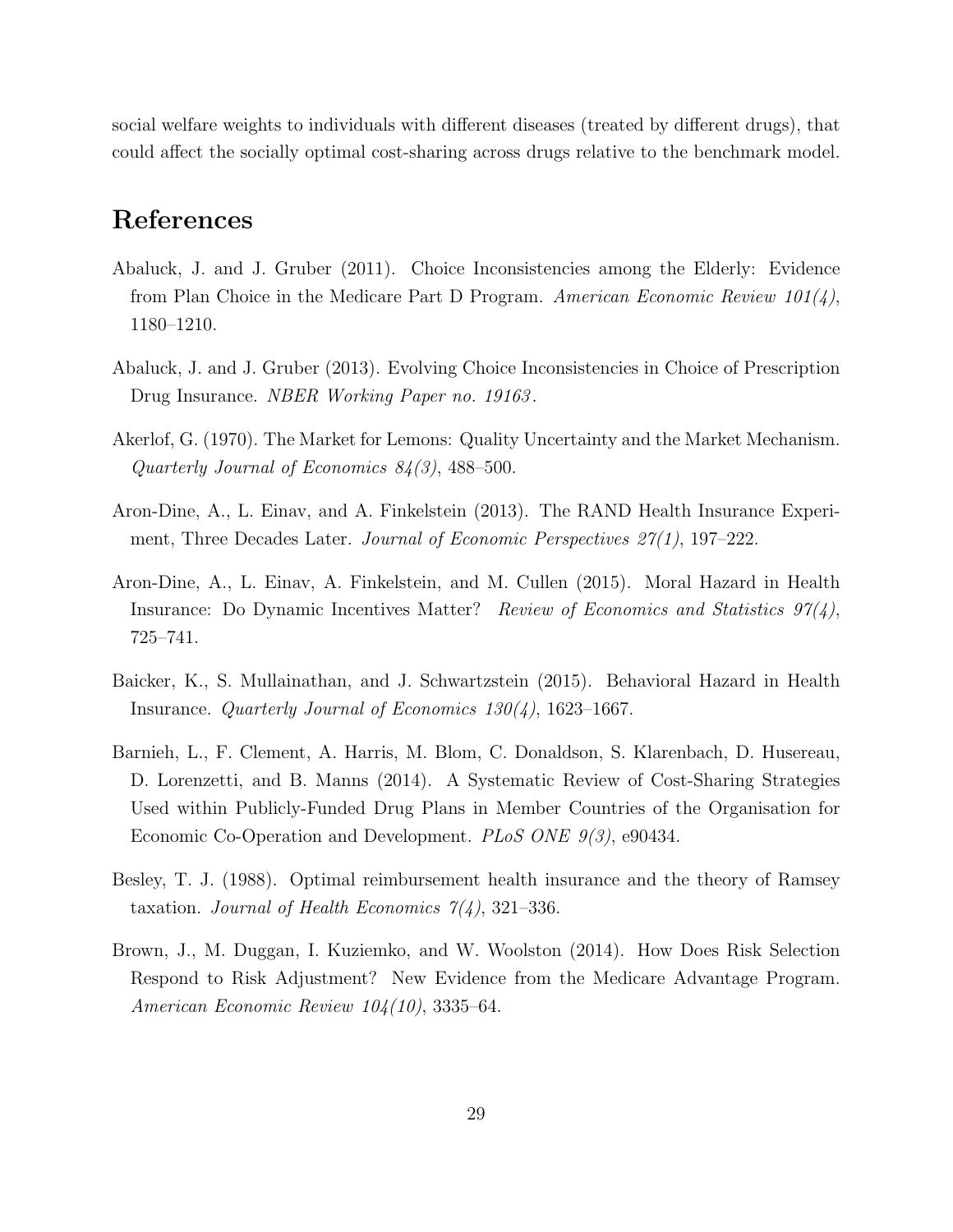- <span id="page-30-2"></span>Cabral, M., M. Geruso, and N. Mahoney (2014). Does Privatized Health Insurance Benefit Patients or Producers? Evidence from Medicare Advantage. NBER Working Paper no. 20470 .
- <span id="page-30-10"></span>Chandra, A., J. Gruber, and R. McKnight (2010). Patient Cost-Sharing and Hospitalization Offsets in the Elderly. American Economic Review 100(1), 193–213.
- <span id="page-30-5"></span>Chernew, M. E., A. B. Rosen, and A. M. Fendrick (2007). Value-Based Insurance Design. Health Affairs  $26(2)$ , w195–w203.
- <span id="page-30-4"></span>Clemens, J., J. Gottlieb, and T. Molnar (2015). The Anatomy of Physician Payments: Contracting Subject to Complexity. NBER Working Paper No. 21642 .
- <span id="page-30-12"></span>CMS (2011). Centers for Medicare and Medicaid Services Part D Prescription Drug Benefit Manual. Chapter 6.
- <span id="page-30-11"></span>Congressional Budget Office (2015). March Medicare Baseline.
- <span id="page-30-9"></span>Crawford, G. and M. Shum (2005). Uncertainty and Learning in Pharmaceutical Demand. Econometrica 73(4), 1137–1173.
- <span id="page-30-1"></span>Crew, M. A. (1969). Coinsurance and the Welfare Economics of Medical Care. American Economic Review 59(5), 906–08.
- <span id="page-30-3"></span>Curto, V., L. Einav, J. Levin, and J. Bhattacharya (2015). Can Health Insurance Competition Work? Evidence from Medicare Advantage. *NBER Working Paper no. 20818*.
- <span id="page-30-6"></span>Cutler, D. and R. Zeckhauser (2000). The Anatomy of Health Insurance. Handbook of Health Economics, 563–643.
- <span id="page-30-8"></span>Decarolis, F. (2015). Medicare Part D: Are Insurers Gaming the Low Income Subsidy Design? American Economic Review 105(4), 1547–80.
- <span id="page-30-7"></span>Decarolis, F., M. Polyakova, and S. Ryan (2015). Welfare Effects of Supply-Side Regulation in Medicare Part D. NBER Working Paper No. 21298 .
- <span id="page-30-0"></span>Duarte, F. and J. Hastings (2012). Fettered Consumers and Sophisticated Firms: Evidence from Mexico's Privatized Social Security Market. NBER Working Paper no. 18582 .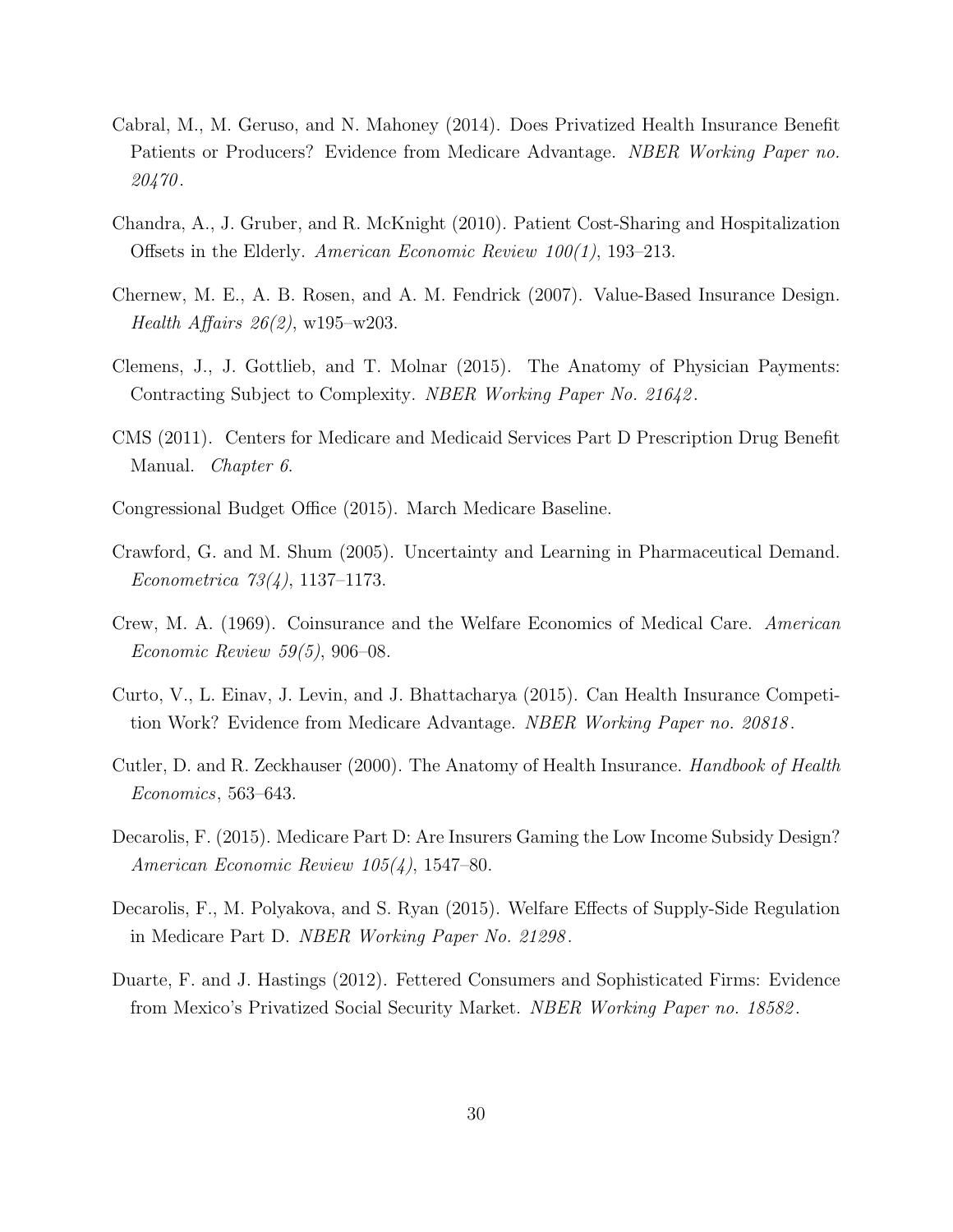- <span id="page-31-5"></span>Duggan, M., J. Gruber, and B. Vabson (2015). The Efficiency Consequences of Health Care Privatization: Evidence from Medicare Advantage Exits. NBER Working Paper no. 21650 .
- Einav, L., A. Finkelstein, R. Kluender, and P. Schrimpf (2016a). Beyond Statistics: The Economic Content of Risk Scores. American Economic Journal: Applied 8(2), 195–224.
- <span id="page-31-6"></span>Einav, L., A. Finkelstein, S. Ryan, P. Schrimpf, and M. Cullen (2013). Selection on Moral Hazard in Health Insurance. American Economic Review 103(1), 178–219.
- <span id="page-31-1"></span>Einav, L., A. Finkelstein, and P. Schrimpf (2010). Optimal Mandates and The Welfare Cost of Asymmetric Information: Evidence From the U.K. Annuity Market. *Economet*rica  $78(3)$ , 1031-1092.
- <span id="page-31-9"></span>Einav, L., A. Finkelstein, and P. Schrimpf (2015). The Response of Drug Expenditure to Nonlinear Contract Design: Evidence from Medicare Part D. Quarterly Journal of Economics 130(2), 841–899.
- Einav, L., A. Finkelstein, and P. Schrimpf (2016b). Bunching at The Kink: Implications for Spending Responses to Health Insurance Contracts. Unpublished mimeo.
- <span id="page-31-4"></span>Ellis, R. P., S. Jiang, and W. G. Manning (2015). Optimal health insurance for multiple goods and time periods. Journal of Health Economics 41, 89–106.
- <span id="page-31-2"></span>Ellis, R. P. and W. G. Manning (2007). Optimal health insurance for prevention and treatment. Journal of Health Economics 26(6), 1128–50.
- <span id="page-31-0"></span>Feldstein, M. (1973). The Welfare Loss of Excess Health Insurance. Journal of Political Economy 81(2), 251–280.
- <span id="page-31-7"></span>Fisher Ellison, S., I. Cockburn, Z. Griliches, and J. Hausman (1997). Characteristics of Demand for Pharmaceutical Products: An Exploration of Four Cephalosporins. RAND Journal of Economics 28(3), 426–446.
- <span id="page-31-8"></span>Goldman, D., G. Joyce, J. Escarce, J. Pace, M. Solomon, M. Laouri, P. Landsman, and S. Teutsch (2004). Pharmacy Benefits and the Use of Drugs by the Chronically Ill. Journal of American Medical Association 291(19), 2344–50.
- <span id="page-31-3"></span>Goldman, D. and T. J. Philipson (2007). Integrated Insurance Design in the Presence of Multiple Medical Technologies. American Economic Review 97(2), 427–432.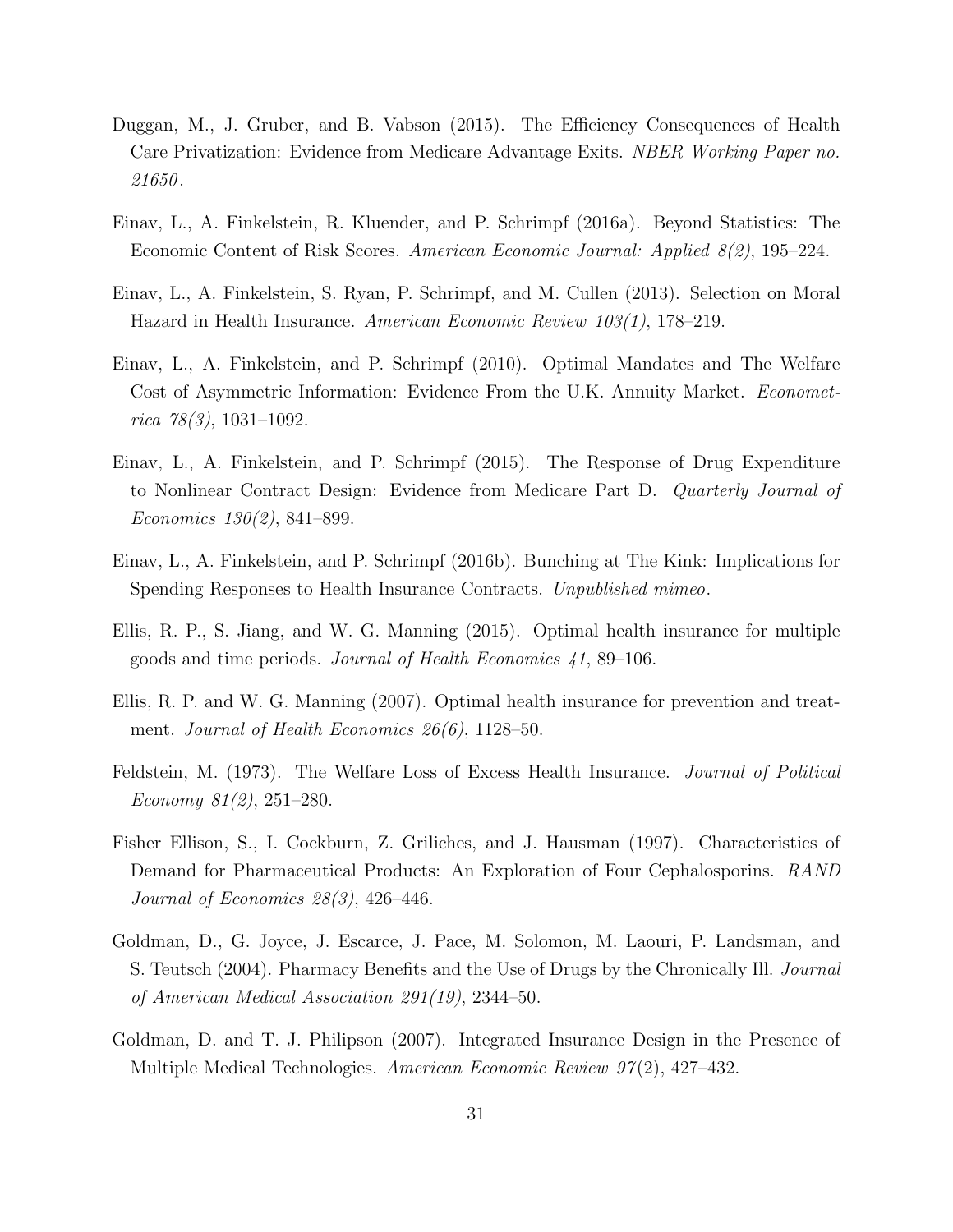- <span id="page-32-0"></span>Hastings, J., A. Hortacsu, and C. Syverson (2015). Sales Force And Competition In Financial Product Markets: The Case Of Mexico's Social Security Privatization. NBER Working Paper no. 18881 .
- <span id="page-32-2"></span>Ketcham, J., C. Lucarelli, and C. Powers (2015). Paying Attention or Paying Too Much in Medicare Part D. American Economic Review 105(1), 204–233.
- <span id="page-32-5"></span>Ketcham, J. and K. Simon (2008). Medicare Part D's Effects on Elderly Drug Costs and Utilization. American Journal of Managed Care  $14(11)$ , 14-22.
- <span id="page-32-1"></span>Ketcham, J. D., C. Lucarelli, E. J. Miravete, and M. C. Roebuck (2012). Sinking, Swimming, or Learning to Swim in Medicare Part D. American Economic Review 102(6), 2639–2673.
- <span id="page-32-3"></span>Kling, J. R., S. Mullainathan, E. Shafir, L. C. Vermeulen, and M. V. Wrobel (2012). Comparison Friction: Experimental Evidence from Medicare Drug Plans. Quarterly Journal of Economics 127(1), 199–235.
- <span id="page-32-7"></span>Lakdawalla, D. and N. Sood (2009). Innovation and the welfare effects of public drug insurance. Journal of Public Economics 93(3-4), 541–548.
- <span id="page-32-6"></span>Polyakova, M. (2016). Regulation of Insurance with Adverse Selection and Switching Costs: Evidence from Medicare Part D. American Economic Journal: Applied Economics (forthcoming).
- <span id="page-32-4"></span>Rothschild, M. and J. Stiglitz (1976). Equilibrium in Competitive Insurance Markets: An Essay on the Economics of Imperfect Information. Quarterly Journal of Economics  $90(4)$ , 629–649.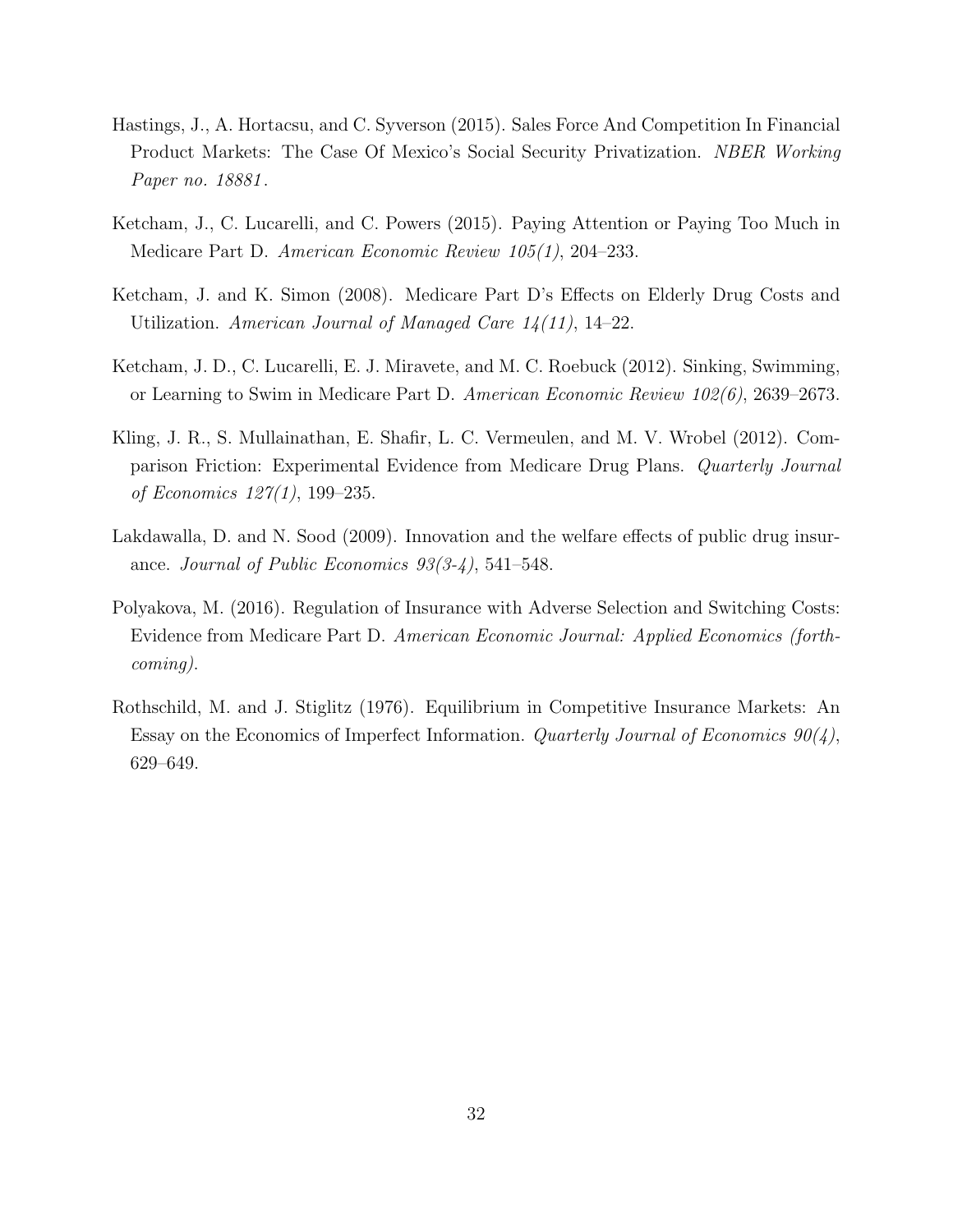<span id="page-33-0"></span>

Figure 1: Standard Defined Benefit (2008)

Figure shows the Part D Standard Defined Benefit (SDB) in 2008. The exact thresholds of the deductible, donut hole, and the catastrophic level increased over time. For example, the deductible increased from \$250 in 2006 to \$310 in 2011, and the donut hole level increased from \$2,250 in 2006 to \$2,840 in 2011.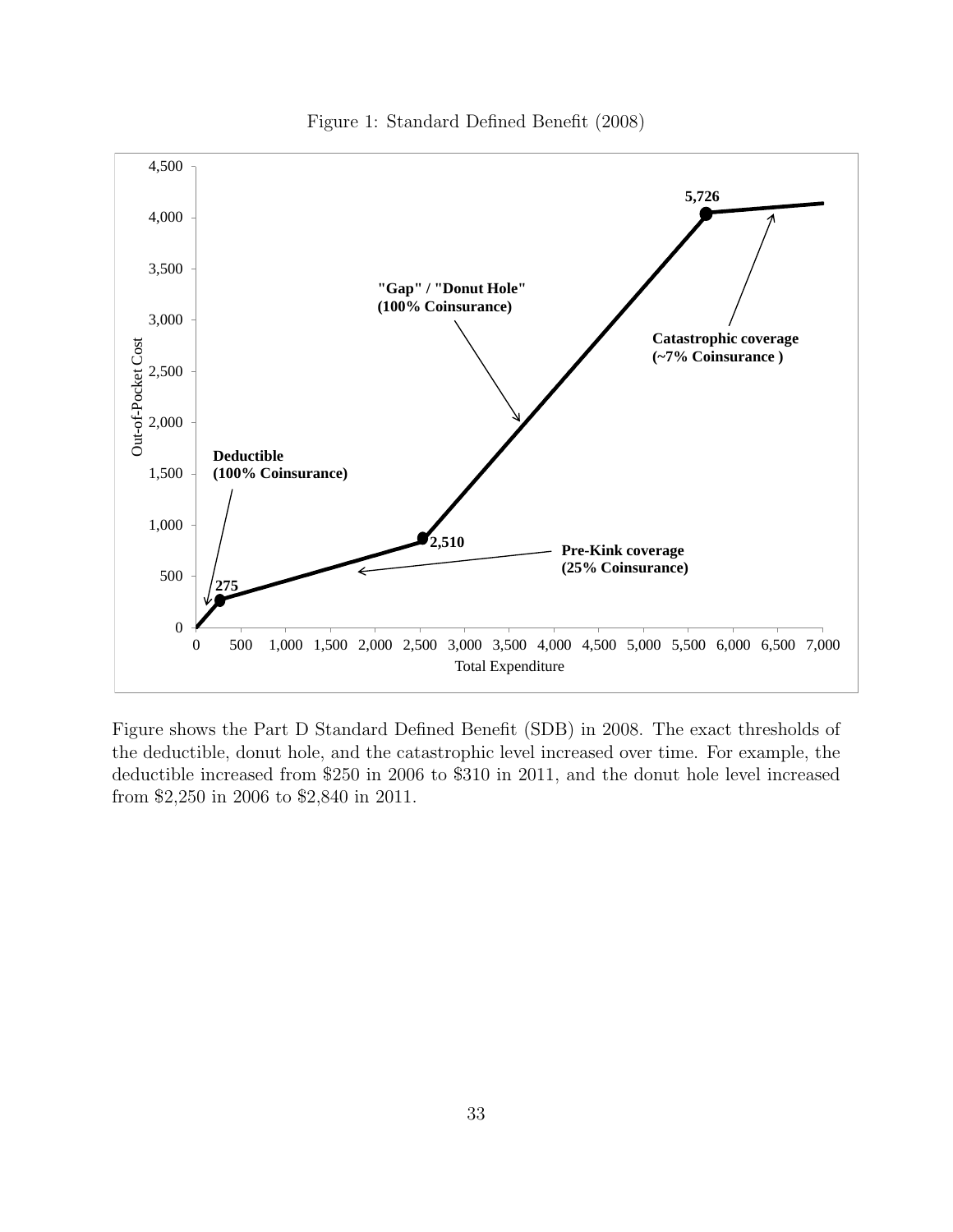

<span id="page-34-0"></span>Figure 2: Claim propensity in December as a function of annual spending - pooled estimates

These three graphs plot the share of individuals within a \$20 dollar spending bin that filled a claim in December for (i) any drug - marked with dark gray squares; (ii) any common therapeutic class - marked with light gray triangles; or (iii) any common drug - marked with black dots. The top scatterplot for "any drug" is an updated version (that is, additional years of data are included) of Figure IV in [Einav et al.](#page-31-9) [\(2015\)](#page-31-9). The spending bins are recorded on the x-axis; the spending is calculated as relative to the kink location in the corresponding year. Each of the three dotted lines plots predictions from a regression described in Section [3.2,](#page-9-0) which is fitted using observations that are to the left of -\$500.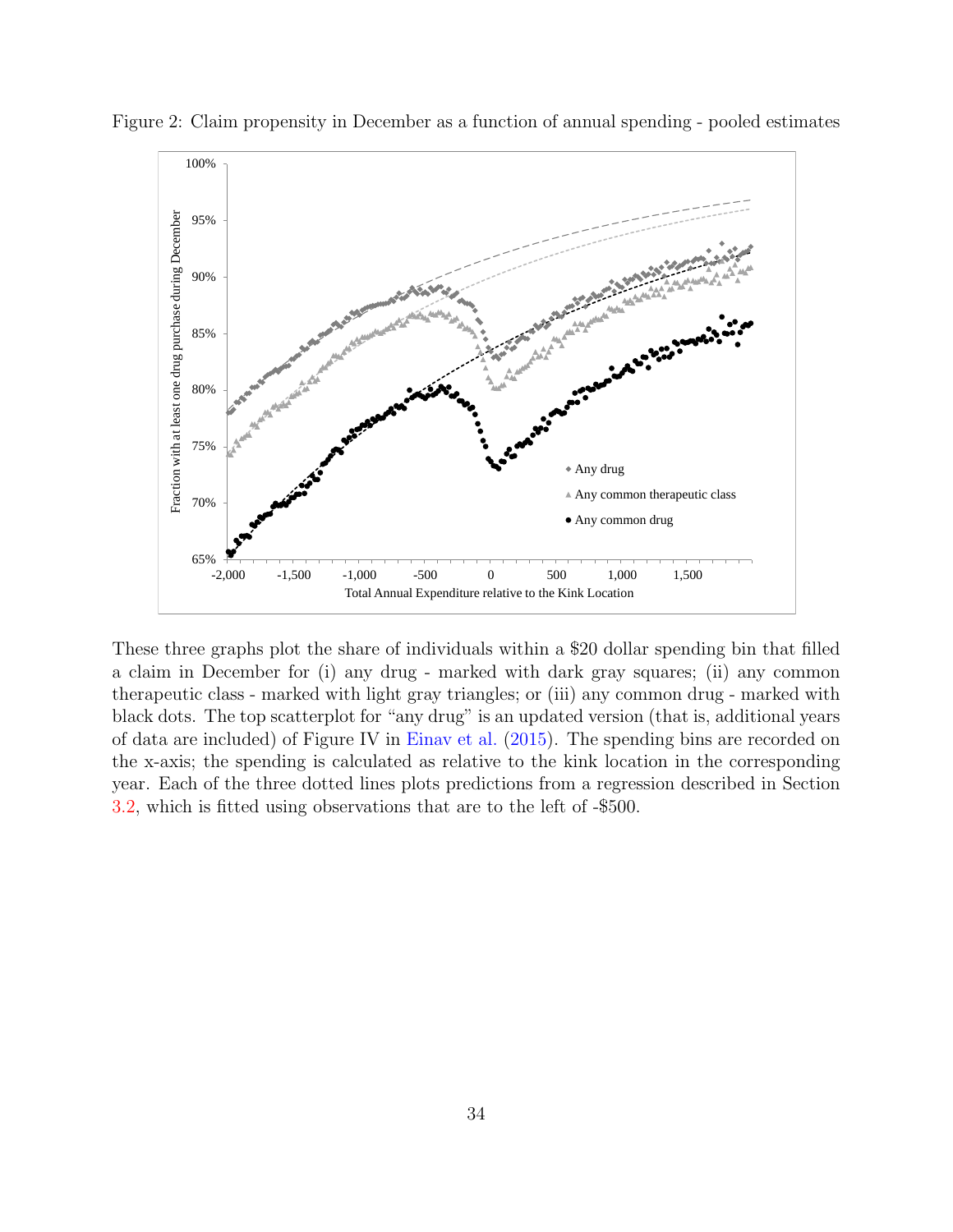<span id="page-35-0"></span>

and the top three "common" drugs (bottom panel). The horizontal axis is the individuals' total annual drug spending relative to the (year-specific) kink location; we bin spending in \$20 bins. The vertical axis is the fraction of individuals from the estimates of equation  $(2)$ , as described in Section 3, where we fit the line on all individuals whose spending is Figure shows the probability of filling a claim in December, for the top three "common" therapeutic classes (top panel)<br>and the top three "common" drugs (bottom panel). The horizontal axis is the individuals' total annual within each bin with at least one claim in December associated with the drug (or class). The dashed lines are generated Figure shows the probability of filing a claim in December, for the top three "common" therapeutic classes (top panel) \$500 below the kink location and lower.

Figure 3: Claim propensity in December as a function of annual spending Figure 3: Claim propensity in December as a function of annual spending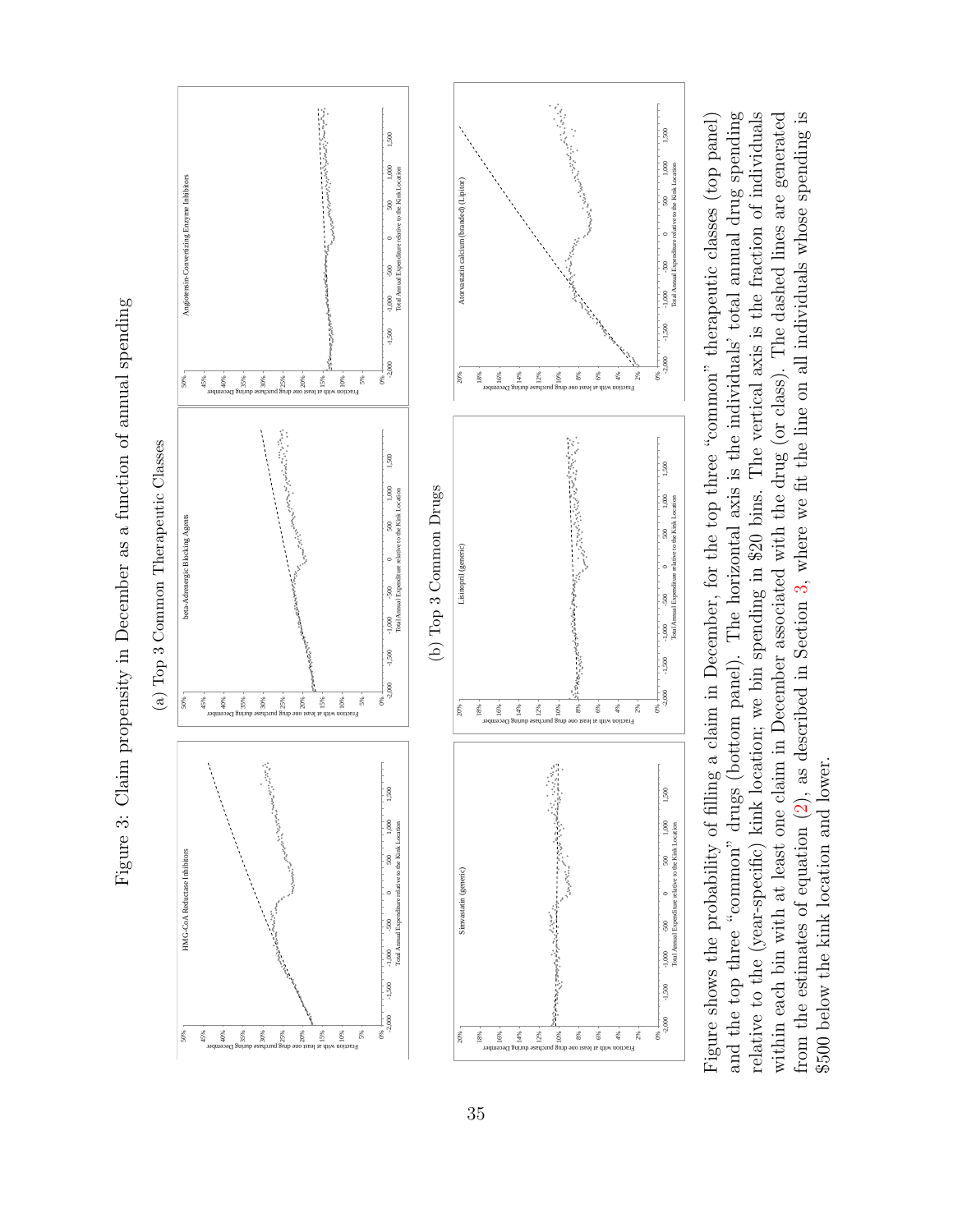Figure 4: Distribution of elasticity estimates

<span id="page-36-0"></span>

(a) Common Therapeutic Classes

Figures show the distribution of the estimated elasticities across the 108 "common" therapeutic classes (top panel) and 160 "common" drugs (bottom pane). Appendix Tables A4 and A5 report the complete list.

**Estimated elasticity**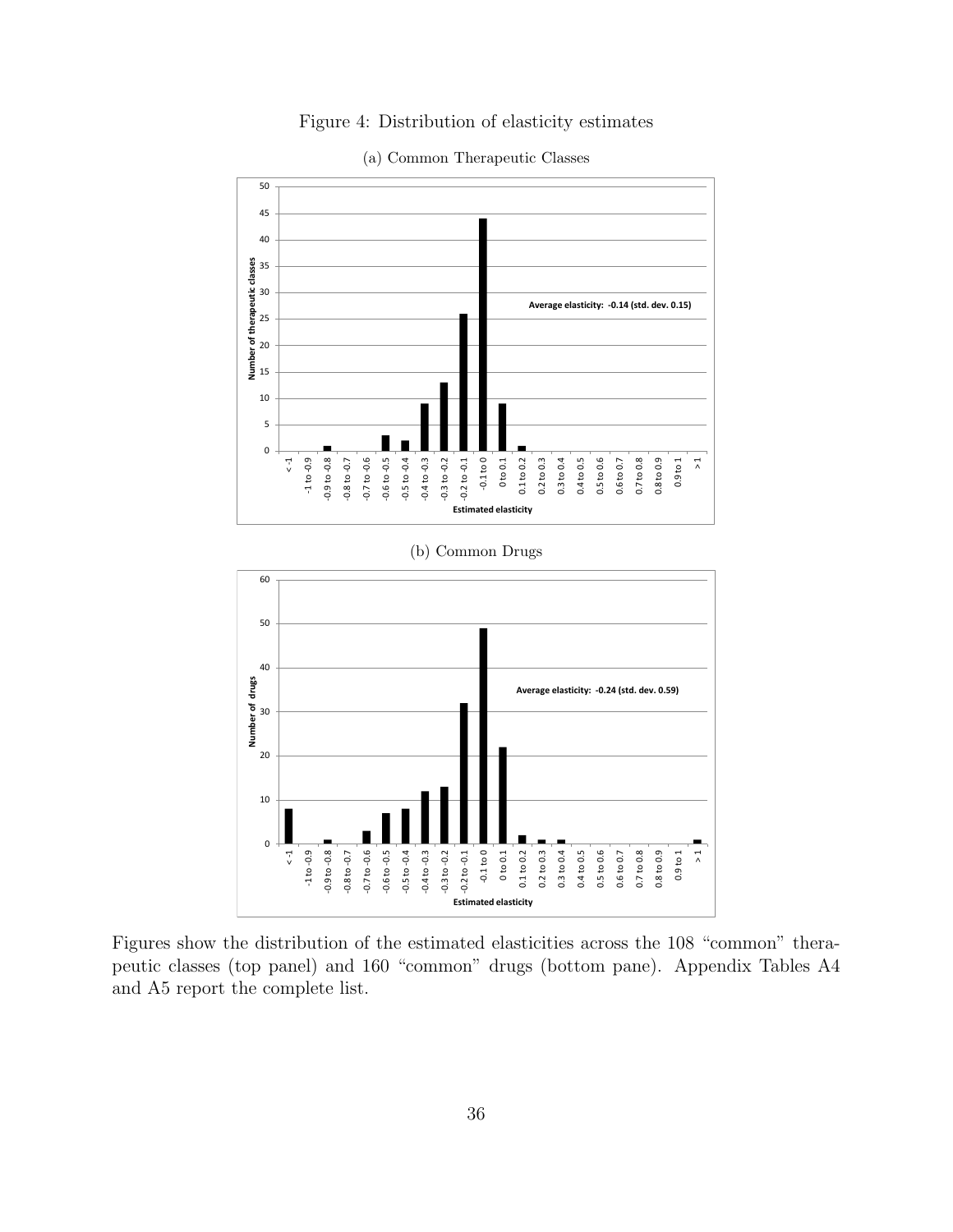<span id="page-37-0"></span>

Figure 5: Correlation between Tier 3 placement and Drug Elasticity

Figure shows the correlation between the probability of a drug being placed in Tier 3 (which corresponds to the highest consumer cost-sharing) on the vertical axis and the estimated drug elasticity (on the horizontal axis). Each circle represent a set of drugs whose estimated elasticity falls in the same elasticity bin of size 0.05. The size of the circle represents the number of drugs in each bin. The vertical axis is the frequency (across formularies) with which drugs in the set are placed in Tier 3. The regression line is the fitted line across all the circles, weighting each data point by the number of drugs in that bin.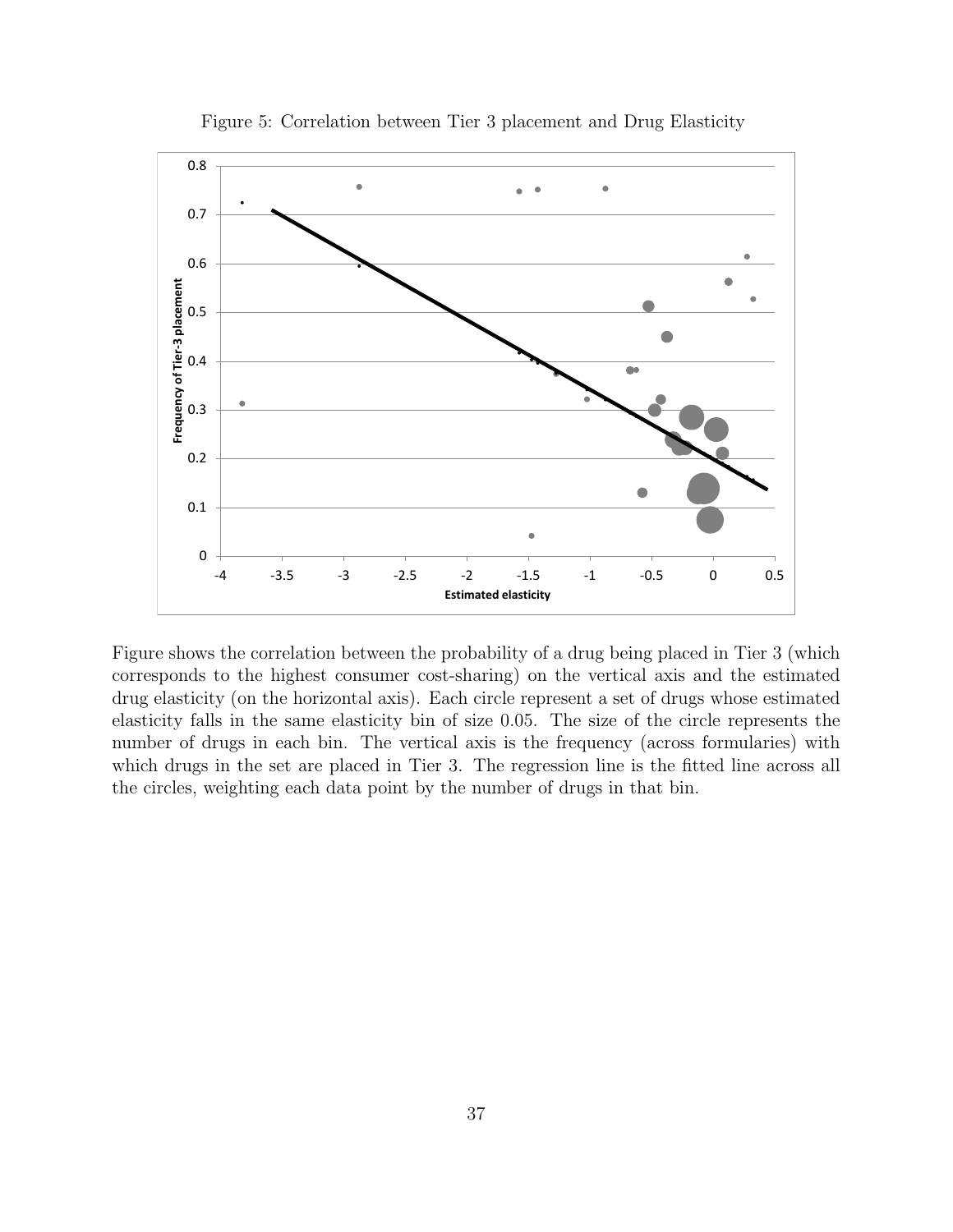<span id="page-38-0"></span>

Figure 6: Correlation between Co-insurance and Elasticity

Figures shows the correlation between the average co-insurance for a drug (or class) on the vertical axis and the estimated elasticity for the drug (or class) on the horizontal axis. Average co-insurance is defined as the pre-gap co-insurance rate. Each circle corresponds to a specific drug (or class); circle sizes are proportional to the number of claims for each drug (or class) in the data. For ease of graphical presentation, the figures are limited to estimated elasticities between 0 and -1. This omits  $11\%$  of claims from panel a (common drugs),  $27\%$ of claims from figure b (common branded drugs), 2% of claims from panel c (common generic drugs), and 6% of claims from panel d (common therapeutic classes). Fitted regression lines are in all panels; these are fitted using equal weights for all drugs, and include the data points that are outside of the elasticity range shown.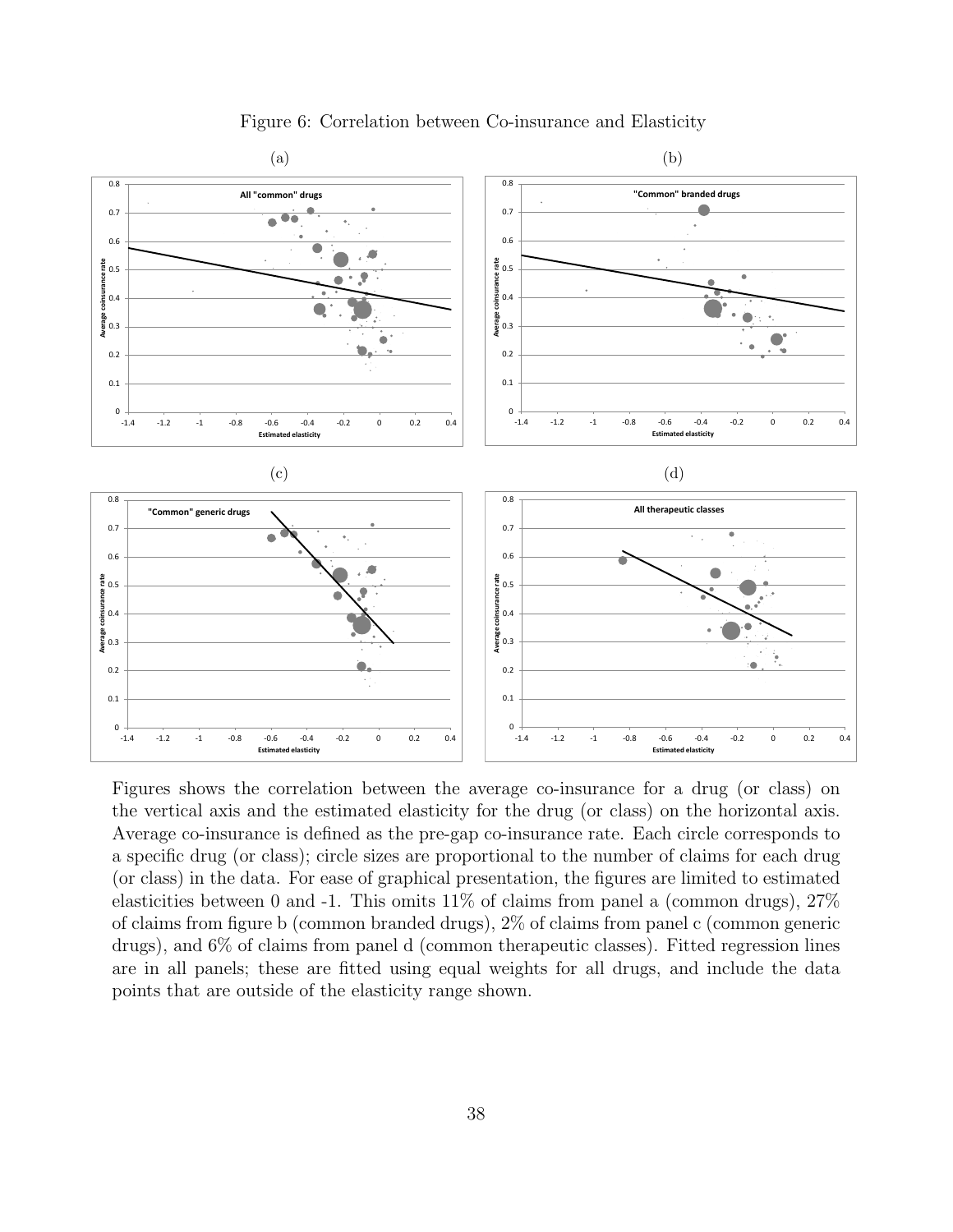<span id="page-39-0"></span>

|                                       | Mean  | Std. Dev. | 10th pctile  | 90th pctile |
|---------------------------------------|-------|-----------|--------------|-------------|
| Age                                   | 75.6  | 7.7       | 67           | 87          |
| Female indicator                      | 0.65  |           |              |             |
| Whilte indicator                      | 0.95  |           |              |             |
| Annual total spending (\$US)          | 1,910 | 2,977     | 76           | 3,977       |
| Annual out-of-pocket spending (\$US)  | 757   | 937       | 27           | 1,872       |
| <b>Annual claim propensity</b>        |       |           |              |             |
| Number of claims                      | 31.2  | 26.6      | 3            | 67          |
| Number of branded claims              | 13.7  | 14.9      | 0            | 33          |
| Number of generic claims              | 17.5  | 17.2      | $\mathbf{1}$ | 40          |
| Share with at least one claim         | 0.95  |           |              |             |
| Share with at least one branded claim | 0.86  |           |              |             |
| Share with at least one generic claim | 0.90  |           |              |             |
| December claim propensity             |       |           |              |             |
| Number of claims                      | 2.71  | 2.80      | 0            | 6           |
| Number of branded claims              | 1.10  | 1.51      | $\Omega$     | 3           |
| Number of generic claims              | 1.61  | 1.93      | 0            | 4           |
| Share with at least one claim         | 0.75  |           |              |             |
| Share with at least one branded claim | 0.53  |           |              |             |
| Share with at least one generic claim | 0.63  |           |              |             |

Table 1: Baseline Beneficiary Sample

Table based on our baseline sample described in Section 3. The unit of observation is a beneficiary-year. The sample covers 6,520,707 beneficiary-years that represent 2,022,527 unique beneficiaries.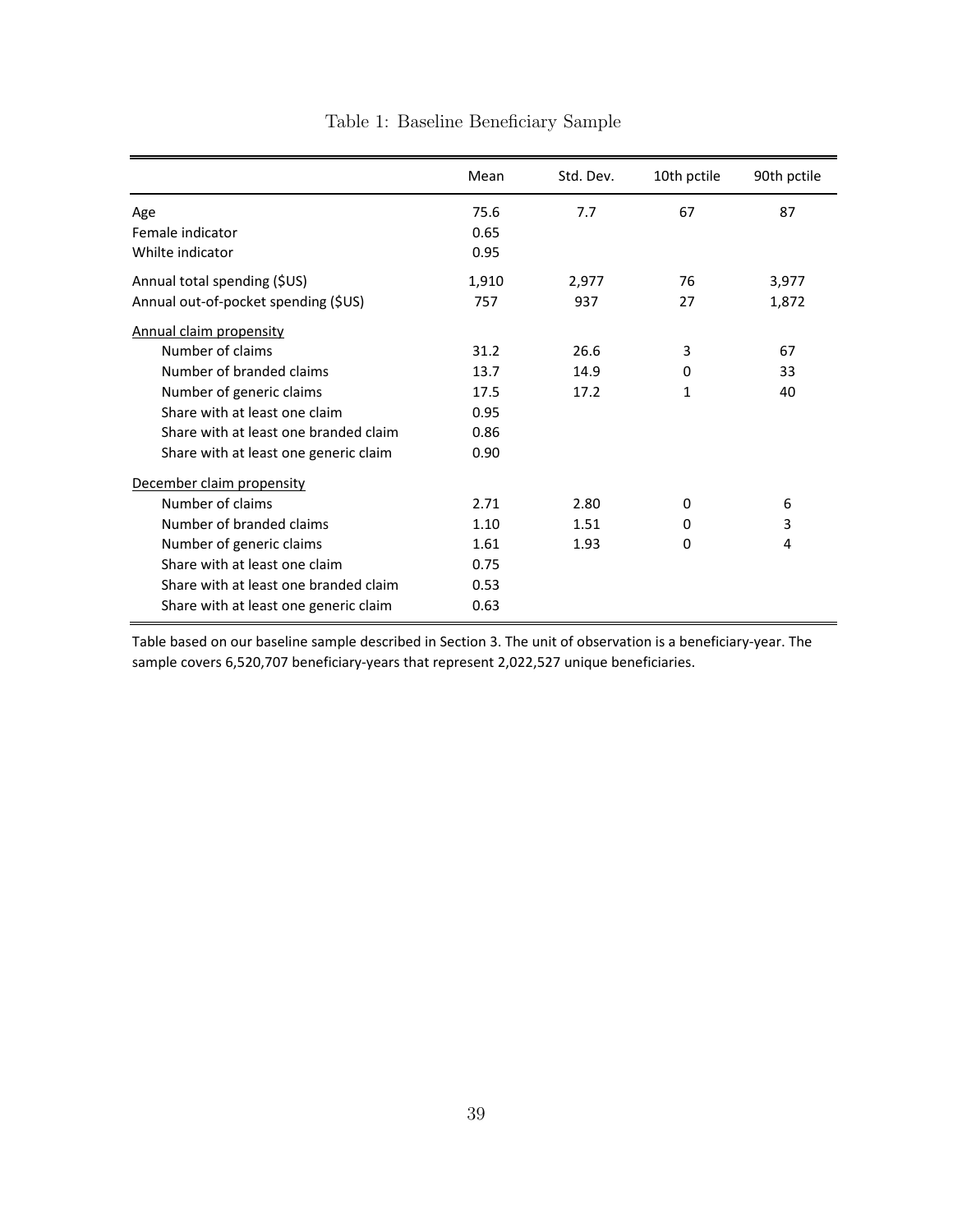| <b>Therapeutic Class</b><br>(1)          | Drug example<br>(2)  | Claim share<br>(3) | $% \Delta Q$<br>(4) | $% \triangle OOP$<br>(5) | <b>Estimated elasticity</b><br>(6) |
|------------------------------------------|----------------------|--------------------|---------------------|--------------------------|------------------------------------|
| <b>HMG-CoA Reductase Inhibitors</b>      | Lipitor              | 0.077              | $-31.9$             | 136.1                    | $-0.23(0.002)$                     |
| beta-Adrenergic Blocking Agents          | Propranolol          | 0.067              | $-17.4$             | 125.5                    | $-0.14(0.003)$                     |
| Angiotensin-Converting Enzyme Inhibitors | Lisinopril           | 0.047              | $-13.9$             | 87.8                     | $-0.16(0.007)$                     |
| <b>Thiazide Diuretics</b>                | Diuril               | 0.045              | $-27.1$             | 84.2                     | $-0.32$ (0.006)                    |
| <b>Thyroid Agents</b>                    | Levothyroxine        | 0.038              | $-17.9$             | 21.4                     | $-0.84(0.031)$                     |
| Dihydropyridines                         | Amlodipine           | 0.031              | $-19.4$             | 138.1                    | $-0.14(0.004)$                     |
| Proton-pump Inhibitors                   | Omeprazole           | 0.030              | $-26.7$             | 243.0                    | $-0.11(0.002)$                     |
| Selective Serotonin-reuptake Inhibitors  | Prozac               | 0.023              | $-15.9$             | 111.5                    | $-0.14(0.007)$                     |
| Angiotensin II Receptor Antagonists      | Losartan             | 0.022              | $-29.2$             | 74.8                     | $-0.39(0.007)$                     |
| <b>Opiate Agonists</b>                   | Morphine             | 0.022              | $-5.5$              | 132.0                    | $-0.04$ (0.007)                    |
|                                          |                      |                    |                     |                          |                                    |
| Drug name                                | <b>Brand/Generic</b> | Claim share        | %∆Q                 | $% \triangle OOP$        | <b>Estimated elasticity</b>        |
| (1)                                      | (2)                  | (3)                | (4)                 | (5)                      | (6)                                |
| Simvastatin                              | Generic              | 0.034              | $-10.8$             | 116.4                    | $-0.09(0.006)$                     |
| Lisinopril                               | Generic              | 0.028              | $-12.4$             | 57.8                     | $-0.21(0.015)$                     |
| Atorvastatincalcium                      | <b>Brand</b>         | 0.022              | $-48.3$             | 145.1                    | $-0.33(0.002)$                     |
| Levothyroxinesodium                      | <b>Brand</b>         | 0.021              | $-21.5$             | 14.5                     | $-1.48$ (0.057)                    |
| Levothyroxinesodium                      | Generic              | 0.018              | $-13.6$             | 39.4                     | $-0.35(0.025)$                     |
| Amlodipinebesylate                       | Generic              | 0.018              | $-17.5$             | 115.9                    | $-0.15(0.007)$                     |
| Omeprazole                               | Generic              | 0.017              | $-24.2$             | 254.3                    | $-0.10$ (0.003)                    |
| Warfarinsodium                           | Generic              | 0.017              | $-18.9$             | 83.1                     | $-0.23(0.009)$                     |
| Hydrocodonebitartrateandac               | Generic              | 0.017              | $-3.8$              | 102.2                    | $-0.04$ (0.010)                    |
| Hydrochlorothiazide                      | Generic              | 0.016              | $-20.4$             | 38.9                     | $-0.52$ (0.023)                    |

<span id="page-40-0"></span>Table 2: Elasticity estimates for ten largest common drugs and therapeutic classes

Table reports the estimated elasticities for the ten most frequently claimed therapeutic classes (top panel) and drugs (bottom panel). Column (3) reports the share of each class' claims in the baseline sample. Column (4) reports the estimated percentage change in the observed (relative to the predicted) claim propensity in December for individuals who enter the donut hole. Column (5) reports the associated percentage change in the out-of-pocket price. Elasticities -- reported in clumn (6) -- are then estimated based on equation (1), with standard errors in parenthesis (based on 100 bootstrap samples from which we estimate the change in claim propensity). See Section 3 for more details.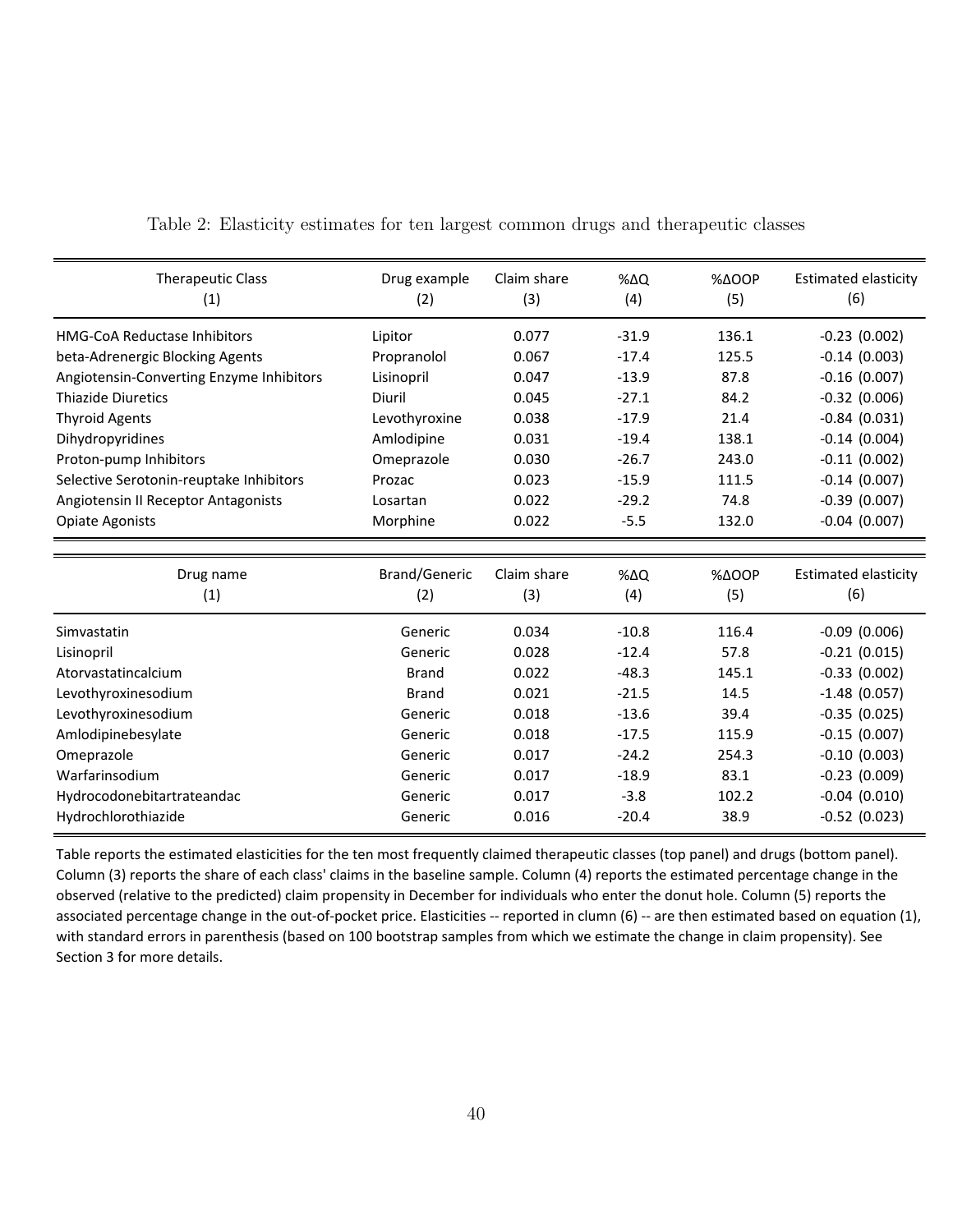<span id="page-41-0"></span>

|                                                  | Mean elasticity | Std. Dev. |
|--------------------------------------------------|-----------------|-----------|
| Acute drugs                                      | $-0.12$         | 0.34      |
| Chronic drugs                                    | $-0.45$         | 0.84      |
| Non-maintenance drugs                            | 0.01            | 0.49      |
| Maintenance drugs                                | $-0.30$         | 0.60      |
| <b>Branded drugs</b>                             | $-0.34$         | 0.79      |
| Generic drugs                                    | $-0.13$         | 0.15      |
| Predominantly non-maintenance class <sup>a</sup> | $-0.10$         | 0.09      |
| Predominantly maintenance class <sup>a</sup>     | $-0.17$         | 0.17      |

## Table 3: Elasticity differences by drug categories

Table reports (unweighted) average (and std. dev.) estimated elasticities for different subsets of drugs (and therapeutic classes). See on-line appendix for details of how these classifications are constructed.

<sup>a</sup> We consider a class as "predominantly maintenance" if the majorty of the associated drugs are classified as to maintenance drugs; in most therapeutic classes all drugs are either maintenance or not.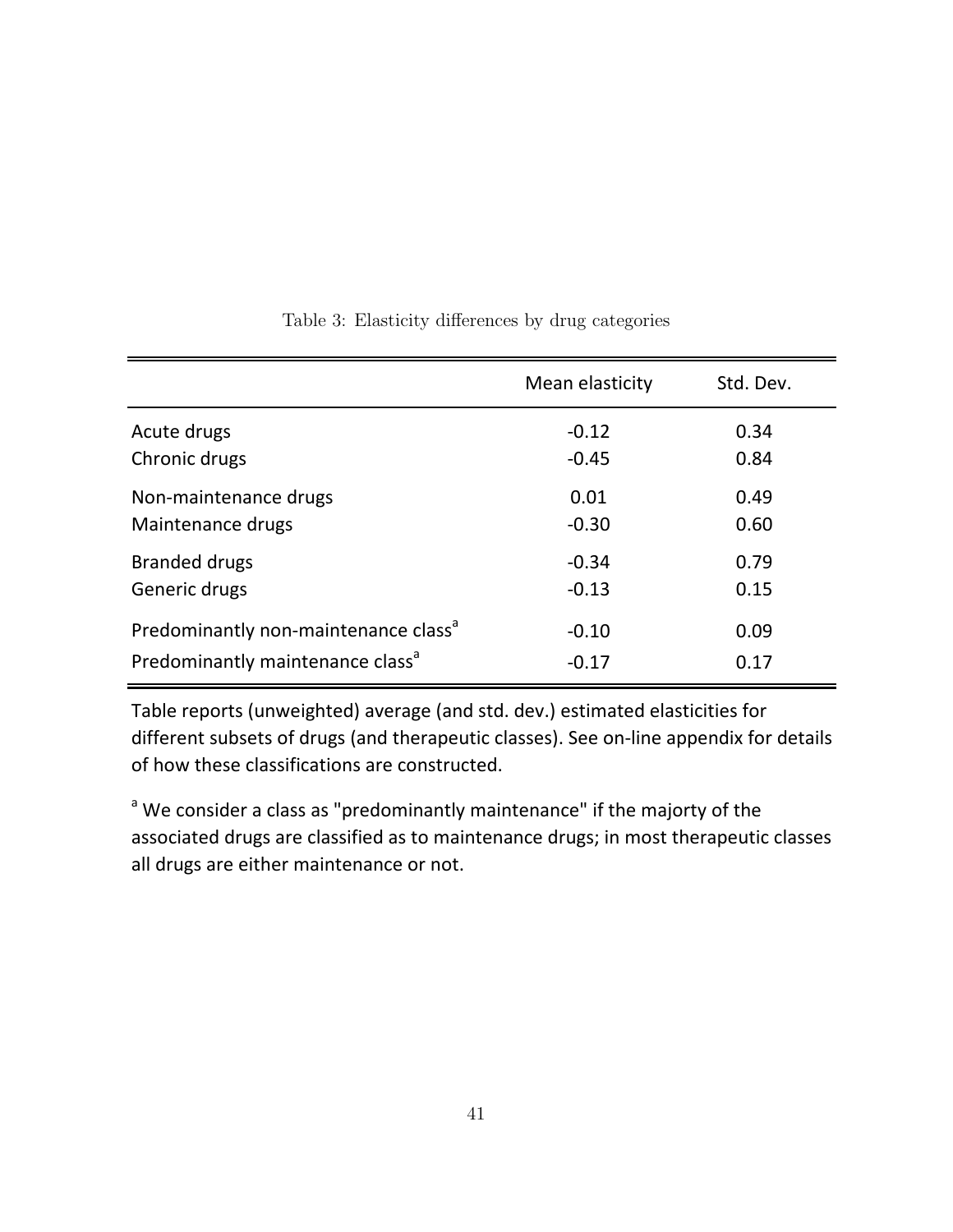<span id="page-42-0"></span>

|                                              | No. of all drugs                                                                                                                                                                                                                                                                                                                                                                                                                                                                                                                                            | No. of "Common"<br>drugs | Share generics         | oop (\$us) <sup>a</sup> | Total cost (\$US) <sup>ª</sup> | Co-insurance <sup>a</sup> | Claim share<br>(all drugs) | ("common" drugs)<br>Claim share |
|----------------------------------------------|-------------------------------------------------------------------------------------------------------------------------------------------------------------------------------------------------------------------------------------------------------------------------------------------------------------------------------------------------------------------------------------------------------------------------------------------------------------------------------------------------------------------------------------------------------------|--------------------------|------------------------|-------------------------|--------------------------------|---------------------------|----------------------------|---------------------------------|
|                                              | $\Xi$                                                                                                                                                                                                                                                                                                                                                                                                                                                                                                                                                       | $\overline{\mathcal{C}}$ | $\widehat{\mathbf{e}}$ | $\widehat{E}$           | $\overline{5}$                 | $\widehat{\mathbf{e}}$    | $\widehat{\triangleright}$ | $\circledR$                     |
| 3-Tier plans (8% of enrollees; 12% of plans) |                                                                                                                                                                                                                                                                                                                                                                                                                                                                                                                                                             |                          |                        |                         |                                |                           |                            |                                 |
| Tier $1$                                     | 1,732.5                                                                                                                                                                                                                                                                                                                                                                                                                                                                                                                                                     | 72.7                     | 0.652                  | 4.1                     | 21.9                           | 0.18                      | 0.060                      | 0.062                           |
| Tier <sub>2</sub>                            | 857.0                                                                                                                                                                                                                                                                                                                                                                                                                                                                                                                                                       | 39.4                     | 0.119                  | 36.4                    | 130.5                          | 0.28                      | 0.019                      | 0.018                           |
| Tier <sub>3</sub>                            | 485.6                                                                                                                                                                                                                                                                                                                                                                                                                                                                                                                                                       | 12.0                     | 0.046                  | 77.6                    | 218.3                          | 0.44                      | 0.003                      | 0.002                           |
|                                              | 4-Tier plans (81% of enrollees; 61% of plans)                                                                                                                                                                                                                                                                                                                                                                                                                                                                                                               |                          |                        |                         |                                |                           |                            |                                 |
| Tier $1$                                     | 1,806.3                                                                                                                                                                                                                                                                                                                                                                                                                                                                                                                                                     | م<br>72.                 | 0.646                  | 6.4                     | 21.5                           | 0.30                      | 0.581                      | 0.616                           |
| Tier <sub>2</sub>                            | 846.5                                                                                                                                                                                                                                                                                                                                                                                                                                                                                                                                                       | $^{\circ}$<br>38.        | 0.111                  | 40.5                    | 141.0                          | 0.29                      | 0.189                      | 0.170                           |
| Tier <sub>3</sub>                            | 828.7                                                                                                                                                                                                                                                                                                                                                                                                                                                                                                                                                       | 27.6                     | 0.092                  | 68.0                    | 131.5                          | 0.53                      | 0.043                      | 0.025                           |
| Tier 4                                       | 275.5                                                                                                                                                                                                                                                                                                                                                                                                                                                                                                                                                       | $\frac{1}{3}$            | 0.054                  | 199.6                   | 682.7                          | 0.29                      | 0.001                      | 0.000                           |
|                                              | 5-Tier plans (9% of enrollees; 21% of plans)                                                                                                                                                                                                                                                                                                                                                                                                                                                                                                                |                          |                        |                         |                                |                           |                            |                                 |
| Tier 1                                       | 1,506.0                                                                                                                                                                                                                                                                                                                                                                                                                                                                                                                                                     | 62.1                     | 0.630                  | 6.7                     | 20.3                           | 0.34                      | 0.059                      | 0.064                           |
| Tier 2                                       | 882.1                                                                                                                                                                                                                                                                                                                                                                                                                                                                                                                                                       | 40.6                     | 0.391                  | 34.2                    | 114.0                          | 0.31                      | 0.022                      | 0.021                           |
| Tier <sub>3</sub>                            | 784.0                                                                                                                                                                                                                                                                                                                                                                                                                                                                                                                                                       | 30.0                     | 0.076                  | 62.8                    | 133.3                          | 0.50                      | 0.009                      | 0.007                           |
| Tier 4                                       | 658.4                                                                                                                                                                                                                                                                                                                                                                                                                                                                                                                                                       | 22.0                     | 0.168                  | 66.3                    | 193.8                          | 0.37                      | 0.001                      | 0.001                           |
| Tier 5                                       | 276.4                                                                                                                                                                                                                                                                                                                                                                                                                                                                                                                                                       | $\ddot{ }$               | 0.106                  | 199.4                   | 651.3                          | 0.31                      | 0.000                      | 0.000                           |
|                                              | number of drugs (defined here by the number of NDC11 codes on the formulary), column (2) reports the number of "common" drugs, and column (3) reports the share of all drugs<br>Table uses our baseline sample described in Section 3. Each cell in the table reports average across plans that have the associated number of tiers. Column (1) reports the average<br>that are generic. Columns (4) and (5) report, respectively, the average out-of-pocket and total cost per claim (for "pre-gap" claims) for all drugs. Column (6) converts the out-of- |                          |                        |                         |                                |                           |                            |                                 |

Table 4: Plan design and drug pricing Table 4: Plan design and drug pricing

pocket costs to a co-insurance rates for all drugs. For each plan and tier we calculate the aggregate co-insurance as the ratio of OOP spending in that plan-tier to total spending on<br>drugs in that plan-tier. We then averag drugs in that plan-tier. We then average across plans. Columns (4), (5), and (6) reported weighted average (by plan enrollment), while the other columns are not weighted. Columns pocket costs to a co-insurance rates for all drugs. For each plan and tier we calculate the aggregate co-insurance as the ratio of OOP spending in that plan-tier to total spending on that are generic. Columns (4) and (5) report, respectively, the average out-of-pocket and total cost per claim (for "pre-gap" claims) for all drugs. Column (6) converts the out-of-(7) and (8) record the share of each tier's claims out of, respectively, all claims and "common drugs" claims in the sample. a

<sup>a</sup> OOP cost, total cost, and co-insurance rate are based only on claims that are above the deductible and under the donut hole. OOP cost, total cost, and co-insurance rate are based only on claims that are above the deductible and under the donut hole.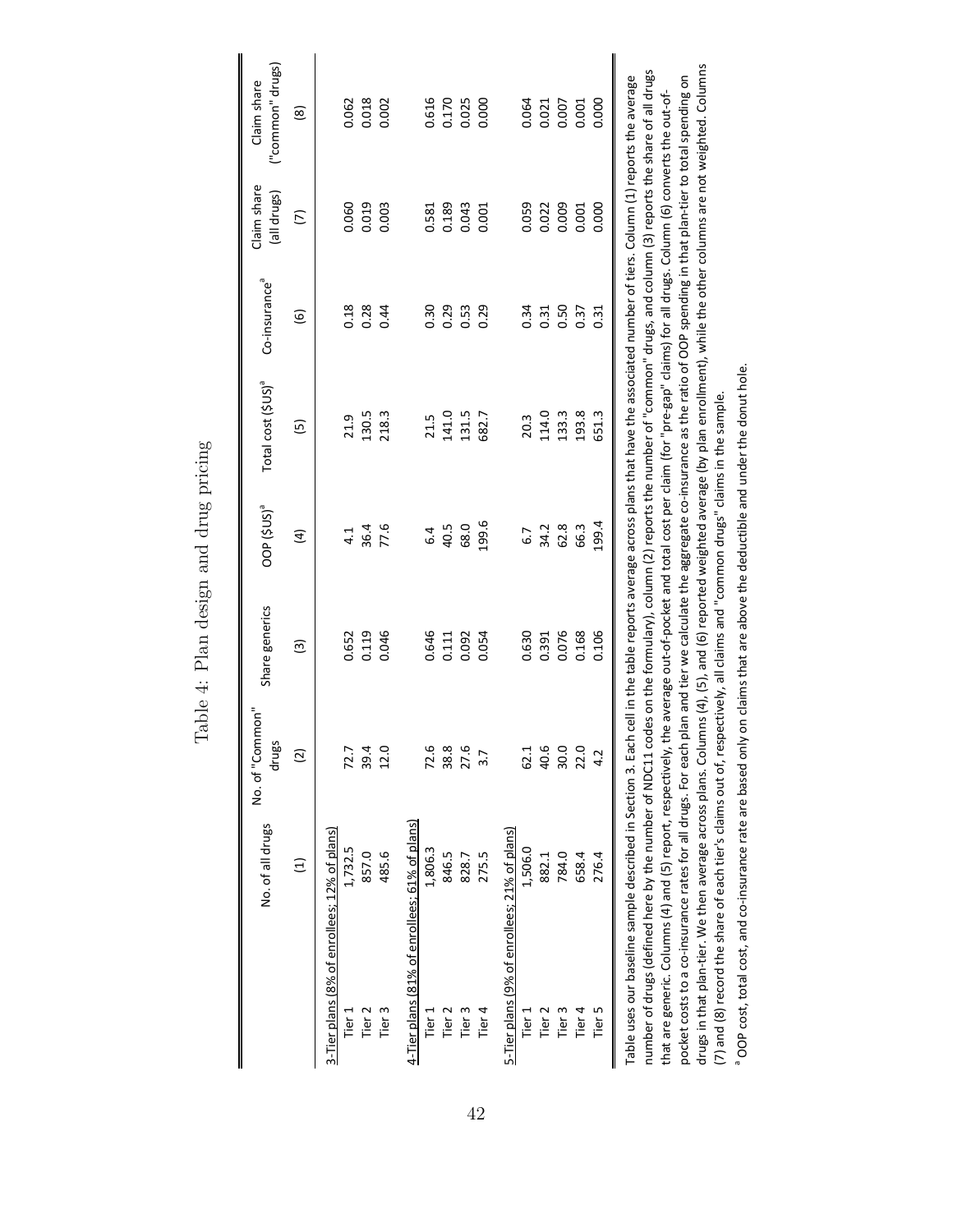<span id="page-43-0"></span>

|                                                                                                                                                                                                                                                                                                                                        |               |                   |              | Dependent Variable: Estimated demand elasticity |                   |                         |
|----------------------------------------------------------------------------------------------------------------------------------------------------------------------------------------------------------------------------------------------------------------------------------------------------------------------------------------|---------------|-------------------|--------------|-------------------------------------------------|-------------------|-------------------------|
| Sample                                                                                                                                                                                                                                                                                                                                 | drugs & plans | All drugs & plans | 4-tier plans | High frequency<br>drugs                         | All drugs & plans | "Lower subst."<br>drugs |
|                                                                                                                                                                                                                                                                                                                                        | $\Xi$         | $\overline{c}$    | ତି           | $\widehat{H}$                                   | Θ                 | $\widehat{\mathbf{e}}$  |
| High co-insurance (Tier 3)                                                                                                                                                                                                                                                                                                             | (0.007)       | $-0.119$          | $-0.120$     | $-0.074$                                        | $-0.210$          | (0.016)                 |
|                                                                                                                                                                                                                                                                                                                                        | $-0.122$      | (0.006)           | (0.008)      | (0.005)                                         | (0.007)           | $-0.163$                |
| Formulary Fixed Effects                                                                                                                                                                                                                                                                                                                | $\frac{1}{2}$ | Yes               | Yes          | Yes                                             | Yes               | Yes                     |
| Drug price included                                                                                                                                                                                                                                                                                                                    | $\frac{1}{2}$ | ş                 | å            | å                                               | Yes               | ş                       |
| No. of Obs.                                                                                                                                                                                                                                                                                                                            | 50,086        | 50,086            | 29,865       | 34,854                                          | 50,086            | 13,829                  |
| R-squared                                                                                                                                                                                                                                                                                                                              | 0.011         | 0.016             | 0.014        | 0.015                                           | 0.054             | 0.021                   |
| Std. Dev. Of Dep. Var.                                                                                                                                                                                                                                                                                                                 | $-0.211$      | $-0.211$          | $-0.213$     | $-0.200$                                        | $-0.211$          | $-0.246$                |
| Mean of Dep. Var.                                                                                                                                                                                                                                                                                                                      | 0.477         | 0.477             | 0.483        | 0.260                                           | 0.477             | 0.591                   |
| being in Tier 3, relative to tiers 1 or 2; indicator variables for higher tiers are included in the regression (but not reported). The unit of observation is a drug-by-<br>Table shows the relationship between the estimated demand elasticity of each drug and its tier placement, as in equation (3). We report the coefficient on |               |                   |              |                                                 |                   |                         |

Table 5: Relationship between elasticity of common drug and its tier-positioning Table 5: Relationship between elasticity of common drug and its tier-positioning formulary-by-tier. Standard errors in parentheses are clustered at the formulary-tier level. Column (4) restricts the analysis to the 96 of our 160 "common formulary-by-tier. Standard errors in parentheses are clustered at the formulary-tier level. Column (4) restricts the analysis to the 96 of our 160 "common drugs" that have at least 300,000 claims over our sample period. Column (5) adds a control for the total cost of the drug by year. Column (6) restricts the drugs" that have at least 300,000 claims over our sample period. Column (5) adds a control for the total cost of the drug by year. Column (6) restricts the analysis to the 38 drugs for which substitution to other drugs is less likely. analysis to the 38 drugs for which substitution to other drugs is less likely.